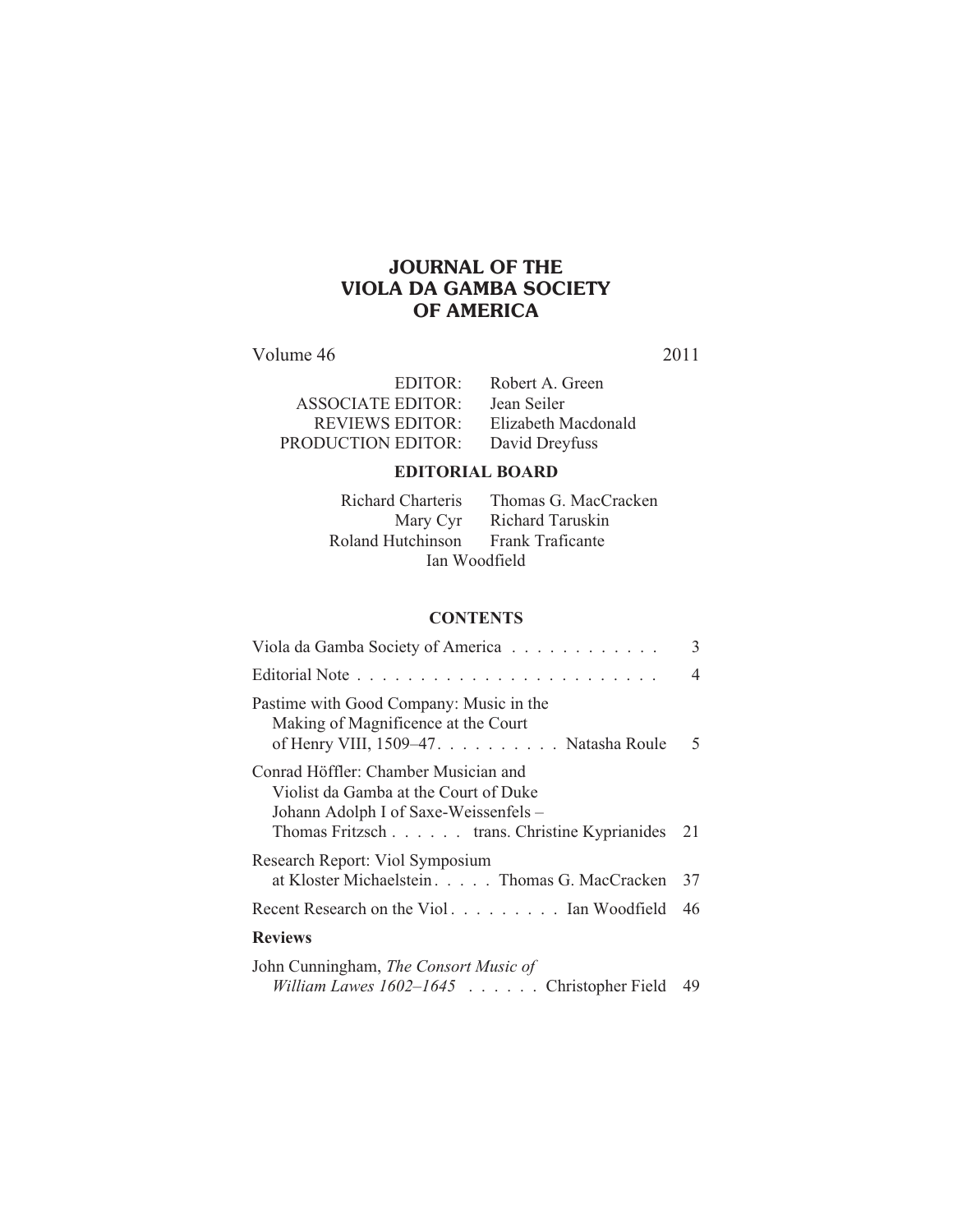| Peter Holman, Life After Death: The Viola                                                    |  |
|----------------------------------------------------------------------------------------------|--|
| da Gamba in Britain from Purcell                                                             |  |
| to Dolmetsch Elizabeth Macdonald 59                                                          |  |
| John Jenkins, <i>Fantasia-Suites: II</i> for three<br>viols, ed. Andrew Ashbee Ted Conner 64 |  |
|                                                                                              |  |
|                                                                                              |  |

\* \* \* \* \* \*

Publications of the Society are obtainable through membership. Inquiries concerning membership, circulation, advertisements, and availability of back issues should be addressed to the Executive Secretary: Alice Brin Renken, 4440 Trieste Drive, Carlsbad, CA 92008; e-mail <arenken@sandwich.net>.

The *Journal* editors welcome for consideration articles pertaining to the viols and related instruments, their history, manufacture, performers, music, and related topics. Articles, correspondence, and materials for review should be sent to the editor: Robert A. Green, 5165 E. Heritage Woods Rd., Bloomington, IN 47401 or via e-mail to  $\langle$ rgreen1965@aol.com>. Authors should consult the *Chicago Manual of Style*, 15th Edition, for matters of style. Articles and reviews should be submitted on disk specifying the computer and program used, or sent to the e-mail address above. Figures, diagrams, photographs, and music examples should be submitted separately as publication-ready digital image files or black-and-white glossy prints. Please consult the Editor if there is any question as to appropriate format, size, or resolution.

Copyright 2011 by the Viola da Gamba Society of America.

ISSN 0507-0252

Cover design by George Glenn, founder of the Viola da Gamba Society of America.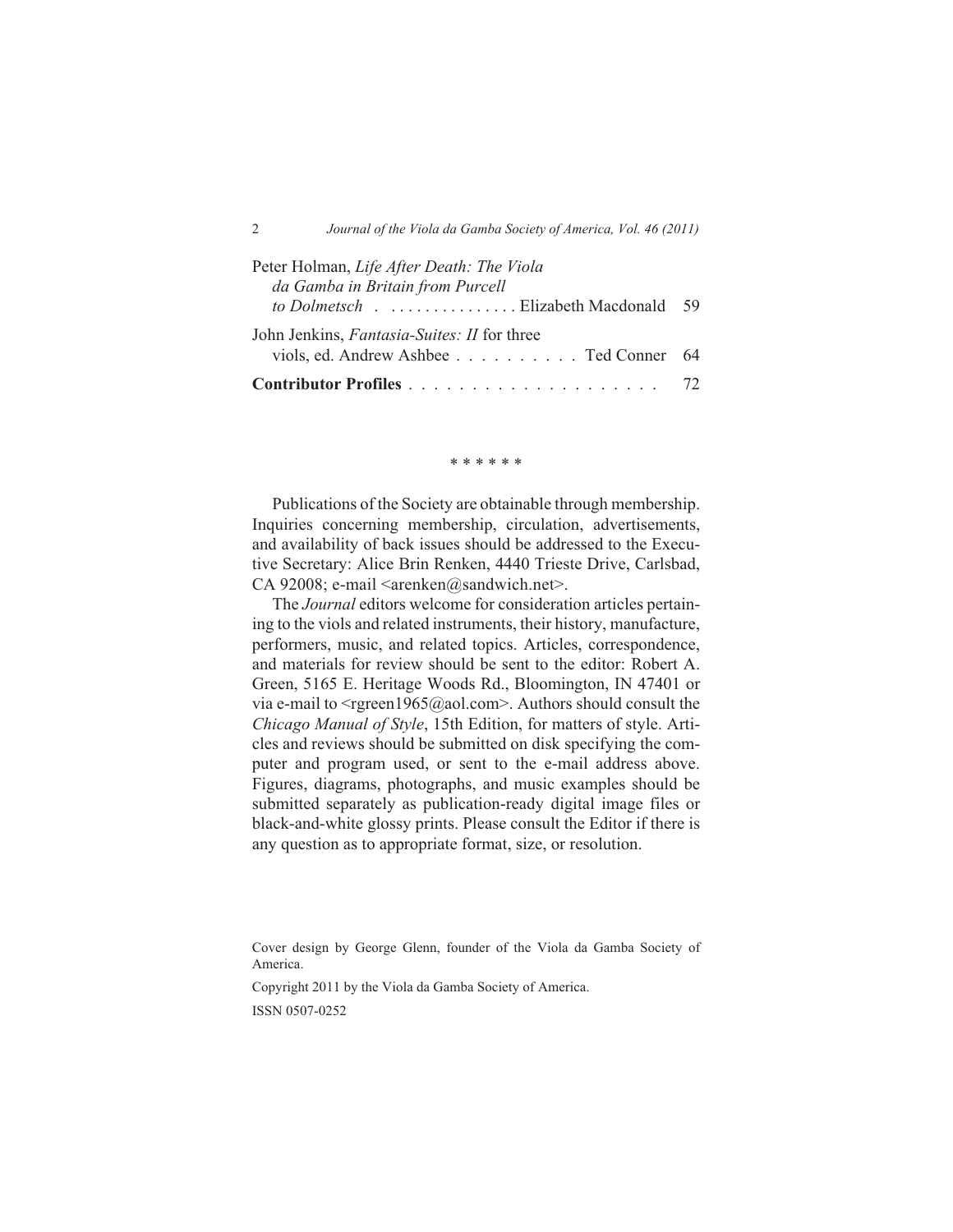# **VIOLA DA GAMBA SOCIETY OF AMERICA**

4440 Trieste Drive Carlsbad, CA 92008 post@vdgsa.org http://vdgsa.org

The Viola da Gamba Society of America is a not-for-profit national organization dedicated to the support of activities relating to the viola da gamba in the United States and abroad. Founded in 1962, the VdGSA is a society of players, builders, publishers, distributors, restorers, and others sharing a serious interest in music for viols and other early bowed string instruments. VdGSA members receive a quarterly newsletter and this annual journal, and have access to the many activities and valuable resources of the Society. The website provides additional information on the annual Conclave, instrument rentals, the microfilm lending library for researchers, and other offerings.

### **OFFICERS**

| President                  | Wendy Gillespie   |
|----------------------------|-------------------|
| <i>Vice President</i>      | Marie Dalby       |
| <b>Executive Secretary</b> | Alice Brin Renken |
| Treasurer / Membership     | Ken Perlow        |
| <b>Past President</b>      | Suzanne Ferguson  |

### **BOARD OF DIRECTORS**

*Term expiring 2012* Jane Hershey, Julie Jeffrey, Heather Spence

*Term expiring 2013* Jean Henderson, Susan Marchant, Charlie Ogle

*Term expiring 2014* Melanie Bookout, Peter Payzant, Lee Talner

*Directors-at-Large* Sarah Mead, James Renken, Kathy Schenley, Janet Scott, Jean Seiler, Kate Shuldiner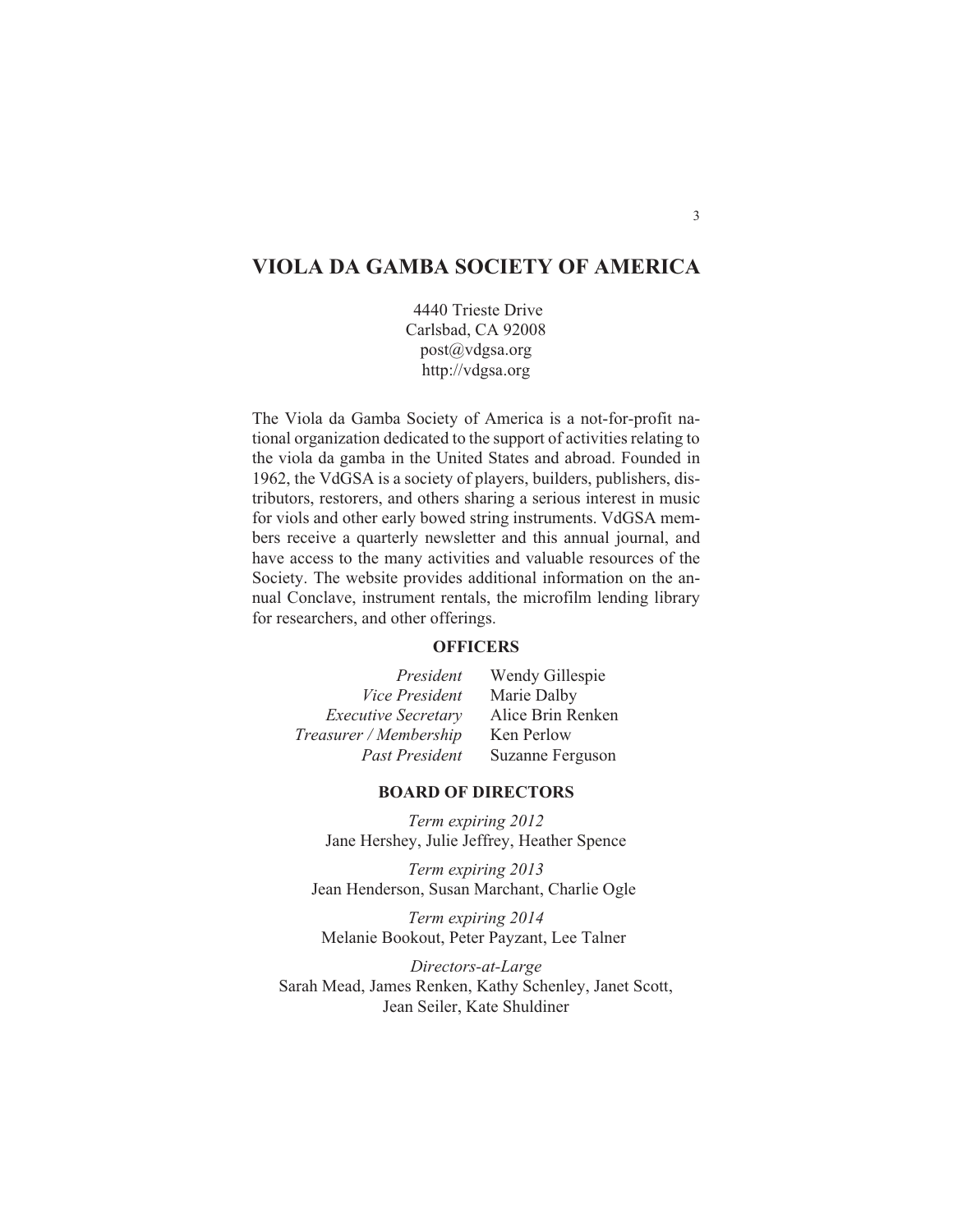### **EDITORIAL NOTE**

The articles in this volume of the journal represent two very different approaches to historical narrative. Natasha Roule's examination of the interaction between the musical establishment of Henry VIII and cultural and political considerations (in the words of the reviewer) "blends information taken from known musicological sources with recent historical writings, popular and scholarly, to good effect." It does not present new findings but pulls together what is known to create a broader picture.

Thomas Fritzsch, in contrast, presents entirely new material concerning the career of the seventeenth-century German violist and composer Conrad Höffler, whose *Primitiæ Chelicæ* (1695), consisting of twelve suites for viola da gamba and bass, is his only known work. Those unfamiliar with his music might sample Guido Balestracci's recording of the first six suites (Symphonia SY 01186). Fritzsch has prepared a new edition of these suites, but the introduction is printed only in German. We felt it appropriate to present that introduction here in English translation. Höffler worked at the court of Weissenfels under the direction of Johann Philipp Krieger (1649–1725), whose challenging viol parts are a tribute to the abilities of his colleague. Johann Beer (1655–1700) also figures prominently in this story. He was a gifted singer, violinist, and harpsichordist and a prolific writer on music. His satirical novels often feature musicians in humorous situations.

In keeping with our efforts to document current research we present a detailed conference report by Thomas G. MacCracken on the Michaelstein Conference held in November 2010. We have included Ian Woodfield's annual list of published recent research, as well as reviews of recent publications.

Robert A. Green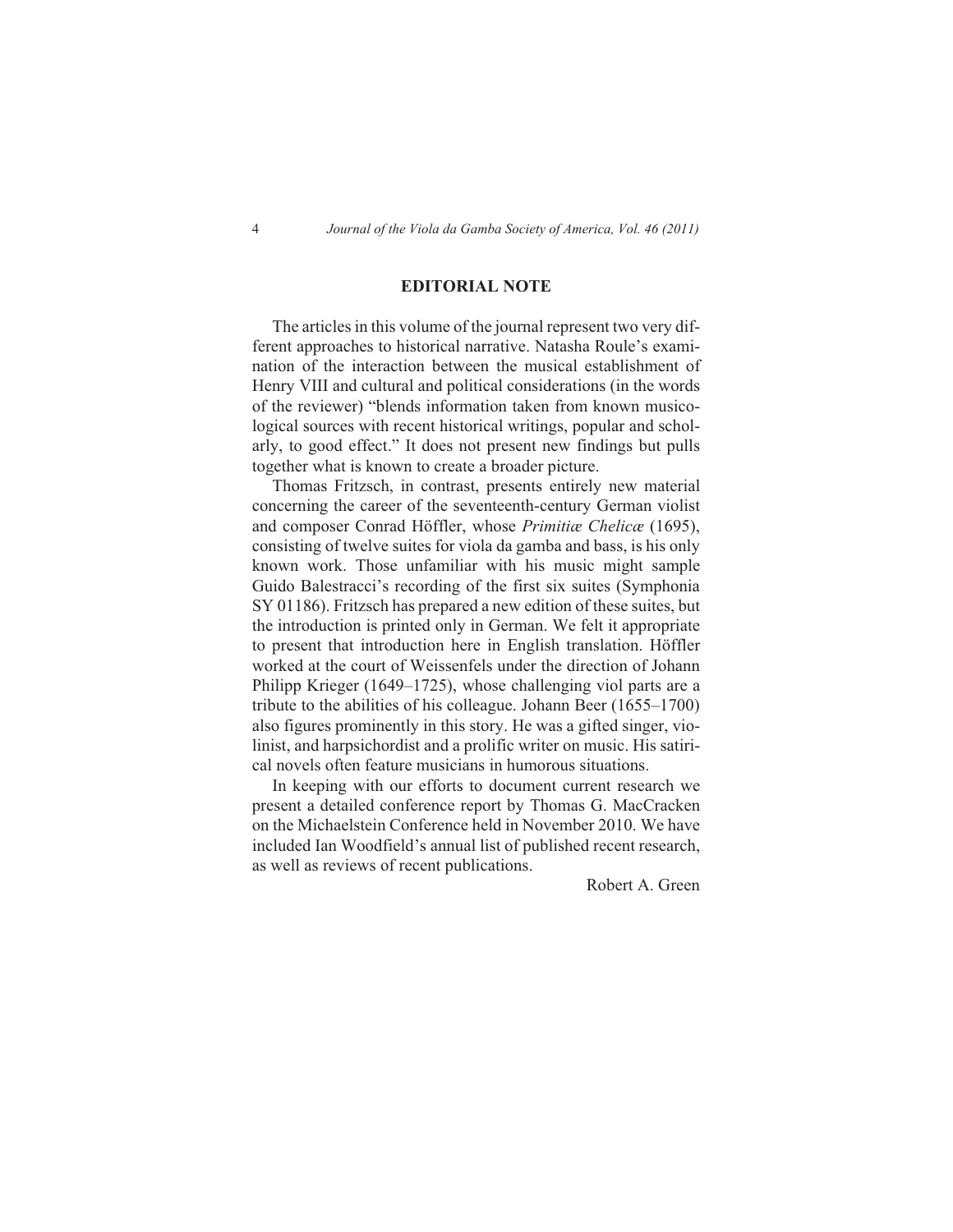## **PASTIME WITH GOOD COMPANY: MUSIC IN THE MAKING OF MAGNIFICENCE AT THE COURT OF HENRY VIII, 1509–47**

## **Natasha Roule**

#### Abstract

Henry VIII was a musician himself and encouraged the pursuit of music among his courtiers. He hired foreign musicians and bought large quantities of instruments in order to establish a program the envy of any Renaissance prince. Music served a diplomatic and political function, as well as encouraging social interaction. Life as a court musician could be precarious, as royal treatment of Jews and the execution of Mark Smeaton demonstrate.

By his thirtieth birthday, King Henry VIII had good reason<br>to feel pleased. He had recently shown himself to all of Europe to be a magnificent and munificent ruler at the Field<br>of the Cloth of Gold in France, where he had y his thirtieth birthday, King Henry VIII had good reason to feel pleased. He had recently shown himself to all of Europe to be a magnificent and munificent ruler at the Field with his greatest political rival, Francis I. Never mind that the alliance would never be realized. Henry was at least able to leave France knowing that the rumors were true: he was much more handsome than the French king, and incomparably accomplished in all the social graces necessary to be an ideal ruler. Henry spoke French, Latin, and Spanish fluently. He attended mass three times daily, if not more. He was an excellent horseman and unbeatable jouster. And not only was he a noteworthy musician, but his own musical compositions were played and heard at the English court and beyond.<sup>1</sup>

Henry knew that the proper use and execution of music was an essential quality in a Renaissance ruler. A king's reputation as patron of the arts and his skill in music were as important as his ability to engage in successful diplomacy. Music functioned as an audible and visual symbol of wealth and cultural sophistication

<sup>&</sup>lt;sup>1</sup> Sebastian Guistinian, *Four Years at the Court of Henry VIII. Selection of Despatches written by the Venetian Ambassador, Sebastian Guistinian, and Addressed to the Signory of Venice, January 12th 1515, to July 26th 1519*, trans. Rawdon Brown (London: Smith, Elder, and Company, 1854), 2:312–3.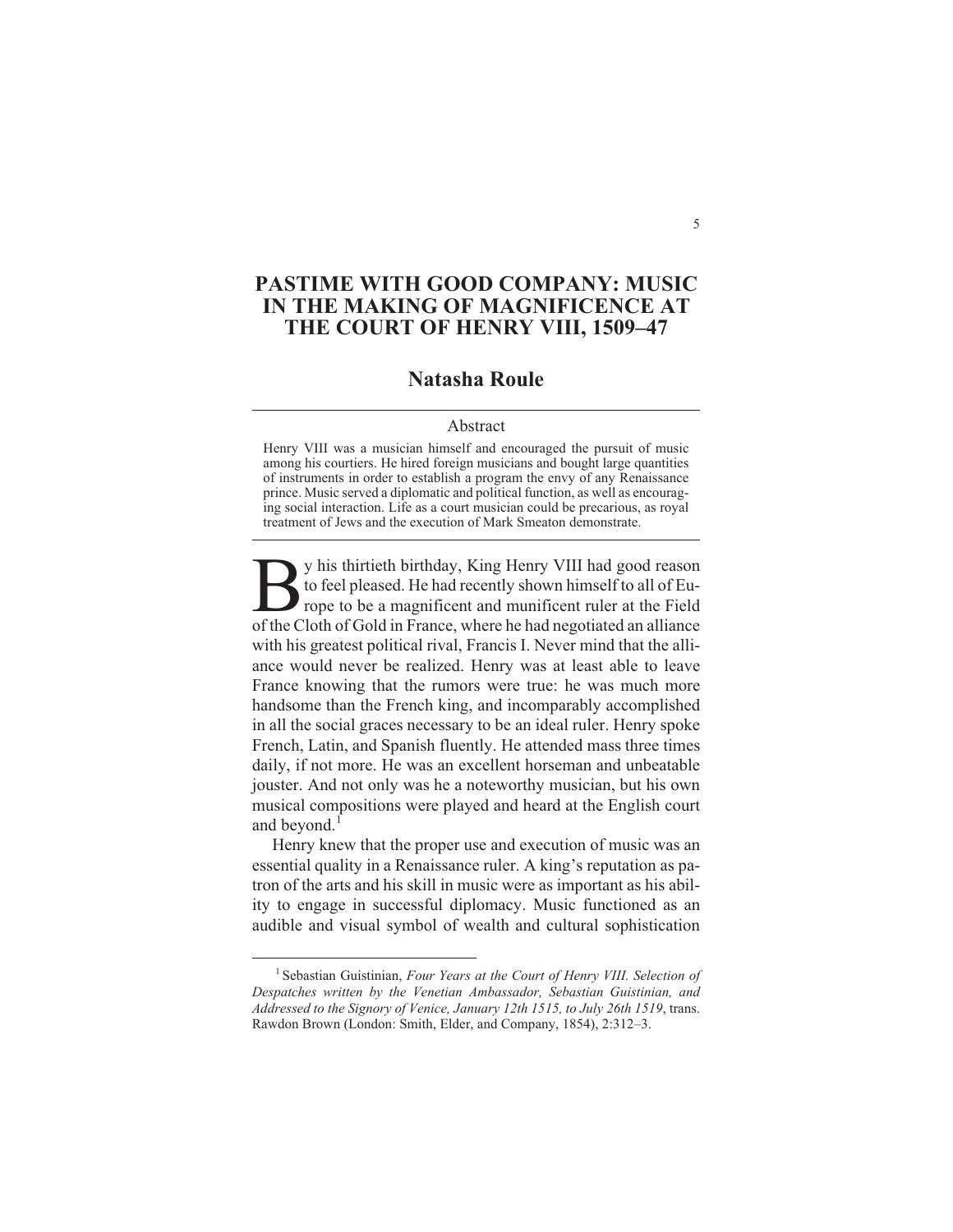that glorified courtly and kingly splendor. However, music was not confined to the professional stage: it facilitated and even served as social and political conversation among courtly amateurs. An understanding of music as a means of defining personal, social, and political image enriches the meaning of the early English Renaissance and the king who ruled it.

Political instability during Henry's early life may explain in part his passion for splendor. Less than a decade before Henry's birth in 1491, his father, the Lancastrian Henry Tudor, won both victory and the English throne over Richard III at the Battle of Bosworth. Henry Tudor's marriage to Elizabeth of York united the two families whose names represent the primary characters of the Wars of the Roses. Nevertheless, several Yorkist insurgents made claims to the throne during the first decade of Henry VIII's life. The faction led by Flemish clothing modeler Perkin Warbeck, who pretended to be the murdered Richard, Duke of York, is perhaps the most remarkable. $^{2}$  Political tension occasioned by these claims likely made a marked impression on Prince Henry. His zeal for magnificence must be seen as part of his scheme to make clear to all subjects that he alone was almighty king.

As the younger of two brothers, Henry was not destined for the crown until his elder sibling Arthur died in 1502. Nevertheless, Henry's childhood education encouraged him to embody the ideal prince. The lesson of his first tutor, John Skelton, that "athletes are two a penny but patrons of the arts are rare" was as important as the tutor's advice to "peruse the chronicles; direct yourself to histories; commit them to memory."<sup>3</sup> The combination of such lessons imbued Henry with a powerful sense of chivalry and honor as well as of duty; he was the risen Arthur, and his kingdom Camelot reborn.<sup>4</sup>

The practical study of music comprised a crucial element in the education and lifestyle of a prince. Contemporary ideals codified

<sup>2</sup> David Starkey, *Henry: Virtuous Prince* (London: Harper Perennial, 2009), 74–5.

<sup>3</sup>Cf. D. R. Carlson, "The Latin Writings of John Skelton," *Studies in Philology* 88.4 (1991): 1–125. Quoted in Starkey, *Henry*, 127.

<sup>4</sup> Theodor Dumitrescu, *The Early Tudor Court and International Musical Relations* (Burlington, VT: Ashgate, 2007), 36.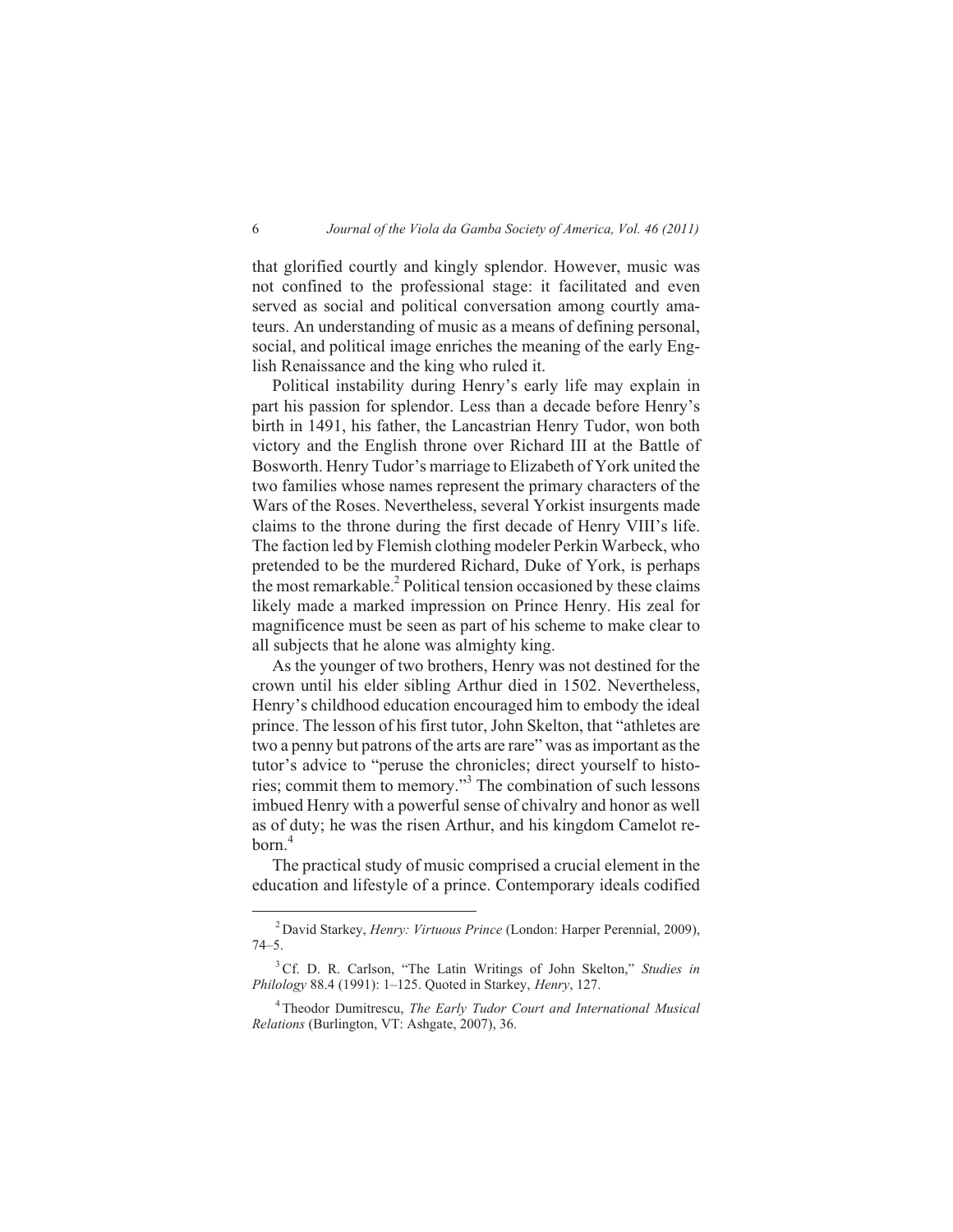in Baldesar Castiglione's *The Book of the Courtier* (1528, Venice) beseeched aristocrats to "cultivate a taste for music."<sup>5</sup> If they could not sing or play an instrument, they should at least be able "to listen to harmony" so that they might "appreciate [music] more intelligently than others...for the modulations of music have no significance for ears that are unaccustomed to them."<sup>6</sup> Henry took Castiglione's advice seriously. He began study of the lute by the age of ten with Frenchman Giles Dewes, who was also his French tutor.<sup>7</sup> Giles's dual role as musician and instructor epitomizes the inherent relationship that music enjoyed with other intellectual pursuits of the nobility. Henry also mastered "the recorders, flutes, virginals;" sang; and practiced the "setting of songs, making of ballets, and did set two goodly masses, every of them five parts, which were sung oftentime in his chapel, and afterwards in diverse other places."<sup>8</sup> The king began composing early in life; he may have completed his "two goodly masses" by the age of nineteen, and likely wrote four-part pieces as early as 1501.

Henry exceeded Castiglione's musical expectations, for not only did the king develop his own musical skills, but he also cultivated a musical court with unprecedented enthusiasm. Henry was an avid instrument collector. In 1530 alone, he purchased six shawms of varying sizes, two sackbuts, and several virginals.<sup>10</sup> It is impossible to judge the extent to which instruments of the royal collection were played and when, for the inventory of Henry's possessions taken in 1546 after his death records damaged as well

<sup>&</sup>lt;sup>5</sup>Baldesar Castiglione, *The Book of the Courtier* (1528), trans. George Bull (London: Penguin Books, 1967), 122.

<sup>6</sup>Castiglione, *Book of the Courtier*, 122.

<sup>7</sup> Starkey, *Henry*, 180.

<sup>8</sup> Edward Hall, *The Triumphant Reigne of Kyng Henry the VIII* (c. 1550), ed. Charles Whibley (London: T. C. and E. C. Jack, 1904), 1:19.

<sup>9</sup> Jane A. Bernstein and John M. Ward, "Van Wilder, Philip," *Grove Music Online* (Oxford University Press, 2007–2010), http://www.oxfordmusiconline. com (accessed 17 July 2010).

<sup>&</sup>lt;sup>10</sup> Eileen Sharpe Pearsall, "Tudor Court Musicians, 1485–1547: Their Number, Status, and Function" (PhD diss., New York University, 1986), 68.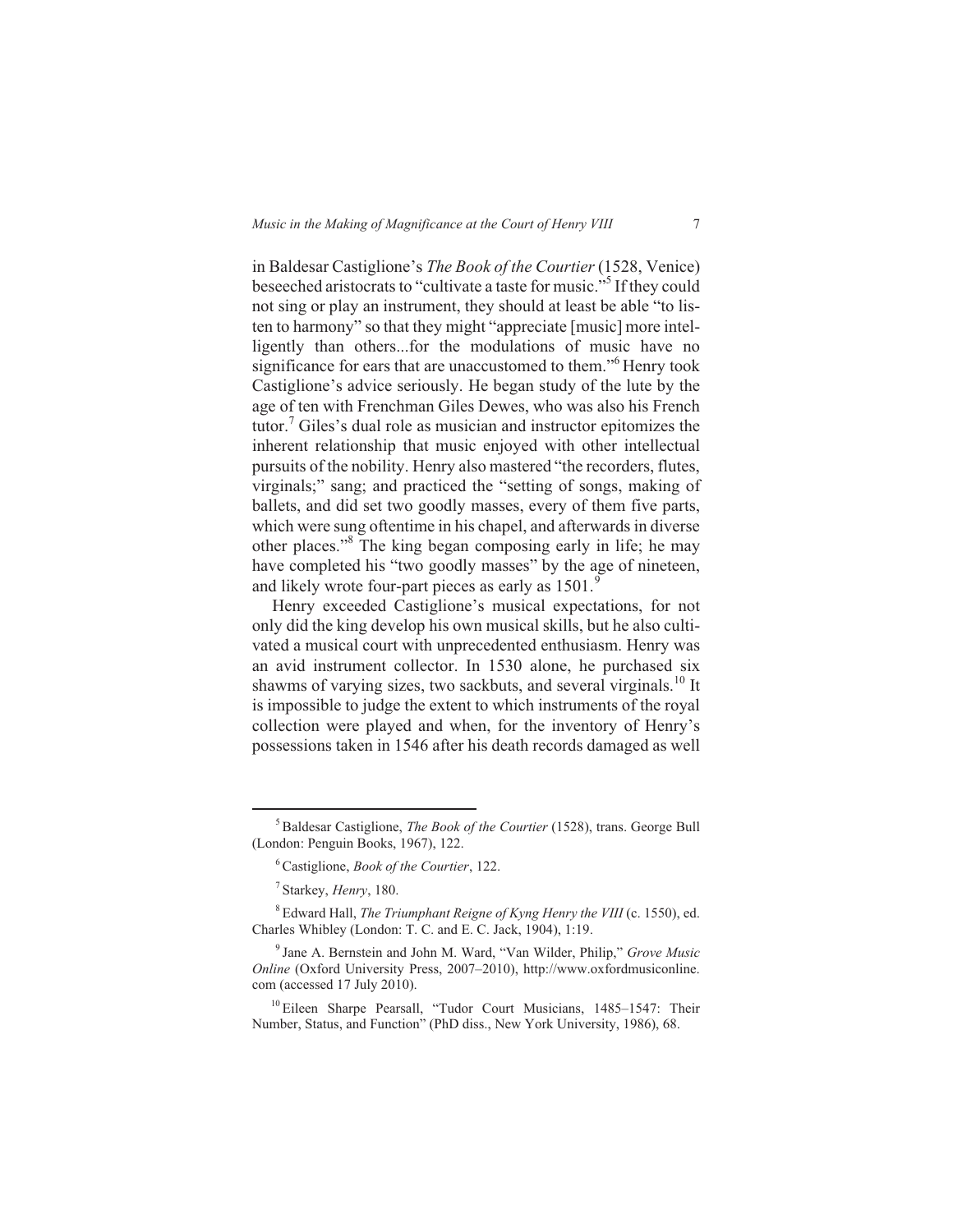as whole instruments. $^{11}$  Nevertheless, the zeal with which Henry enlarged his instrument collection signifies his desire to portray himself as a great patron of music.

Henry's success in overseeing the establishment of the viol in England represents one of his most significant musical achievements. The 1547 court inventory record of "Spanish vialles" in Henry's instrument collection suggests that Spanish musicians brought viols to England as early as 1501 when they accompanied Catherine of Aragon for her wedding to Henry's brother Arthur.<sup>12</sup> However, a reference to viols performing with other "strange," or foreign, instruments in a 1511 pageant indicates that the instrument maintained exotic connotations a decade after its arrival in England.<sup>13</sup> That no names accompany the instruments in court records renders it impossible to confirm how common a sight or sound the viol was at the English court during the first decade of Henry's rule.

It was not until the arrival of Flemish musicians Matthew, Philip, and Peter van Wilder between 1515 and 1522 that viol players became established at court. The van Wilders were primarily lutenists. Matthew left court or died in 1517; Philip, however, formed the first permanent viol consort at the English court with the Dutch or German viol players Hans Hossenet and Hans Highorne, who both arrived in England shortly after the van Wilders.<sup>14</sup> The creation of this three-part consort corresponds approximately with the compilation of the Henry VIII Manuscript, a collection of 139 pieces, 33 of which are attributed to Henry.<sup>15</sup> Thirty-four pieces in the collection, including several by the king,

<sup>&</sup>lt;sup>11</sup> Judith Blezzard and Frances Palmer, "King Henry VIII: Performer, Connoisseur, and Composer of Music," *The Antiquaries Journal* 80 (2000): 258.

<sup>12</sup> Peter Holman, *Four and Twenty Fiddlers: The Violin at the English Court, 1540–1690* (Oxford: Oxford University Press, 1993), 70.

<sup>&</sup>lt;sup>13</sup> Pearsall, "Tudor Court Musicians," 92.

<sup>14</sup> Dumitrescu, *Early Tudor Court*, 80.

<sup>15</sup> John Stevens, *Music and Poetry in the Early Tudor Court* (Cambridge: Cambridge University Press, 1961), 4.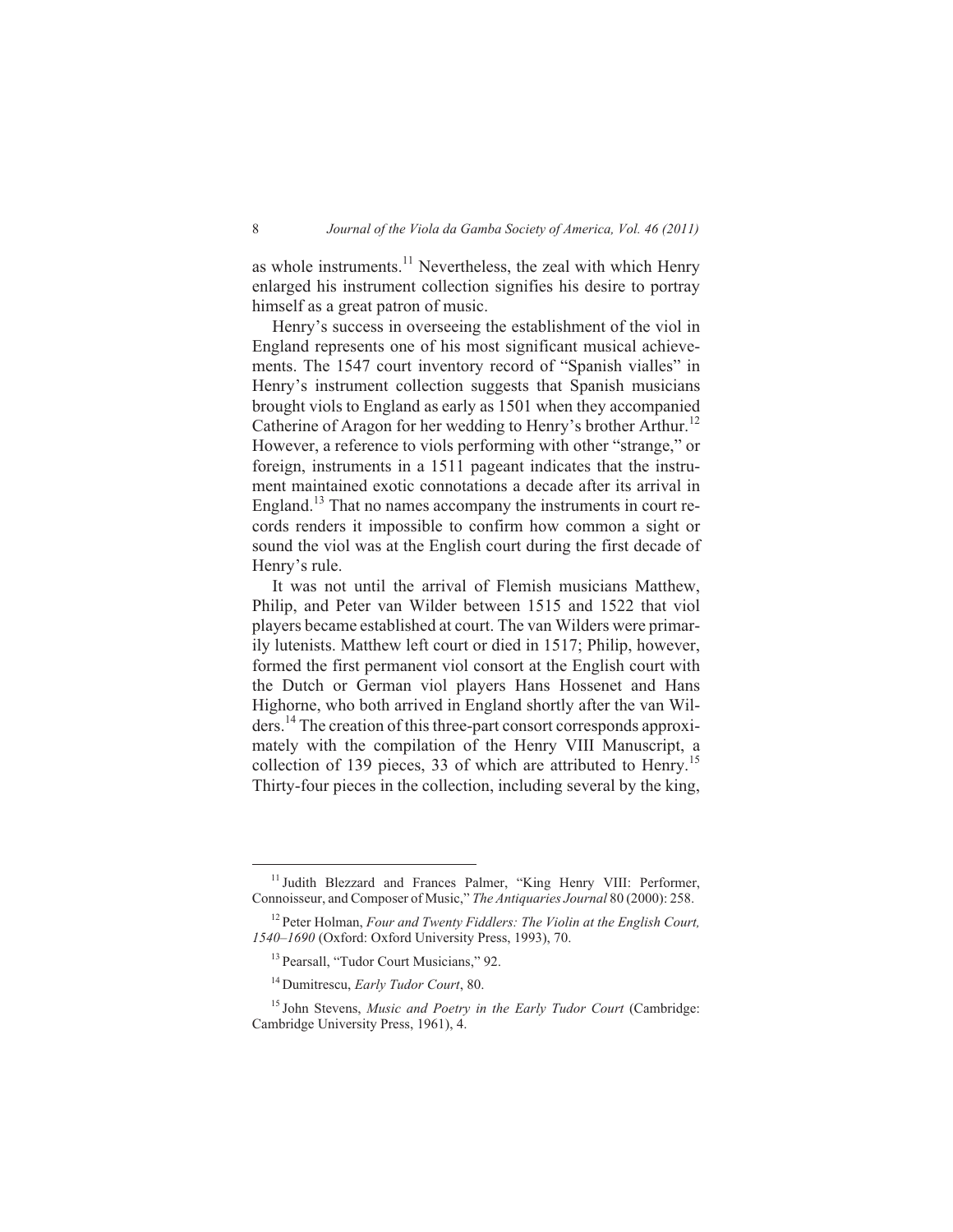suggest instrumental performance because they lack texts.<sup>16</sup> The collection demonstrates a growing interest in consort music in England, perhaps accelerated or satisfied by the newly arrived viol players.

This interest reached its zenith in 1540, when the six Italian viol players Alberto da Venezia, Vincenzo da Venezia, Alexander da Milano, Ambroso da Milano, Romano da Milano, and Joan Maria da Cremona arrived at Henry's court.<sup>17</sup> Records refer to this six-part consort as the king's "new vialles," while the Flemish players are listed as the "old vialles," emphasizing the novel impression that the Italian consort and its music made in England.<sup>18</sup> The first written reference to the Italian viol players appears in a record of Anne of Cleves's personal expenses, when the queen awarded the Italians fifteen pounds on July 4, 1540. Anne may have been personally supporting them, since they did not receive their first payment from the king until several months after their arrival.<sup>19</sup> Despite its uncertain start, the viol consort became a permanent addition to Henry's musical realm.<sup>20</sup>

By Henry's death, the English court possessed fifty-four viols and lutes as well as an impressive number of crumhorns and recorders.<sup>21</sup> Choirboys of the Chapel Royal, as well as young singers of St. Paul's Cathedral and Westminster Abbey, studied the viol and performed at court during Henry's later years and after.<sup>22</sup> Beautiful purfling and the occasional vibrantly variegated coats of arms adorn many extant late-sixteenth- and early-seventeenth-

<sup>&</sup>lt;sup>16</sup> Ray Siemens, "Revisiting the Text of the Henry VIII Manuscript (BL Add MS 31,922): An Extended Note," *Early Modern Literary Studies* 14.3 (January 2009): 5.4.

<sup>&</sup>lt;sup>17</sup> Ian Woodfield, *The Early History of the Viol* (Cambridge: Cambridge University Press, 1984), 155.

<sup>18</sup> Holman, *Four and Twenty Fiddlers*, 75.

<sup>&</sup>lt;sup>19</sup> Pearsall, "Tudor Court Musicians," 78.

<sup>20</sup> Holman, *Four and Twenty Fiddlers*, 77.

<sup>21</sup> Annette Otterstedt, *The Viol: History of an Instrument*, trans. Hans Reiners (Kassel: Bärenreiter-Verlag Karl Vötterle, 2002), 39.

<sup>22</sup> Woodfield, *Early History of the Viol*, 213–15.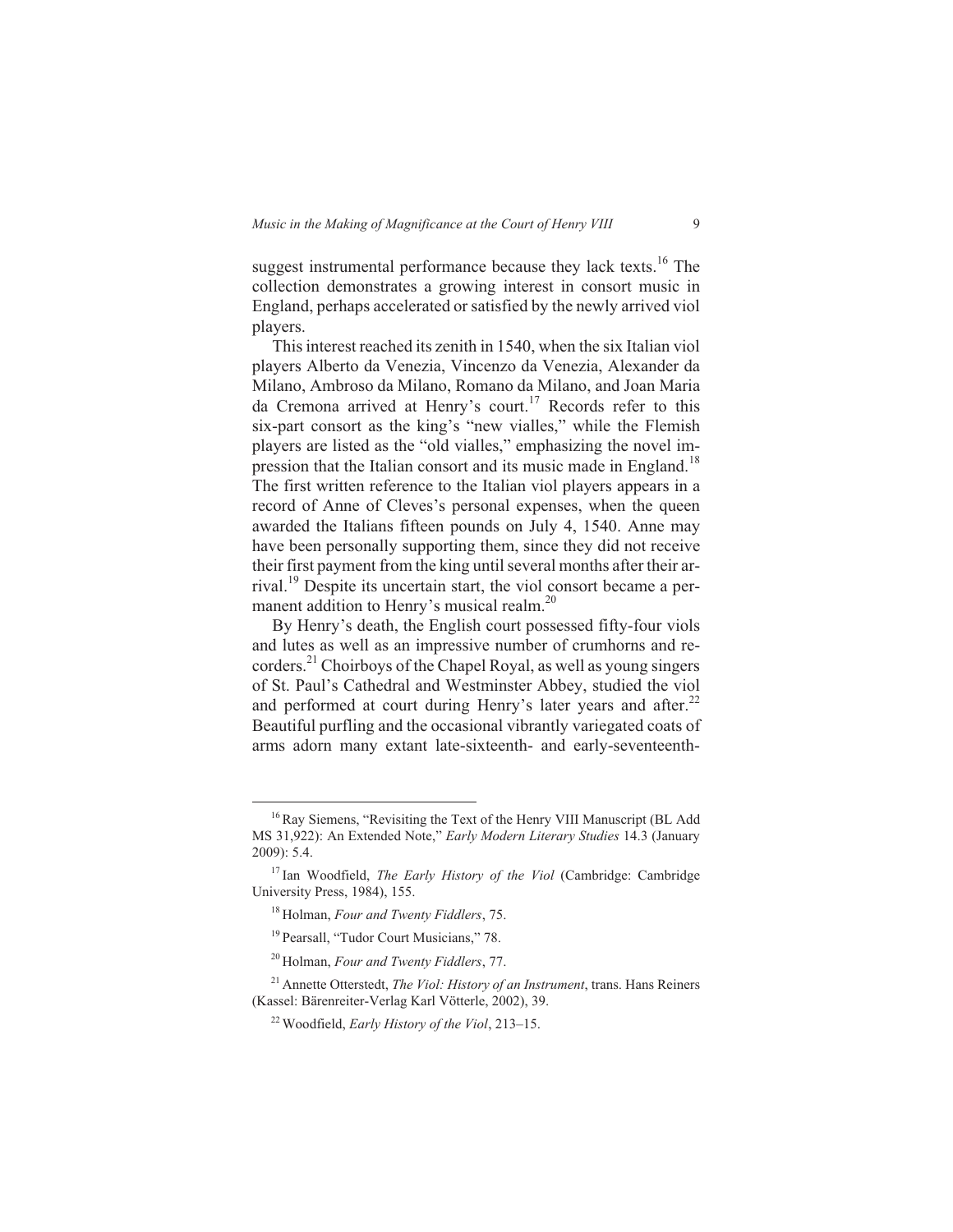century English viols.<sup>23</sup> These designs express the pride that the viols' owners felt for their possession of the instrument, which by the early sixteenth century was already so popular in continental courts. Indeed, the importation of several viols in the 1520s, when Charles V—accompanied by his musicians—visited England, may have offered Henry a chance to implement the latest continental fashions.<sup>24</sup>

Like members of the viol consort, most of Henry's musicians were of foreign origin. Not only their presence, but also their efforts to import continental musical manuscripts and instruments, helped foster an international atmosphere at court. Such cultural interactions enhanced Henry's own image as a magnificent ruler throughout Europe.<sup>25</sup> Many of Henry's musicians, including the Italian viol players, were of Sephardic origin.<sup>26</sup> Some, such as the recorder-playing Bassano family, established musical dynasties that enjoyed English royal patronage even after the Civil War.<sup>27</sup> Instrumental variety accompanied religious and ethnic diversity. Musicians who formed the "King's Musick," the secular and courtly ensemble that entertained in great halls and private chambers, played myriad instruments. Lords and ladies danced to consorts of rebecs and recorders or to shawms improvising over a sackbut's slow-moving cantus firmus. Trumpeters and fife-and-drum bands announced occasions of majesty with simple, monophonic music.<sup>28</sup> Vocal pieces resounded in the Chapel Royal for masses and other religious ceremonies.<sup>29</sup>

Despite their foreign origin and meaner social status, musicians enjoyed intimate interaction with the royal family. Philip van

<sup>&</sup>lt;sup>23</sup> See Michael Fleming, "Viol-Making in England c. 1580-1660" (PhD diss., The Open University, 2002; published as CD-ROM by the author, 2002), 2:F01–F38.

<sup>24</sup> Dumitrescu, *Early Tudor Court*, 46–7.

<sup>25</sup> Dumitrescu, *Early Tudor Court*, 9.

<sup>26</sup> Holman, *Four and Twenty Fiddlers*, 82.

<sup>27</sup>Roger Prior, "Jewish Musicians at the Tudor Court," *The Musical Quarterly* 69.2 (Spring 1983): 253.

<sup>28</sup> Holman, *Four and Twenty Fiddlers*, 36–7.

<sup>29</sup> Otterstedt, *The Viol*, 40.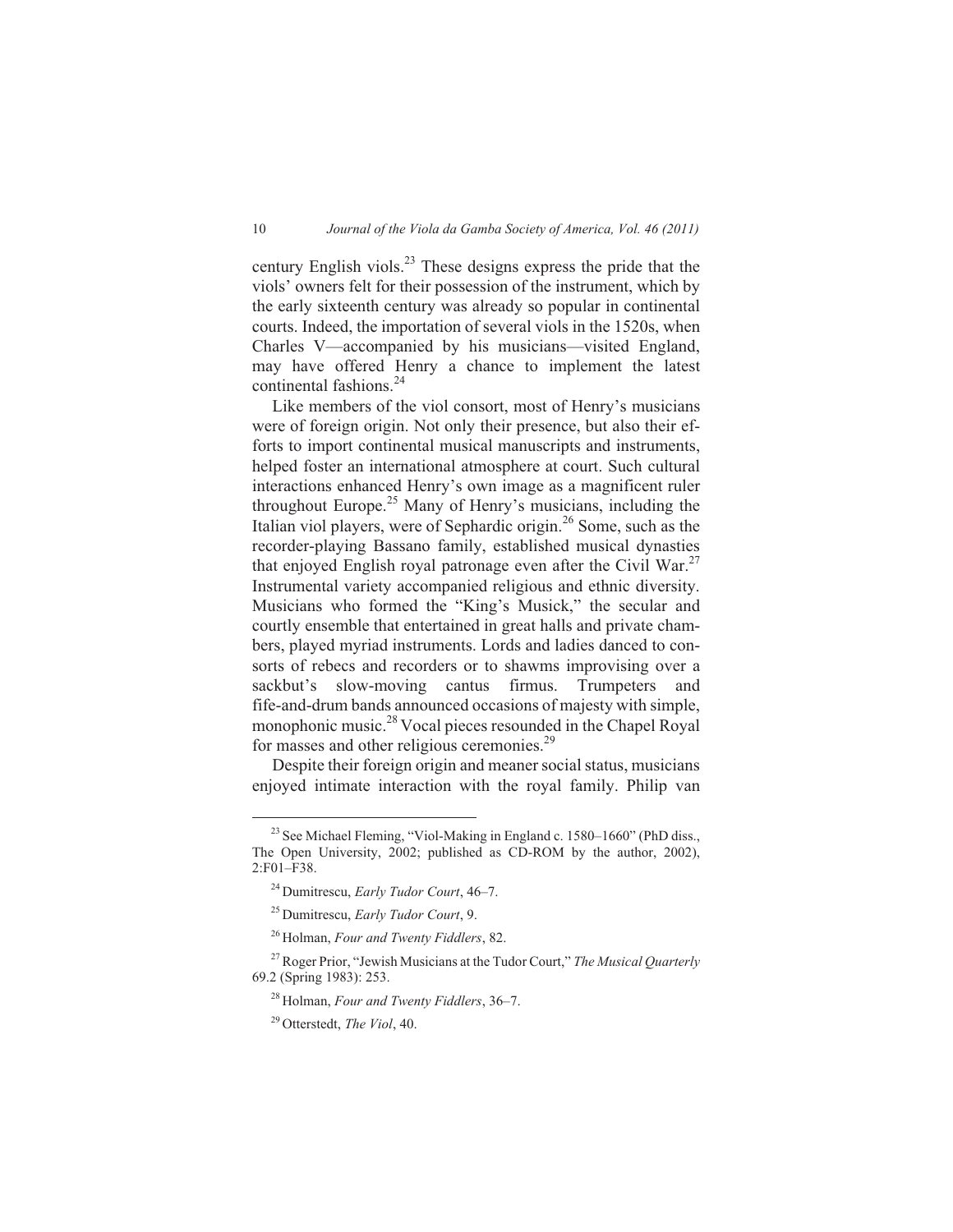Wilder, who wielded great authority over music in the Privy Chamber, taught the lute to Henry's children Mary and Edward throughout the 1530s and  $1540s$ .<sup>30</sup> Due to the eclectic nature of the pieces within the manuscript, it has been suggested that the Henry VIII Manuscript served as an instructive manual for the royal children.<sup>31</sup> Regardless of the manuscript's original purpose, music remained an important aspect of the daily lives of Henry's offspring. That Mary's virginals were tuned regularly in 1537 and 1538 suggests frequent playing into her twenties.<sup>32</sup> Henry would have wanted the best for his children, and musicians were essential components in a Tudor's upbringing. Their importance is illustrated by the fact that the greatest increase in court musicians occurred during the formation of the households of Henry's children from 1521 to 1525 and in 1540.<sup>33</sup>

Fortunately, Henry's children inherited his belief in the importance of music. As queen, Mary Tudor was, according to the Venetian ambassador Giovanni Michiel, "a very great proficient in music, playing especially on the harpsichord and lute so excellently" that "she surprised good performers, both by the rapidity of her execution and method of playing."<sup>34</sup> Michiel praises Mary's performance capabilities in the same breath as her talent at needlework. The chronicler Edmund Hall likewise listed young Henry's musical talents among other archetypal kingly gifts, such as Henry's ability to wrestle, dance, and hunt.<sup>35</sup> Musical skill was thus one of many equally important accomplishments that raised a ruler to the level of perfection.

The close and constant interaction between musicians and patrons helped create a court of remarkably accomplished and enthusiastic amateur musicians. Every Tudor played the lute at least and

<sup>30</sup> Dumitrescu, *Early Tudor Court*, 85.

<sup>&</sup>lt;sup>31</sup> Dietrich Helms, "Henry VIII's Book: Teaching Music to Royal Children," *The Musical Quarterly* 92 (2009): 131.

<sup>32</sup> Pearsall, "Tudor Court Musicians," 73.

<sup>&</sup>lt;sup>33</sup> Pearsall, "Tudor Court Musicians," 183.

<sup>34</sup> Giovanni Michiel, Ambassadorial report to the Venetian Senate, 13 May 1557. Cf. footnote 3 in Guistinian, *Four Years at the Court of Henry VIII*, 163–4.

<sup>35</sup> Hall, *Triumphant Reigne*, 1:19.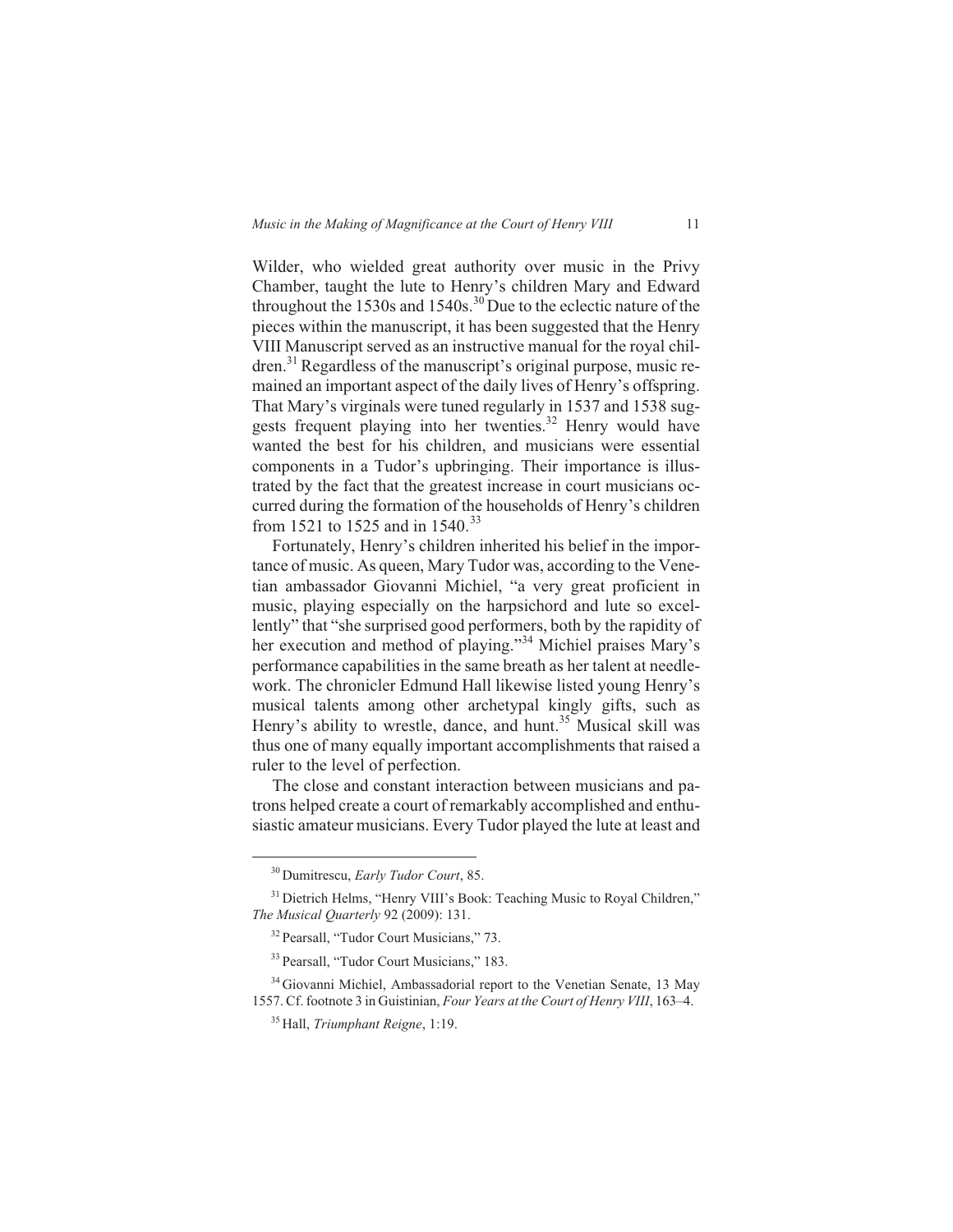sang at sight.<sup>36</sup> The son of Thomas Cromwell, English statesman and, temporarily, Henry's chief minister, studied both the lute and virginals.<sup>37</sup> When not attending to matters of religion and state, the powerfully influential Cardinal Wolsey entertained himself and others by playing the lute and dancing.<sup>38</sup> Members of the court derived great pleasure from communal music-making. Henry himself often sang with one of his close friends, Sir Peter Carew, who had a "pleasant voice."<sup>39</sup> The king may have intended his aristocratic friends as well as his hired musicians to play the instruments belonging to his massive collection.<sup>40</sup> Thus the boundary between performer and listener blurred at Henry's court. Music was not merely a spectacle, but an integral part of everyone's life.

Italian organ virtuoso Reverend Dionysius Memo illustrates the degree of familiarity between musicians and the royal family. Henry and Catherine of Aragon enjoyed listening to Dionysius's private concerts for up to "four consecutive hours" at a time.<sup>41</sup> They awarded the musician with "such marks of delight...as to defy exaggeration;"<sup>42</sup> indeed, Henry loved the organist's music more "than words can express."<sup>43</sup> The love of Henry's daughter Mary for the musician especially demonstrates the tone of interaction between royalty and musician. According to Sebastian Guistinian, the Venetian ambassador at the English court, the two-year-old Princess Mary one day caught sight of Dionysius while in a room with her father: "the moment [Mary] cast her eyes on the Reverend D. Dionysius Memo, who was there at a little distance, she commenced calling out in English, 'Priest!' and he was obliged to go and play for her."<sup>44</sup>

<sup>36</sup> Holman, *Four and Twenty Fiddlers*, 37.

<sup>37</sup> Stevens, *Music and Poetry*, 274.

<sup>38</sup> Starkey, *Henry*, 367.

<sup>39</sup> John Vowell, *The Life and Times of Sir Peter Carew*, ed. John Maclean (London: Bell and Daldy, 1857), 39.

<sup>40</sup> Pearsall, "Tudor Court Musicians," 183–4.

<sup>41</sup> Guistinian, *Four Years at the Court of Henry VIII*, 97.

<sup>42</sup> Guistinian, *Four Years at the Court of Henry VIII*, 97.

<sup>43</sup> Guistinian, *Four Years at the Court of Henry VIII*, 98.

<sup>44</sup> Guistinian, *Four Years at the Court of Henry VIII*, 161.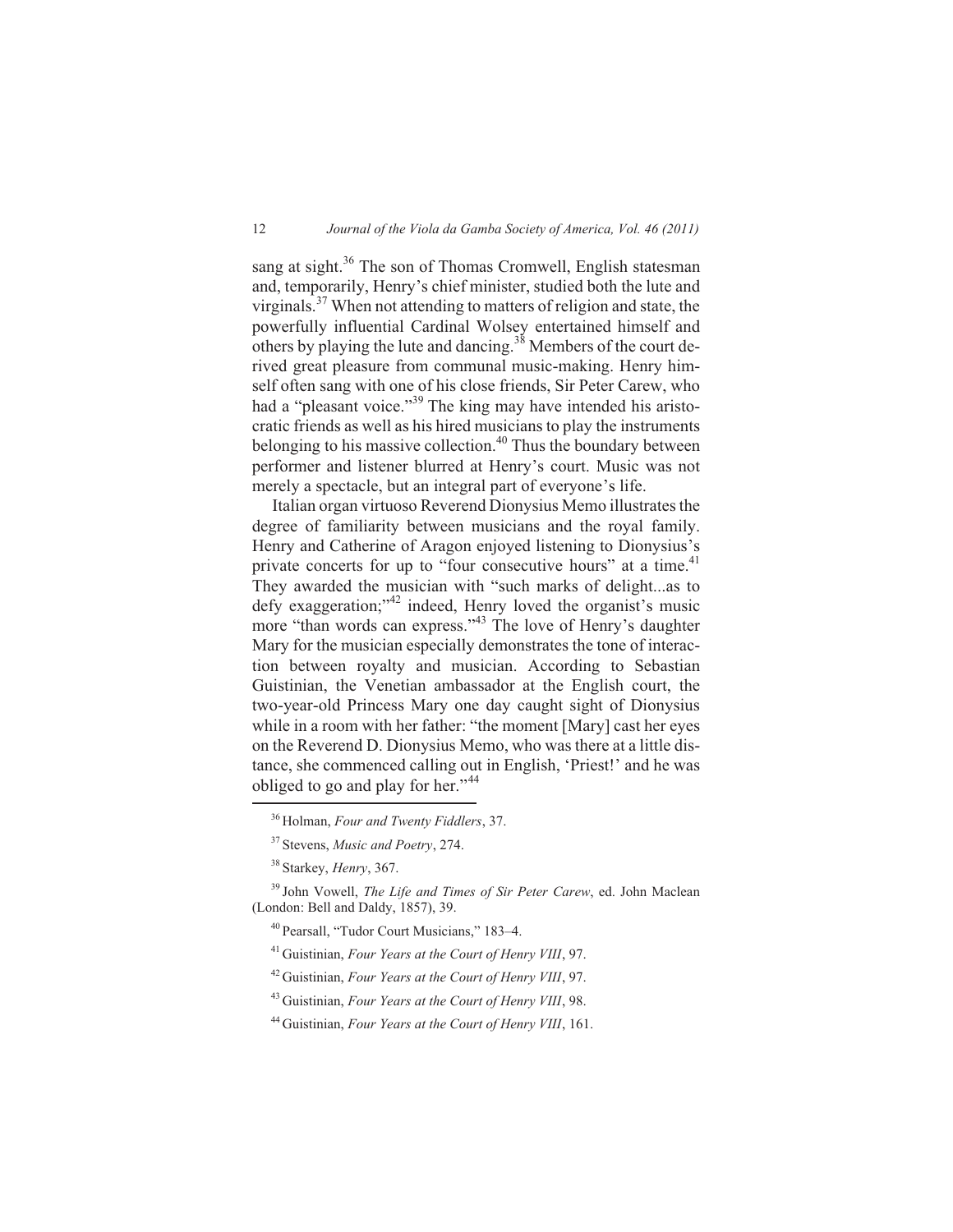However, a darker musical scene lay behind Sebastian's quaint and cheery anecdotes. The execution of the virginal player and organist Mark Smeaton illustrates the potential danger of intimate interaction between musicians and royal patrons. While awaiting her execution in the Tower of London, Anne Boleyn informed her guard that recently prior to her imprisonment, Mark had declined to answer her inquiry into his well-being. Anne had rebuked him, saying, "You may not look to have me speak to you as I should do a noble man, because you be an inferior person." Mark answered equivocally, "No, no, madam, a look sufficed me; and thus, fare you well."<sup>45</sup> His ill-chosen words encouraged rumors of an illicit romance between himself and the queen. Provoked by torture or threat of torture, or perhaps, as historian Suzannah Lipscomb has claimed, by a vain effort to gain self-glory, Mark confessed thrice to the affair, and was condemned to death.<sup>46</sup>

Mark transgressed his status as musician by taking advantage of the intimacy his profession allowed him with the queen. Lipscomb posits that Sir Thomas Wyatt, a poet and a statesman at Henry's court, reflected Mark's transgression of social status in his poem, "In Mourning Wise." Wyatt laments to the dead musician, "A time thou hadst above thy poor degree…a rotten twig upon so high a tree hath slipped thy hold and thou art dead and gone."<sup>47</sup> Rosy tales of the favor of Dionysius juxtaposed to Mark's macabre end demonstrate the precarious position of royal musicians as well as their integration in court spectacles and cabals alike.

Religious politics endangered the Jewish musicians working under Henry's patronage. By 1540 at least nineteen Jews of Ashkenazi and Sephardic origin played among the king's musicians.<sup>48</sup> Despite increasingly stringent persecution of Jews on the continent, England maintained a lax policy of Jewish oppression. Indeed, the English regarded Jews as ideal servants because they

<sup>45</sup> Suzannah Lipscomb, *1536: The Year That Changed Henry VIII* (Oxford: Lion Hudson, 2009), 78.

<sup>46</sup> Lipscomb, *1536: The Year That Changed Henry VIII*, 79.

<sup>47</sup> Thomas Wyatt, "In Mourning Wise," in Lipscomb, *1536: The Year That Changed Henry VIII*, 79.

<sup>48</sup> Prior, "Jewish Musicians at the Tudor Court," 253.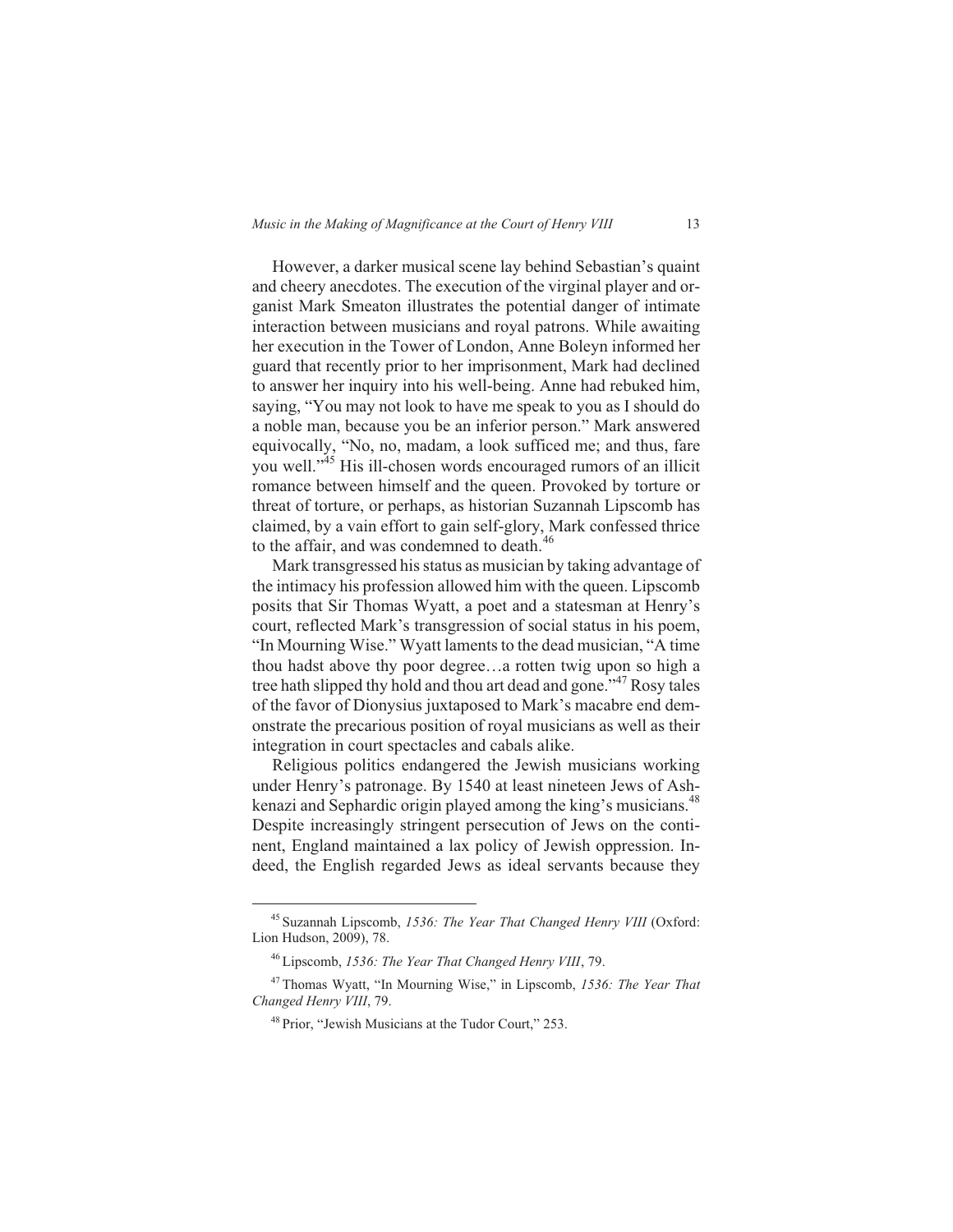served neither the Pope nor Martin Luther.<sup>49</sup> However, in the early 1540s Henry began to seek a political alliance with the Spanish king, Charles V. So as to prove himself a Christian worthy of the anti-Semitic Spanish ruler, Henry had several crypto-Jews living in London investigated and incarcerated. However, Spanish ministers feared that Henry's scheme would attach to the proposed alliance negative memories of the Spanish Inquisition and requested that the Jews be released. $50$ 

Henry's Jewish viol players were likely affected by their patron's brief but strict religious policy. The first Jews were arrested in the December of 1541. It is therefore especially interesting that the Sephardic consort players suddenly and seemingly inexplicably departed in the spring of 1542, and then returned in 1543 after the release of the imprisoned Jews. More telling, as the scholar Roger Prior points out, the Spanish ambassador at Henry's court, Eustace Chapuys, wrote that "however well [the Jews in England] may sing, they will not be able to fly away from their cages without leaving some of their feathers behind."<sup>51</sup> The reference to song strongly suggests that Chapuys was referring to musicians. Prior posits that the Sephardic musicians were in fact imprisoned in 1541, but released before the other imprisoned Jews because of their status as royal musicians.<sup>52</sup> The musicians' departure from England despite their release illustrates the instability of the foreign musician's position at court.

Lack of talent or failure to satisfy royal tastes also proved the downfall of many aspiring musicians. The Venetian harpsichordist Zuan de Leze journeyed to England seeking Henry's patronage but was dismissed after his first performance. Public humiliation and no doubt personal stress provoked the musician to hang himself with his dagger-girdle that night.<sup>53</sup> Zuan's death serves as a reminder of the dependence of musicians upon noble patronage for a

<sup>49</sup> Prior, "Jewish Musicians at the Tudor Court," 263.

<sup>50</sup> Prior, "Jewish Musicians at the Tudor Court," 260.

<sup>&</sup>lt;sup>51</sup> Prior, "Jewish Musicians at the Tudor Court," 260.

<sup>52</sup> Prior, "Jewish Musicians at the Tudor Court," 261.

<sup>53</sup> John Izon, "Italian Musicians at the Tudor Court," *The Musical Quarterly* 44.3 (July 1958): 330.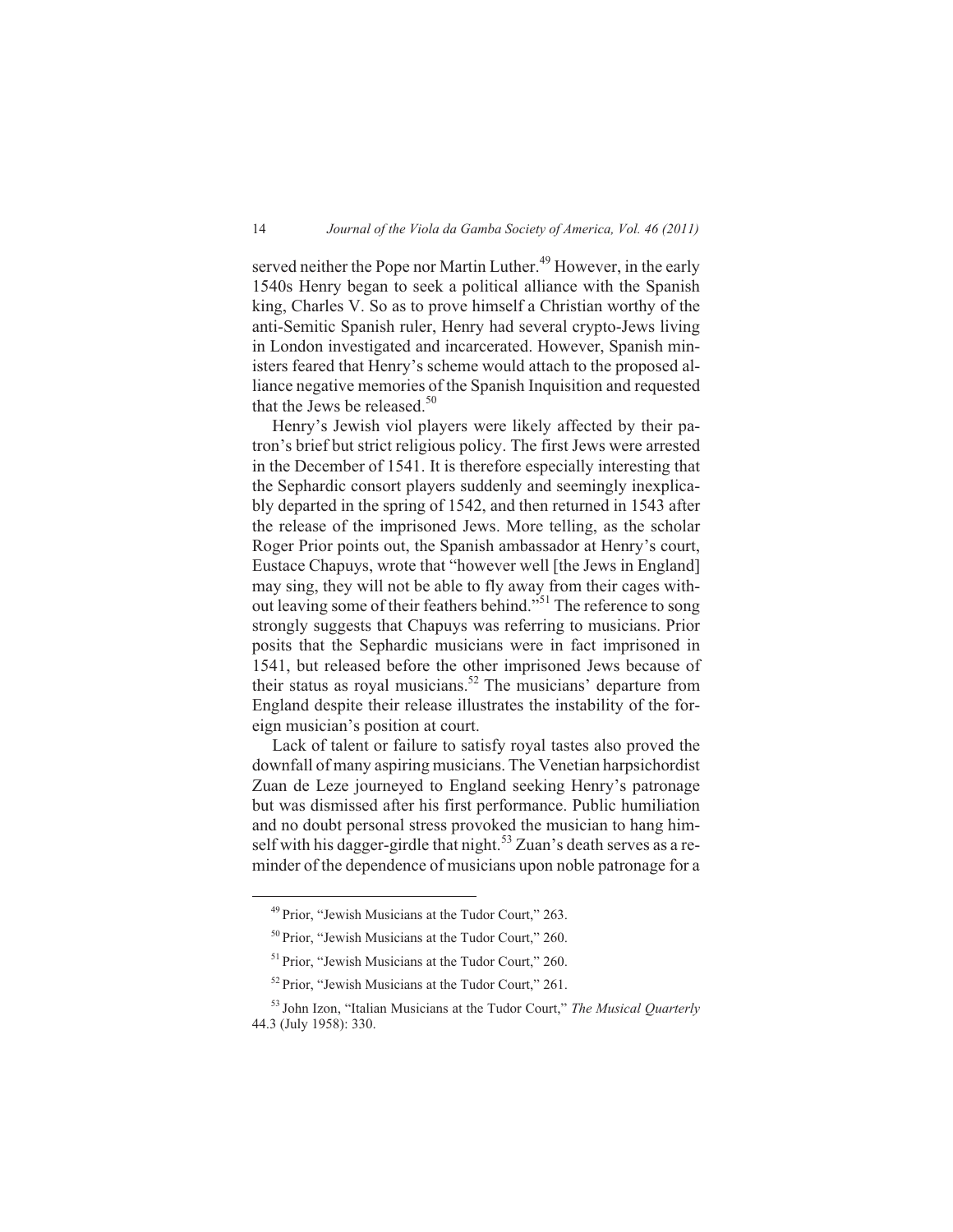living. However, it also illustrates how highly Henry's patronage was perceived and valued by musicians as far away as the Mediterranean. Zuan's death ultimately reveals Henry's success in using music to project a self-image of political might across Europe.

Sounded spectacle allowed Henry to flaunt his potential and glorify his triumphs. The greatest booms in hiring musicians corresponded to periods of major political activity, such as the French War in 1513 and the French rapprochement in  $1528$ <sup>54</sup> Henry applied his own musical talent to politics at home. He played several instruments and sang at a meeting with Venetian ambassadors in 1517 at Richmond.<sup>55</sup> Flemish envoys were amazed that same year when, throughout the two hours of dancing following a banquet, Henry did "marvellous things, both in dancing and jumping, proving himself, as he in truth is, indefatigable."<sup>56</sup>The envoys left more "bewildered than otherwise by this entertainment, and everybody [did] nothing but talk of it, and [said], that never was a finer or more sumptuous one given in England."<sup>57</sup> By merging spectacle with diplomacy, Henry found a showy way to demonstrate his cultural grace and physical strength.

Henry's musical family also catered to his political ambitions. The performance of his four-year-old daughter Mary on the virginals before visiting French officials likely functioned as a political maneuver towards an alliance with France.<sup>58</sup> Similarly, Thomas Cromwell gained an audience with Pope Leo X on a royal diplomatic mission to Rome by singing for the latter with two English companions. The Pope "marveil[ed] at the straugenes [sic] of the song, and understanding that they were Englishmen, and that they came not emptie handed, willed them to be called in."<sup>59</sup> Music

<sup>54</sup> Pearsall, "Tudor Court Musicians," 183.

<sup>55</sup> Stevens, *Music and Poetry*, 276.

<sup>56</sup> Nicolo Sagudino, Letter to Alvise Foscari, 11 Jul. 1517. Cf. footnote 7 in Guistinian, *Four Years at the Court of Henry VIII*, 2:102.

<sup>&</sup>lt;sup>57</sup> Sagudino, Letter to Alvise Foscari, 11 Jul. 1517. Cf. footnote 7 in Guistinian, *Four Years at the Court of Henry VIII*, 2:102–3.

<sup>58</sup> Stevens, *Music and Poetry*, 276.

<sup>59</sup> John Foxe, *Acts and Monuments*, rev. ed. (London, 1583), 2:1178. Quoted in Dumitrescu, *Early Tudor Court*, 1.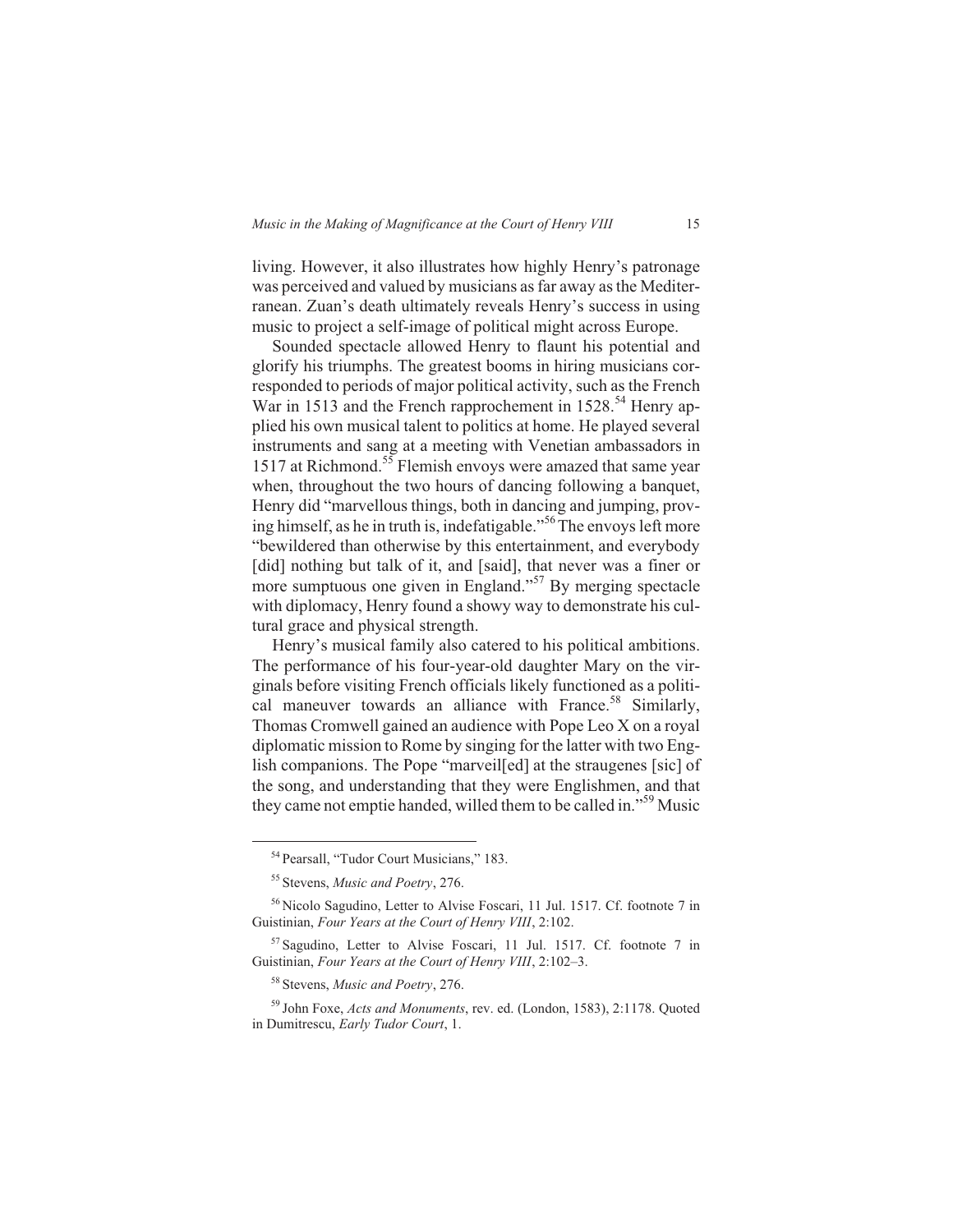functioned as a diplomatic gift, the essential step towards achieving political conversation. Henry's older sister Margaret played the clavichord and lute during a meeting with her future husband, James IV, in Scotland. Throughout the performance, James remained "apon his kne always barrheded."<sup>60</sup> On another visit, James played "the clarycordes, and after of the lute, wiche pleasyd [Margaret] varey much, and she had great plaisur to here him."<sup>61</sup> Margaret and James used musical conversation to inform one another of their respective refinement of character.

Social communication and diplomatic talk were inextricably related. An imbroglio at court in particular accentuates the flexibility of music as palliative as well as weapon. When Archduke Philip of Burgundy visited the English court in 1506, Catherine of Aragon insisted that he dance with her. Philip, deep in conversation with Henry VII, declined, and in so doing humiliated Catherine in front of the court. To divert those present from Catherine's embarrassment, Henry's sister, Mary, gave an impressive performance on her lute and clavichord.<sup>62</sup>

Music at the Tudor court was at once familiar and exotic—one of the many talents of a perfect king and his family, but also a precious continental importation. Its dual character rendered it an invaluable tool in communicating Tudor cultural and political prowess to foreign visitors and English subjects. As such, it pervaded the lives of amateurs and professionals and bound them in a mutually dependent relationship; just as the court patronized musicians, musicians cultivated the court. The splendor of Henry's court derived from the constant exchange of roles between spectator and performer. How different from the remote modern stage, the physical no man's land that separates audience from performer! Henry above all deserves commendation as the catalyst of an intensely rich musical atmosphere that continued to thrive for centuries after his death. Music of the English Renaissance owes

<sup>60</sup> John Leland, *De Rebus Britannicis Collectanea*, 2nd ed. (1770), ed. T. Hearn, 4:285. Quoted in Stevens, *Music and Poetry*, 269.

<sup>61</sup> John Leland, *De Rebus Britannicis Collectanea*, 4:284. Quoted in Stevens, *Music and Poetry,* 269.

<sup>62</sup> Starkey, *Henry*, 209.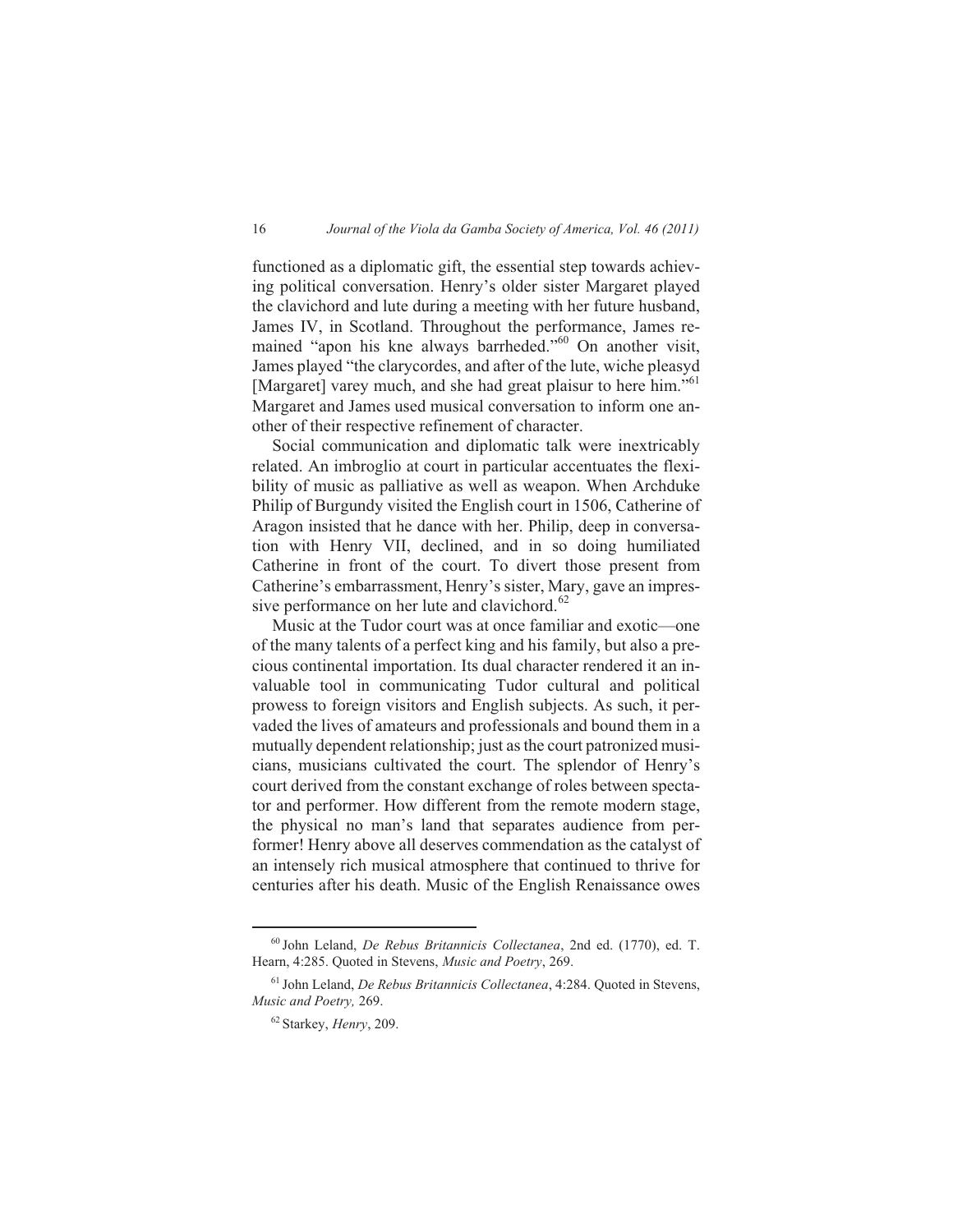much to the man whose driving passion was to transgress the role of patron to be an active musician himself.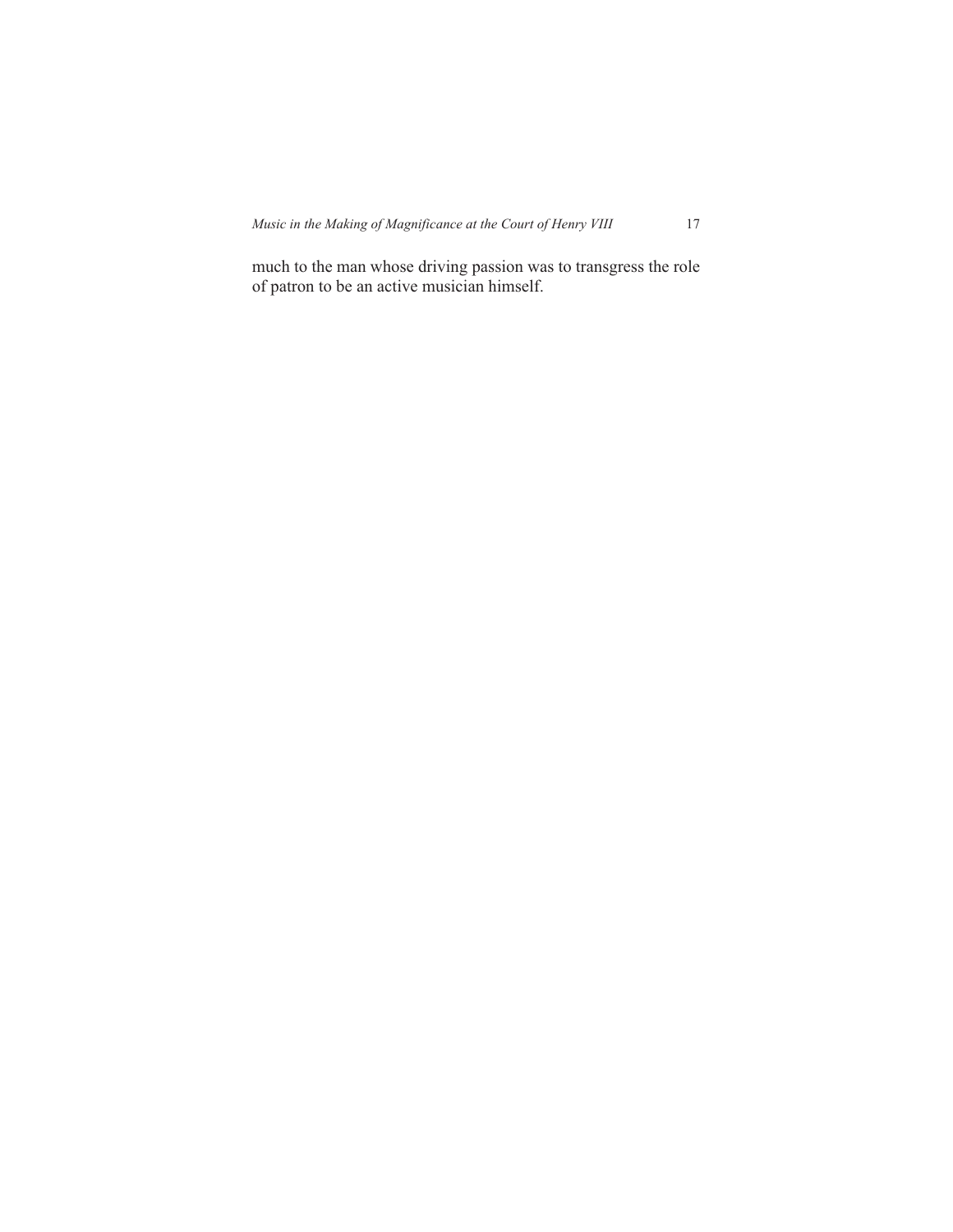#### **Bibliography**

### **Primary Sources**

- Carlson, D. R. "The Latin Writings of John Skelton." *Studies in Philology* 88.4 (1991): 1–125. Quoted in Starkey, David. *Henry: Virtuous Prince*. London: Harper Perennial, 2009.
- Castiglione, Baldesar. *The Book of the Courtier*. Translated by George Bull. London: Penguin Books Ltd., 1967.
- Foxe, John. *Acts and Monuments*. 2 vols. Revised ed. London, 1853. Quoted in Theodor Dumitrescu, *The Early Tudor Court and International Musical Relations.* Burlington, VT: Ashgate Publishing Company, 2007.
- Guistinian, Sebastian. *Four Years at the Court of Henry VIII. Selection of Despatches written by the Venetian Ambassador, Sebastian Guistinian, and Addressed to the Signory of Venice, January 12th 1515, to July 26th 1519.* 2 vols. Translated by Rawdon Brown. London: Smith, Elder, and Company, 1854.
- Hall, Edward. *The Triumphant Reigne of Kyng Henry the VIII*. Edited by Charles Whibley. London: T. C. and E. C. Jack, 1904.
- Leland, John. *De Rebus Britannicis Collectanea*. 2nd ed. 6 vols. Edited by T. Hearn, 1770. Quoted in John Stevens, *Music and Poetry in the Early Tudor Court*. Cambridge: Cambridge University Press, 1961.
- Sagudino, Nicolo. Letter to Alvise Foscari, 11 July 1517. In Sebastian Guistinian, *Four Years at the Court of Henry VIII*. *Selection of Despatches written by the Venetian Ambassador, Sebastian Guistinian, and Addressed to the Signory of Venice, January 12th 1515, to July 26th 1519*. 2 vols. Translated by Rawdon Brown. London: Smith, Elder, and Company, 1854.
- Vowell, John. *The Life and Times of Sir Peter Carew*. Edited by John Maclean. London: Bell and Daldy, 1857.
- Wyatt, Thomas. "In Mourning Wise." Quoted in Suzannah Lipscomb. *1536: The Year That Changed Henry VIII*. Oxford: Lion Hudson, 2009.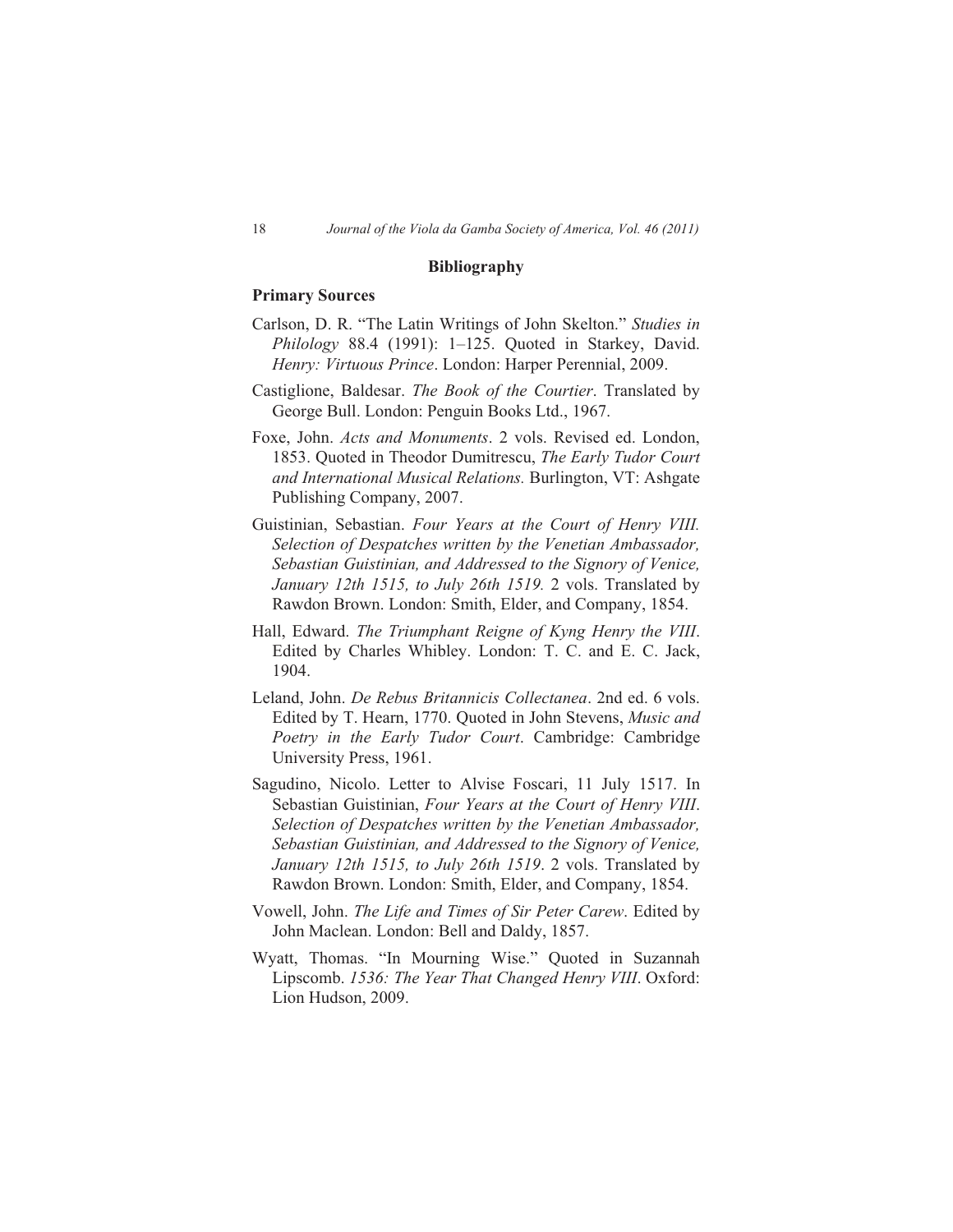#### **Secondary Sources**

- Bernstein, Jane A., and John M. Ward. "Van Wilder, Philip." *Grove Music Online*. Oxford University Press, 2007–2010. http://www.oxfordmusiconline.com (accessed 17 Jul. 2010).
- Blezzard, Judith, and Frances Palmer. "King Henry VIII: Performer, Connoisseur, and Composer of Music." *The Antiquaries Journal* 80 (2000): 249–72.
- Dumitrescu, Theodor. *The Early Tudor Court and International Musical Relations*. Burlington, VT: Ashgate Publishing Company, 2007.
- Fleming, Michael. "Viol-Making in England c. 1580–1660." 2 vols. PhD diss., The Open University, 2002; published as CD-ROM by the author, 2002.
- Helms, Dietrich. "Henry VIII's Book: Teaching Music to Royal Children." *The Musical Quarterly* 92 (2009): 118–35.
- Holman, Peter. *Four and Twenty Fiddlers: The Violin at the English Court, 1540–1690*. Oxford: Oxford University Press, 1993.
- Izon, John. "Italian Musicians at the Tudor Court." *The Musical Quarterly* 44.3 (Jul. 1958): 329–37.
- Lipscomb, Suzannah. *1536: The Year That Changed Henry VIII*. Oxford: Lion Hudson, 2009.
- Otterstedt, Annette. *The Viol: History of an Instrument*. Translated by Hans Reiners. Kassel: Bärenreiter-Verlag Karl Vötterle GmbH & Co., 2002.
- Pearsall, Eileen Sharpe. "Tudor Court Musicians, 1485–1547: Their Number, Status, and Function." PhD diss., New York University, 1986.
- Prior, Roger. "Jewish Musicians at the Tudor Court." *The Musical Quarterly* 69.2 (Spring 1983): 253–65.
- Siemens, Ray. "Revisiting the Text of the Henry VIII Manuscript (BL Add MS 31,922): An Extended Note." *Early Modern Literary Studies* 14.3 (January 2009): 3.1–36.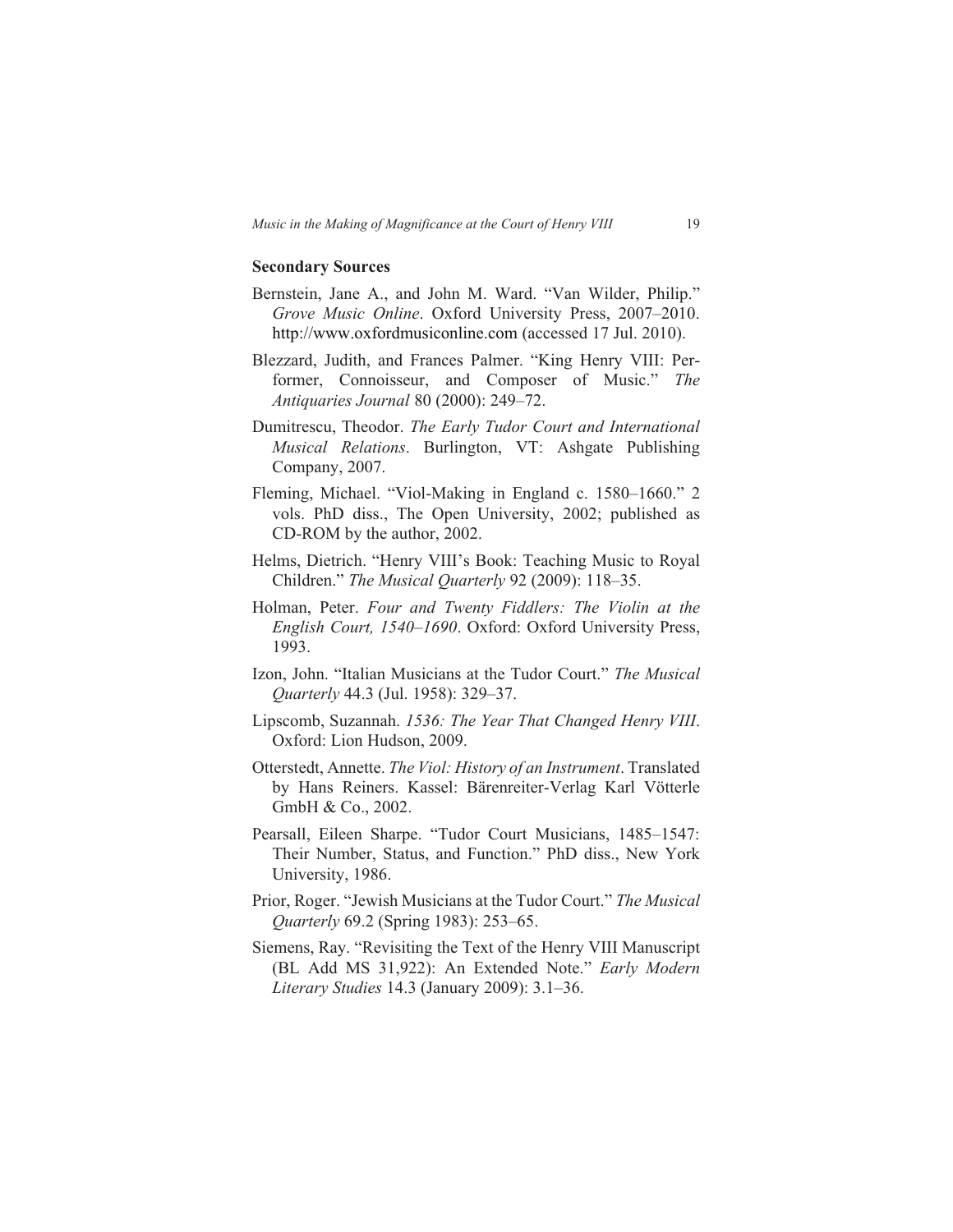- Starkey, David. *Henry: Virtuous Prince*. London: Harper Perennial, 2009.
- Stevens, John. *Music and Poetry in the Early Tudor Court.* Cambridge: Cambridge University Press, 1961.
- Woodfield, Ian. *The Early History of the Viol*. Cambridge: Cambridge University Press, 1984.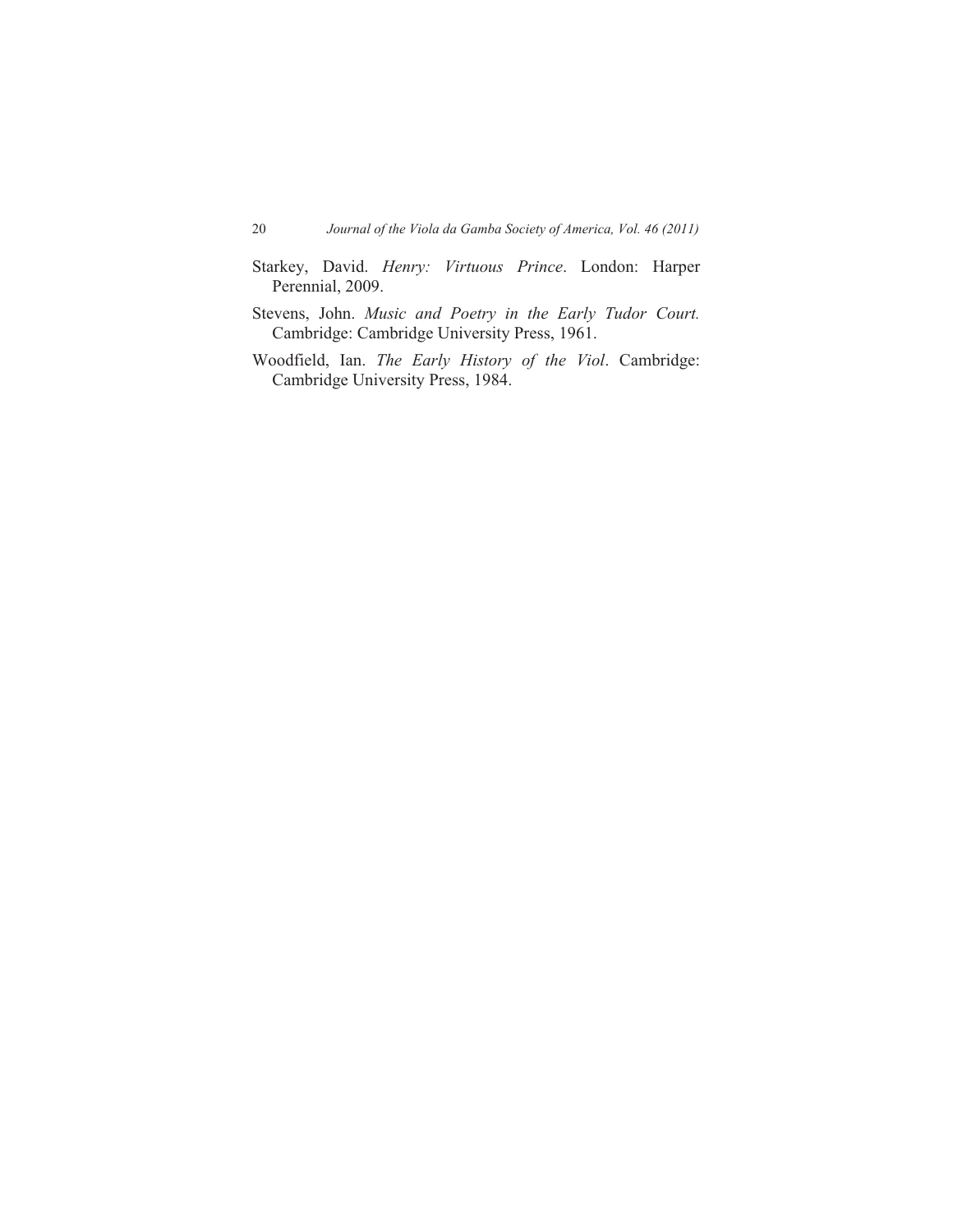# **CONRAD HÖFFLER: CHAMBER MUSICIAN AND VIOLIST DA GAMBA AT THE COURT OF DUKE JOHANN ADOLPH I OF SAXE-WEISSENFELS**

## **Thomas Fritzsch English Translation by Christine Kyprianides**

#### Abstract

Conrad Höffler's *Primitiæ Chelicæ* (1695) consists of twelve suites for viola da gamba and bass. This introduction to a new edition of this work presents new material concerning his career as a court musician in Weissenfels and his personal life, derived from archival sources as well as the testimony of his colleague Johann Beer, a prolific writer. From this material it is clear that Höffler was well respected for both his musical abilities and his personal qualities.

*By kind permission of the author and Edition Güntersberg, publishers of the music edition in which the original article appears as a preface.*

 $\prod_{\text{the }i}$ was sixteen years old, and had just begun my cello and viola da gamba studies at the Leipzig Conservatory of Music, when I found an original edition of twelve gamba suites from 1695 in the reading room of the venerable library of the council-school in my hometown of Zwickau. The composer's name, Conrad Höffler, meant nothing to me, and with an enthusiasm typical of youth I decided to become better acquainted with my newfound treasure. I invested a small fortune in a photocopy of the print, which was remarkable for its ability to roll up tightly as soon as it was placed on a music stand. The music itself was difficult, but it appealed to me and was so inspiring to practice that in the end I chose it as the subject of my diploma thesis.

When the Güntersberg music publishers requested a preface to their edition of Höffler's gamba suites a few months ago (now available as G211), I realized once again that biographical information about Conrad Höffler had scarcely been touched. The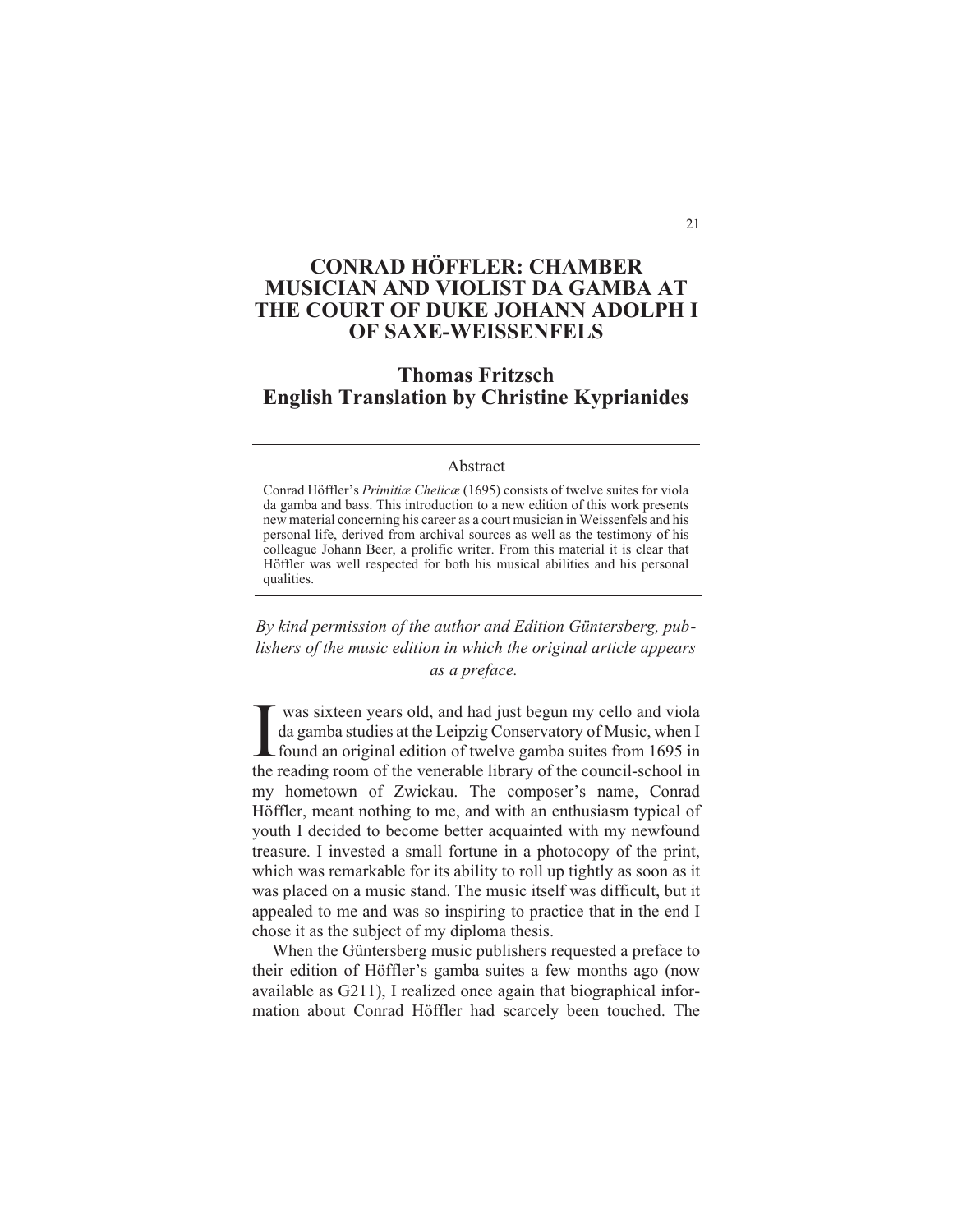search for traces of Höffler's life was indeed fruitful, and the more details I discovered in the ensuing weeks, the closer I felt to this man with whom I share enthusiasm for the viola da gamba and its repertory.

Today I live among the vineyards of the Unstrut Valley, in the neighborhood of Höffler's home; looking from the window of our house, we can see the Neuenburg, which served as a hunting lodge for the dukes of Saxe-Weissenfels during Höffler's lifetime. My article is a tribute to an outstanding gambist and an appreciation for the gift of his music.

\* \* \* \* \*

"Hoeffler (Conrad), a chamber musician from Weissenfels at the end of the past century, born in Nuremberg, published in his 48th year 12 Suites for viola da gamba and figured bass, engraved in copperplate, and printed in elongated folio format." This brief entry in Johann Gottfried Walther's *Musicalisches Lexicon* (Leipzig, 1732) sums up the output of an important seventeenth-century gambist.

Conrad Höffler was probably born on January 28, 1647, in Nuremberg, the son of Hanns Höfler, a yarn dyer, and his wife Elena, and baptized in the Evangelical-Lutheran parish church of St. Lorenz on January 30. He began his musical training in his hometown in his youth under Gabriel Schütz, the gambist and cornettist, whom Johann Mattheson considered "one of the best masters in the Holy Roman Empire."<sup>1</sup> Gabriel Schütz (1633– 1710) had spent more than six years in Lübeck, studying the English style of gamba playing with Nicolaus Bleyer, who had himself studied with William Brade and Thomas Simpson. In 1655, Gabriel Schütz had left Hamburg for further music study in Italy, but got no further than Nuremberg, and stayed there for nearly fifty years as a member of the Nuremberg town musicians. Schütz became a renowned gamba teacher and was an important link between North Germany, which was dominated by the English, and the southern German states. His students included Johann Philipp Krieger, born in Nuremberg in 1649.

<sup>1</sup> Johann Mattheson, *Grundlage einer Ehrenpforte* (Hamburg, 1740).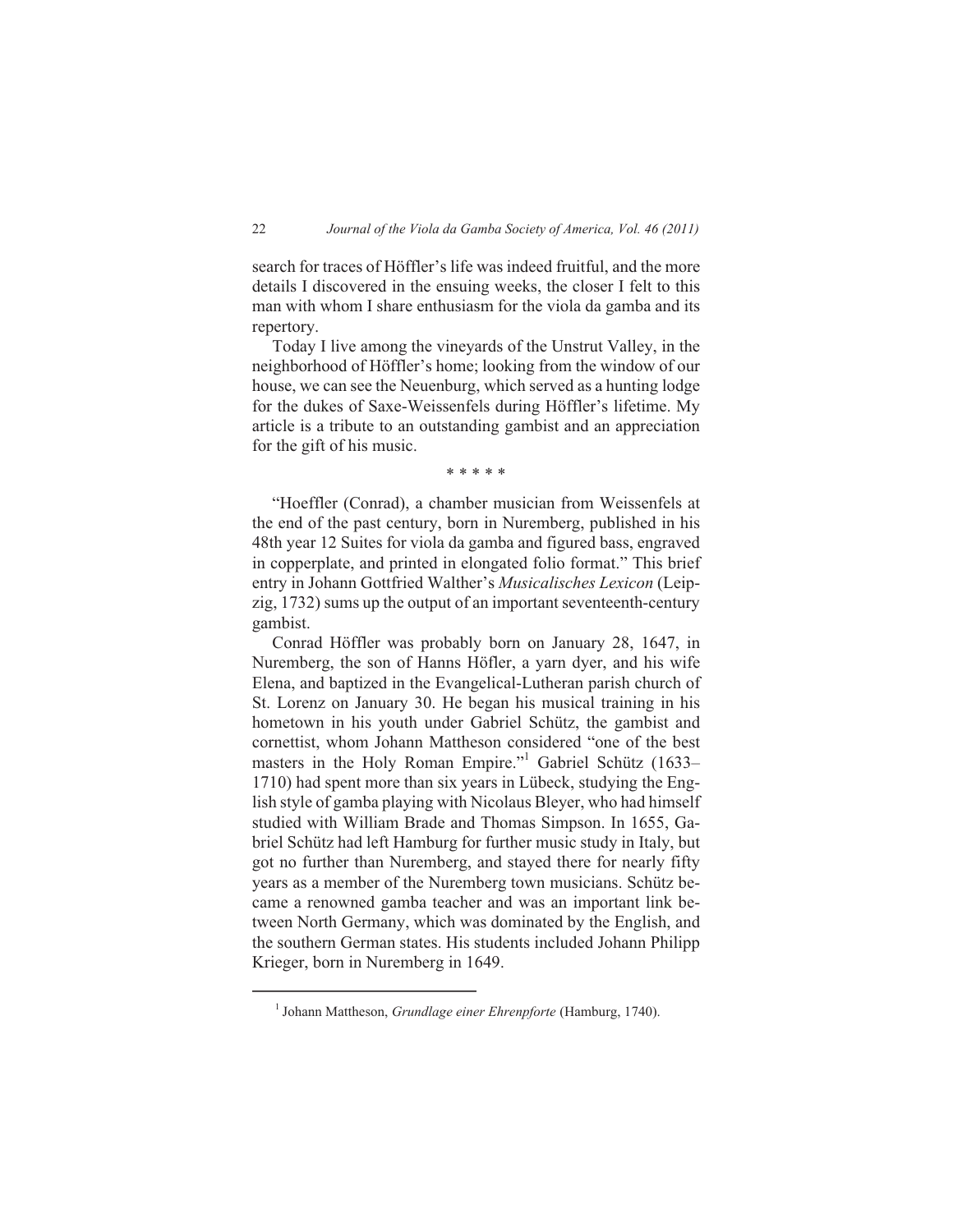Conrad Höffler received his first appointment as musician to the Bayreuth court, where Johann Philipp Krieger was serving as Chamber Organist and later also as Kapellmeister. Margrave Christian Ernst of Brandenburg-Bayreuth, from the beginning of his rule over the Frankish principality of Kulmbach-Bayreuth (October 1661), had sought fame as a general. His massive military investments led to a financial crisis at the court in 1672. As a loyal subject of Kaiser Leopold I, Margrave Christian Ernst was the first imperial sovereign to take the field against France in the summer of 1672. Both Krieger and Höffler recognized the signs of the times: Krieger offered his resignation (which was refused) and started off on an educational tour of Italy; Höffler was hired by Johann Wolfgang Franck, Hofkapellmeister in Ansbach, and entered into a new position as court musician and gambist in the court of Margrave Johann Friedrich of Brandenburg-Ansbach on August 29, 1673. Franck's lord had sent him to Bayreuth on a recruiting trip, and Franck's written account of his personal conversations there reveals some fascinating details: he was instructed not to hire just any musician from the Bayreuth court, but specifically charged with negotiating an exchange of Conrad Höffler and another unnamed musician with the Ansbach court. During his discussions, Franck learned that Höffler and the other Bayreuth court musician received salaries of 182 and 152 Reichsthalers (it is unclear who received which sum), and with unusual emphasis, stressed that "after a great deal of persuasion" both finally accepted under the following conditions: 100 florins wages, 52 florins for expenses, the *privilegium exemptionis* (exemption from the excise tax), and equality with the other court musicians, chancery clerks, and trumpeters. Apparently Franck had to haggle with Höffler and his colleague, and ended up having to augment the sum of his original offer to cover the costs of relocation. To his employer, Franck attempted to justify his compliance in the negotiations by portraying his concessions as utterly submissive requests on the part of the musicians, and by understating the quantity of their household goods, mentioning in addition that the Bayreuth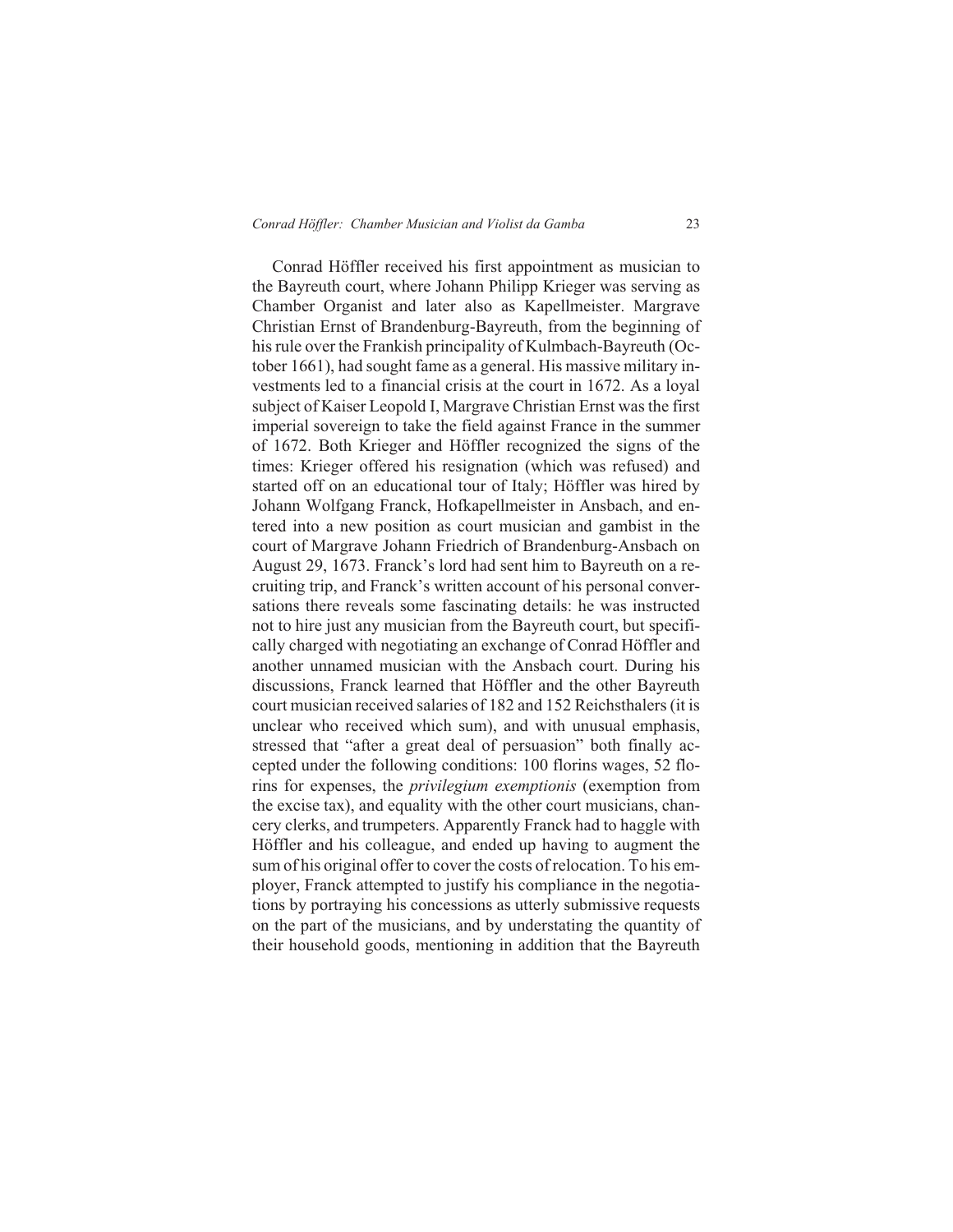court had also covered the moving expenses upon their entry into service.<sup>2</sup>

Since Höffler found himself continuously misled by Franck in Ansbach regarding the fulfillment of the agreements, in the third year of his service to the Margrave he submitted a petition of resignation. In it he complained that the court musicians were badly treated by both court and city officials—"the lowest of them as well as the highest consider the musicians as unbearable thorns in their side"—and that he was constantly and capriciously both insulted and threatened. The arbitrary infringements described in the letter must have reached the ears of the Margrave, for accusations of abuse of office against the musicians seem to have been an everyday occurrence throughout his domain: their rations of firewood were completely withdrawn, their alcohol allowance was reduced, the allotment of wine for the ducal communion and other occasions was halved, and "the stipulated *privilegium exemptionis* (in regard to the wine tax) in reality rescinded." The wine tax was a fee on retail wine, and Franck had specifically promised Höffler an exemption from this tax.

Höffler points out that he had been promised equal treatment to that of his service in Bayreuth, but despite lower wages in Ansbach he was serving in church and court and also in the theater; the latter had not been required of him in Bayreuth. He complains that spiteful officials relentlessly maligned the court musicians with slanders and false accusations ("falsa narrata") to the Margrave, and with the exception of the Margrave, the musicians had "not one single patron or benefactor, to whom we could protest the improprieties and seek redress," and therefore, through no fault of their own, had fallen into disgrace. In the last section of his resignation petition, Höffler openly declares that Franck had enticed him with empty promises to leave a good position for a worse one, and that not once in Ansbach had he experienced the respect and esteem customary at even the smallest and least important of courts. While Höffler, in the language of the time, "humbly begs his lord's most gracious dismissal," he openly assumes that the request will result in his dismissal. Höffler's petition of resignation, as far as

<sup>&</sup>lt;sup>2</sup> Curt Sachs, "Die Ansbacher Hofkapelle unter Markgraf Johann Friedrich (1672–1686)," *Sammelbände der Internationalen Musikgesellschaft* 11, no. 1 (Oct.–Dec. 1909), 105–37.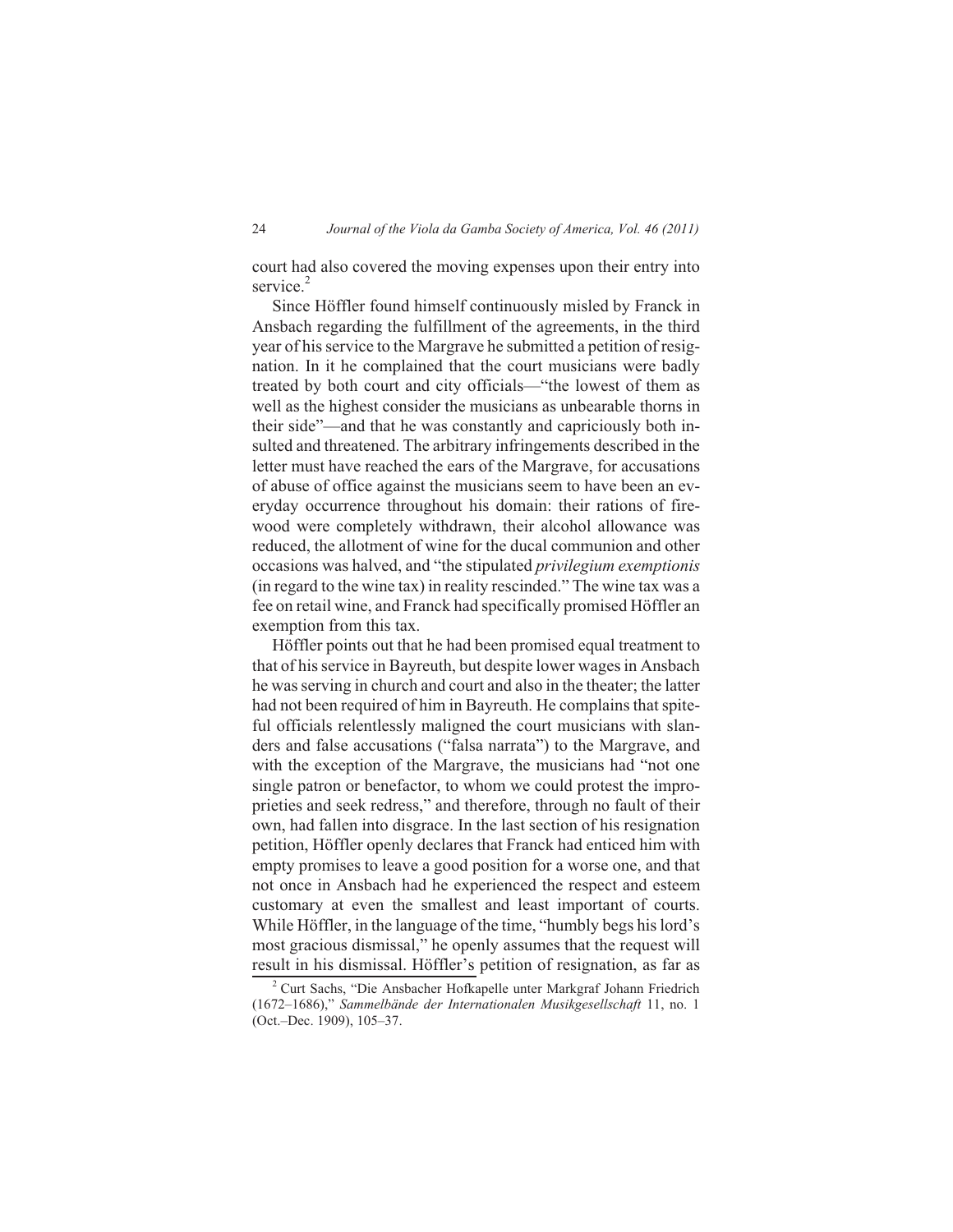can be determined, is the only extant evidence of his personal life, and is of surprising candor. The Margrave granted the demand and released Höffler from the Brandenburg-Ansbach service on March 28, 1676.

Within a few short months, Höffler had taken a position as musician in the ducal ensemble in the court of Duke August of Saxe-Weissenfels in Halle an der Saale, and his name is mentioned for the first time in a list dated August 8, 1676. On November 2, 1677 his boyhood friend Johann Philipp Krieger followed him and became court organist and assistant Kapellmeister. The court was located in a four-wing complex of buildings on the Domplatz, built in Italian Renaissance style in 1531 by Cardinal Albrecht of Brandenburg; Duke August named it the *Neue Residenz* (New Residence) in 1644. From here, August of Saxe-Weissenfels (born 1614), son of the Saxon Elector Johann Georg I, governed as both the Protestant administrator of the archdiocese of Magdeburg and, from 1657, the newly established secundogeniture Duke of Saxe-Weissenfels. The music- and art-loving Duke cultivated a brilliant cultural life at court and established a vibrant opera theater in the New Residence. Members of his musical establishment included Philipp Stolle, David and Samuel Pohle, Christian Ritter, and Johann Beer, in addition to Höffler and Krieger. Beer joined the court as an alto on October 8, 1676, only a few weeks after Höffler had begun his service. His autobiography<sup>3</sup> in the form of a chronicle, begun in 1679 and continuing until his death in 1700, provides a unique collection of data on the court chapels of Halle and Weissenfels.

Höffler found the working conditions as a member of the court ensemble at Halle the best he had yet experienced, musically and artistically, as well as in regard to the standard of living. However, in the fourth year of his service this idyll was shattered: on June 4, 1680, Duke August died at the age of fifty-six. With his death, the 1648 Peace Treaty of Westphalia, involving the archdiocese of Magdeburg's cession of territory, came into effect; from then on, Halle was under the control of the Electorate of Brandenburg. The duke's son, Johann Adolph I, had to move his court to Weissenfels, some twenty-five miles farther south, and Halle lost

<sup>3</sup> Johann Beer, *Sein Leben von ihm selbst erzählt* (Göttingen, 1965).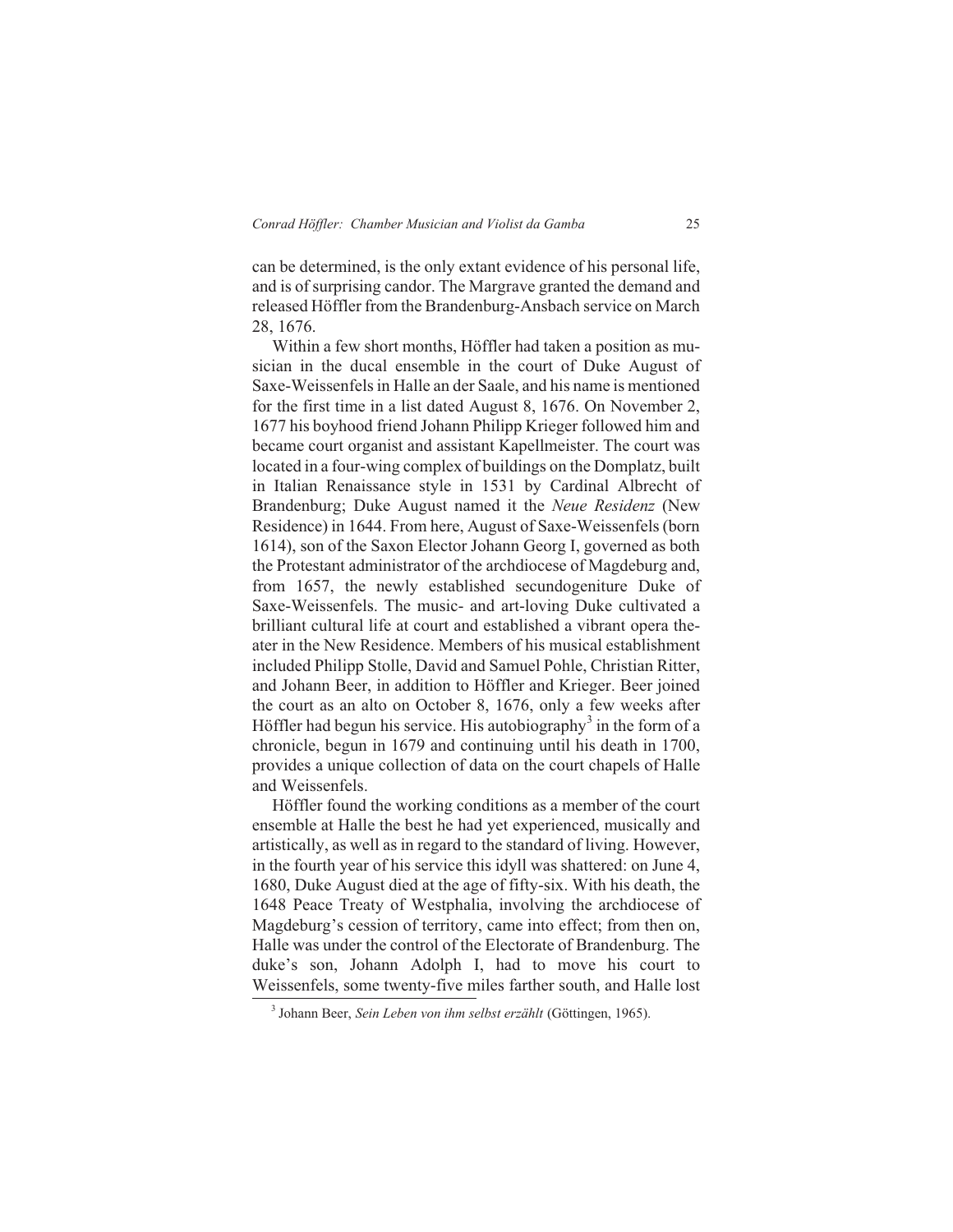both the *Residenz* with its opera, and the court artists. The removal of the court unfortunately coincided with a sudden and widespread outbreak of the plague. At the end of July 1680, "many died in and around Dresden, and then it began by degrees in Leipzig; consequently sentinels were guarding all the routes," wrote Johann Beer, who was proceeding on a journey to Halle through Zeitz and Weissenfels on August 7, 1680. "At that time the contagion in Leipzig gained the upper hand, and dread grew increasingly from day to day in the surrounding cities." Considering the geographical proximity of those cities to Leipzig, the terror of their citizens is comprehensible, given the much larger distance that the plague had quickly covered in moving from Dresden to Leipzig.

"On the 17th of this month [August, 1680] Duke Johann Adolph moved his court from Halle to Weissenfels. God speed him and his servants on their journey! Our chapel is thus scattered far and wide. Only six of us are left in Weissenfels. The others are gone, some to Lower Saxony, others even to Sweden." In fact, after the dissolution of the duke's ensemble in Halle we find former members in Gotha, Dresden, Zittau, Jüterbog, Berlin, Sweden and Italy. The personnel remaining in the court ensemble on arrival in Weissenfels were Johann Philipp Krieger ("Capellmeister"), Dan-Döbricht (Debricht, "Discantist"), Johann Flemming ("Discantist"), Johann Beer ("Altist"), Samuel Grosse ("Tenorist, Theorbist"), Donat Rössler ("Bassist"), Johann Hoffmann ("Violinist"), and Conrad Höffler ("Violdigambist"). $4$  Contrary to Beer's account, we find evidence in 1680 of eight former ensemble members of Halle still in the Duke's service. Flemming had just entered the Halle chapel in 1680, shortly before the move; Beer possibly neglected to count him. Döbricht's salary "begins [in Weissenfels] from Easter 1681."

From the Feast of St. Michael (September 29) 1680, Höffler's name is found on the employment list of the Weissenfels court, as are most of the ensemble members. Beer was himself a later arrival, as he recounted: "On December 6th of this year 1680, I moved from Halle to Weissenfels with my wife and child, my brother and a housemaid during an unbelievably bitter cold spell.

<sup>4</sup> Eva-Maria Ranft, "Zum Personalbestand der Weißenfelser Hofkapelle," *Beiträge zur Bach-Forschung* 6 (Leipzig, 1988).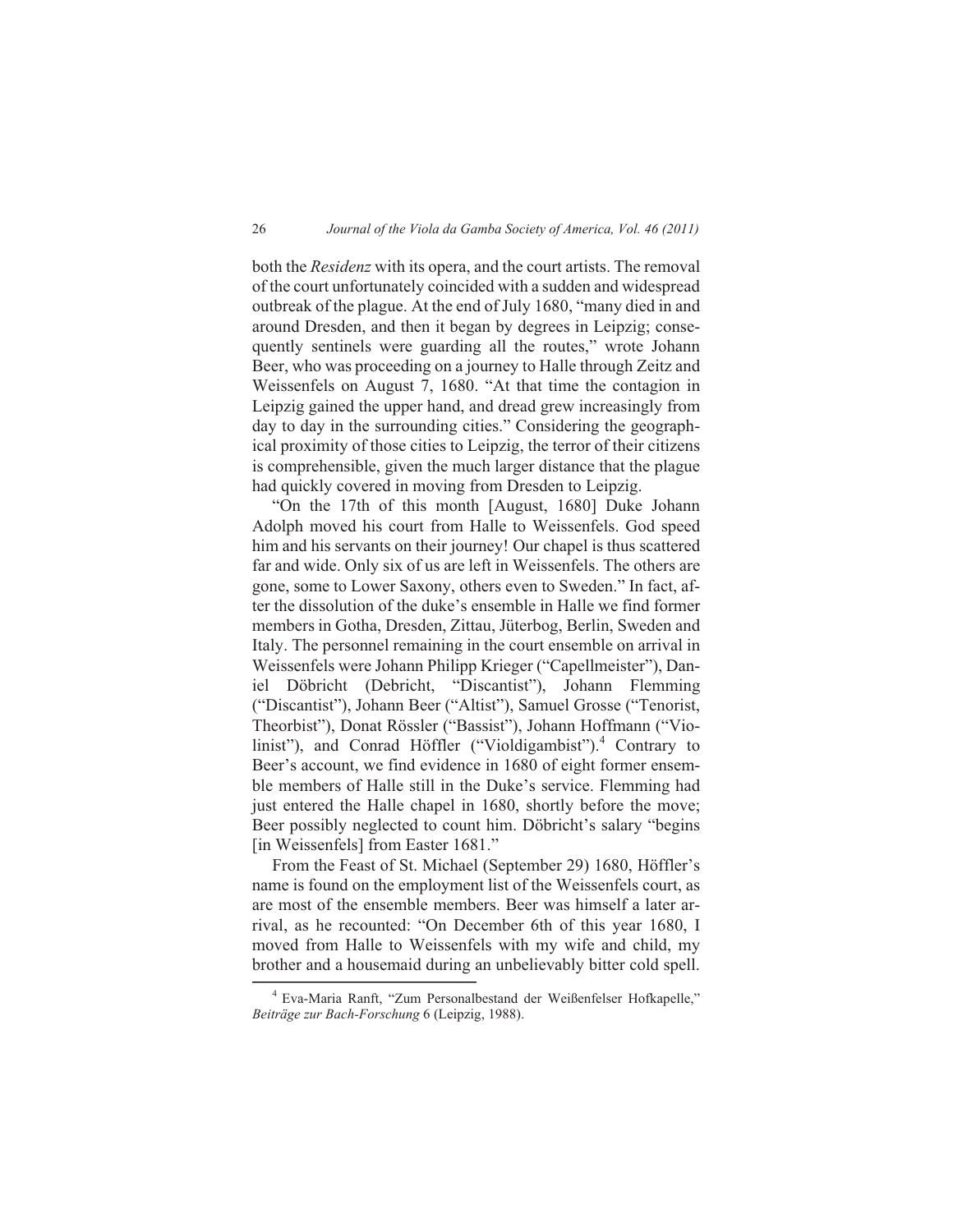It took us from 10 o'clock in the morning until 12 at night to cover the 4-league distance; then we could not enter the gate and had to spend the night in the so-called House of the Eleven Thousand Virgins in front of the Saale gate." This was not an inn, but in fact the chapel of a sanctuary. We can only imagine the hardships of such trips, and Beer's images become more vivid when we read his account of another journey begun on December 17 to Schloss Rammelburg in Lower Harz [approximately 52 miles from Weissenfels], with additional cold, snow, wolves, and the appearance of the Great Comet<sup>5</sup> in the skies.

When Höffler took his position in Weissenfels in late summer 1680, his new workplace was still under construction, as the rebuilding of the palace was only half finished. Schloss Neu Augustusburg (New Augustusburg Palace) $^6$ —named after the first duke of Saxe-Weissenfels—had been reduced to its foundations by the Swedish army during the Thirty Years War, and the restoration of the building was only finished in 1694 with the paving of the courtyard. The appearance of the city of Weissenfels was also changing: this included the improvement of roads, the paving of streets and squares, the building of stately homes, the installation of a system of pipes supplying water to the palace complex, and the expansion of the old palace gardens to comprise an important pleasure garden. A new, stricter fire ordinance prohibited barns and thatched roofs within the city walls, and required all citizens to take part in the fire brigade, in order to protect the growing commercial prosperity of the city.

"On December 23 in the year 1680 … Johann Philipp Krieger, as *Capell-Meister à part* and Conradt Höffler, as *Cammer- und Instrumental-Musicus ... ex anno et supra* Christian Keyserling" were installed in Weissenfels. The art-loving Duke Johann Adolph, like his father before him, had made a fortunate choice by putting the direction of his ensemble into competent hands. During his forty-five years in service in Weissenfels, Krieger took the court chapel to a high musical level, and the ensemble enjoyed considerable renown far beyond the borders of the dukedom.

 $5$  Kirch's Comet C/1680 V1 [also known as Newton's Comet, it was the first comet to be observed by telescope].

<sup>6</sup> Because there was already a Schloss Augustusburg in the Electorate of Saxony, it was necessary to differentiate the two names.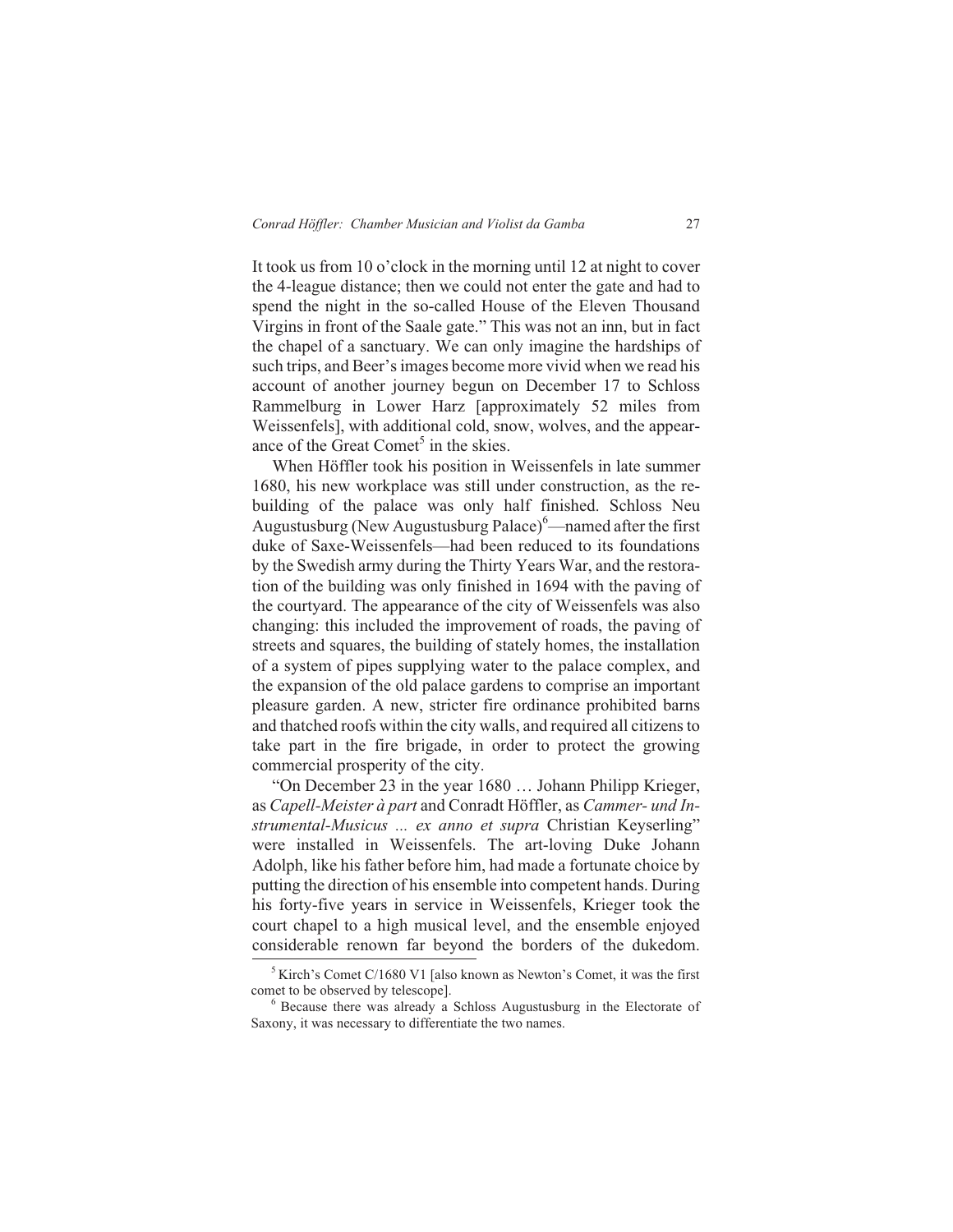Höffler wrote proudly, "…I live in a chapel second to none in Europe in its excellence and musical knowledge (I speak without a hint of objectionable boasting)...." The court opera, which from 1685 was located in the newly built theatrical hall (*Comödien-Saal*), also experienced a new period of growth.

Attempts to reconstruct Höffler's personal life have remained incomplete. The evidence consists almost entirely of the records of baptisms, marriages, and funerals in Weissenfels. Höffler was married twice. His first wife Maria was buried on November 15, 1689; she died after giving birth to Georg Gottlieb, who was "baptized in urgency" on October 21, 1689 and buried ten days later. (Georg Caspar Wecker was one of the godfathers.) We do not yet know when the marriage had taken place. Maria is mentioned in the Weissenfels baptismal records for the first time as a godmother on February 8, 1685, as "EheLiebste" (wife) of Conrad Höffler. However, Johann Conradt, the first son born to Maria and Conrad Höffler in Weissenfels, had already been born on December 19, 1683. (Johann Conradt's godparents included among others Johann Philipp Krieger and Johann Beer.) Because there is no entry in the Weissenfels marriage register, it must be assumed that the wedding took place outside of Weissenfels, either in the hometown of the bride or before the August 1680 move to Weissenfels. Conrad and Maria had five children in Weissenfels between 1683 and 1689 (Johann Conradt, Helena Elisabeth, Johann Christian, Johann Christoph, Georg Gottlieb); the second and fifth were buried as newborns. Among the godparents of Johann Christian Höffler was Margaretha Justina Händel, the wife of Georg Friedrich Händel's elder half-brother Car(e)l.

Just over a year after Maria's death, Höffler remarried. The marriage entry is in the church registry in Taucha (near Hohenmölsen), a village only five miles from Weissenfels: "1691 / On Tuesday, January 27, after the Feast of the Conversion of St. Paul, were joined together Herr Conrad Höffler, Duke of Saxony's highly placed chamber musician, widower of Weissenfels and my second daughter, Anna Magdalena. *Deus bened. sicut illis ex alto*.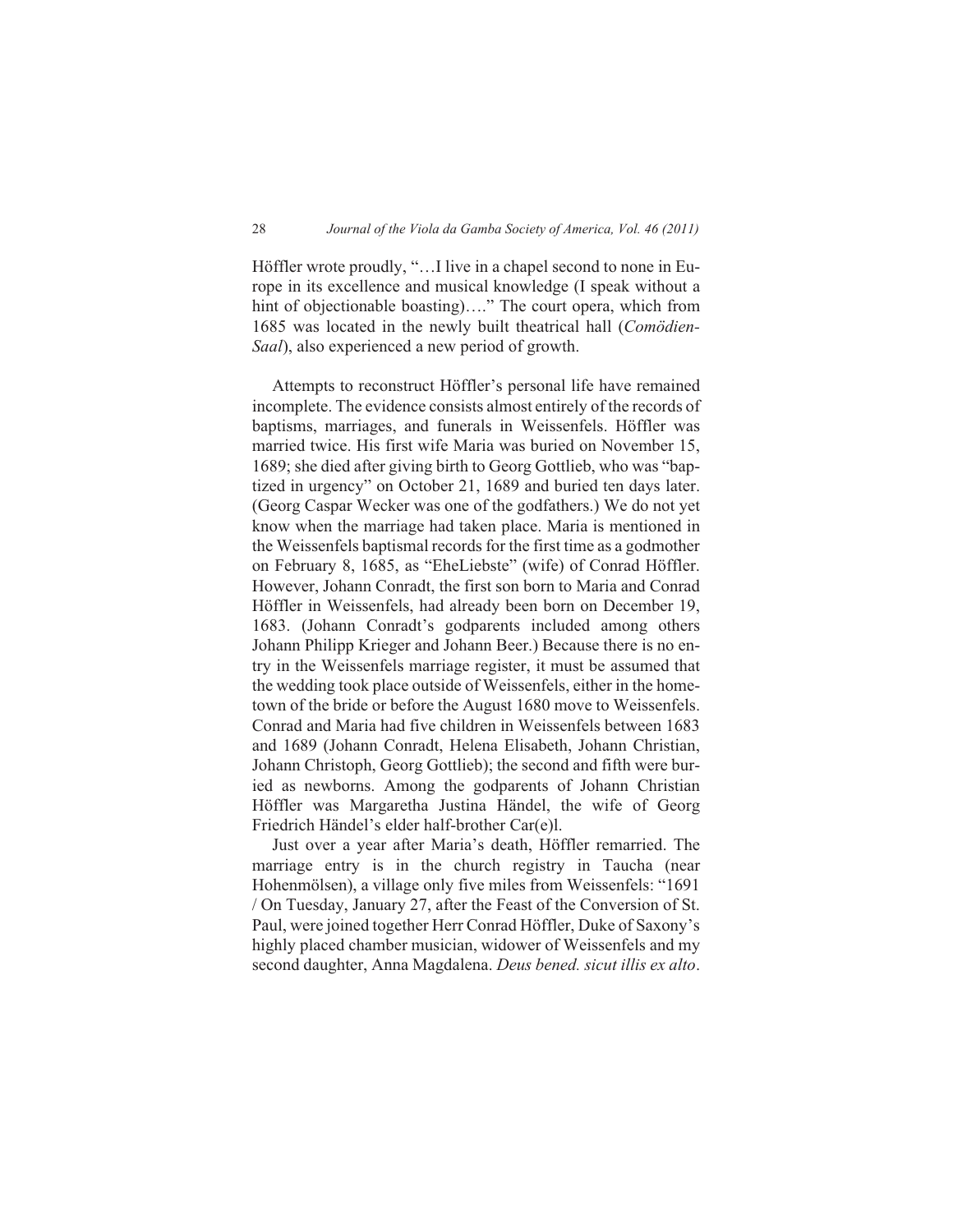[May God bless them from on high.]"<sup>7</sup> The entry was written by Höffler's father-in-law, Pastor Adam Medel. He must have been somewhat confused by the events, as the notated dates were contradictory: January 27, 1691, fell on Saturday, not Tuesday. The Feast of St. Paul's Conversion was celebrated on January 25, which in 1691 was on Thursday. Perhaps Pastor Medel associated the feast day with a Sunday, and therefore mixed up the days in the ledger. Exactly nine months after their wedding night, on October 28, 1691, Anna Magdalena and Conrad Höffler baptized Sÿbilla Magdalena, and chose as one of the child's three godparents her grandfather, Pastor Adam Medel, an unusual selection at that time.

Joy and sorrow arrived together in the Höffler family: on September 22, 1693, Anna Magdalena Höffler delivered twins; the first-born child was baptized Sophia Christina two days later. Information about the twin sister or brother is found in the Weissenfels obituaries for September 1693: "Stillborn infant child of Mr. Conrad Höfler [*sic*], the Duke of Saxony's chamber musician, brought to the cemetery by the midwife Susana and laid to rest without ceremonies." The last child of the couple, Margaretha Elisabeth, was born on October 14, 1695.

Altogether we find Höffler mentioned six times as godfather in Weissenfels between 1681 and 1692; for instance, on October 3, 1691, he stood for Johannes, the son of Johann Beer. Parents usually asked their nearest relatives and prominent citizens as godparents for their children. In Weissenfels, Höffler lived a considerable distance from his own family, and the fact that he was often asked to serve as godfather demonstrates the high esteem in which he was held by his colleagues.

As stated in Johann Beer's account, the "Cammer Musicus und Violdigambist" Conrad Höffler died on August 19, 1696 in Weissenfels, and according to his obituary he was buried on the evening of August 22. His widow survived him by nearly fifteen years; her funeral was held on the night of April 26, 1711.<sup>8</sup> One month after Höffler's death, Johann Beer was named guardian of

 $<sup>7</sup>$  The biographical article on Höffler by Karl Heinz Pauls in earlier editions of</sup> *Musik in Geschichte und Gegenwart* contains incorrect information on this point.

<sup>&</sup>lt;sup>8</sup> The death notice gives Magdalena Catharina as first names; probably the marriage and death notices give incomplete names of Höffler's second wife.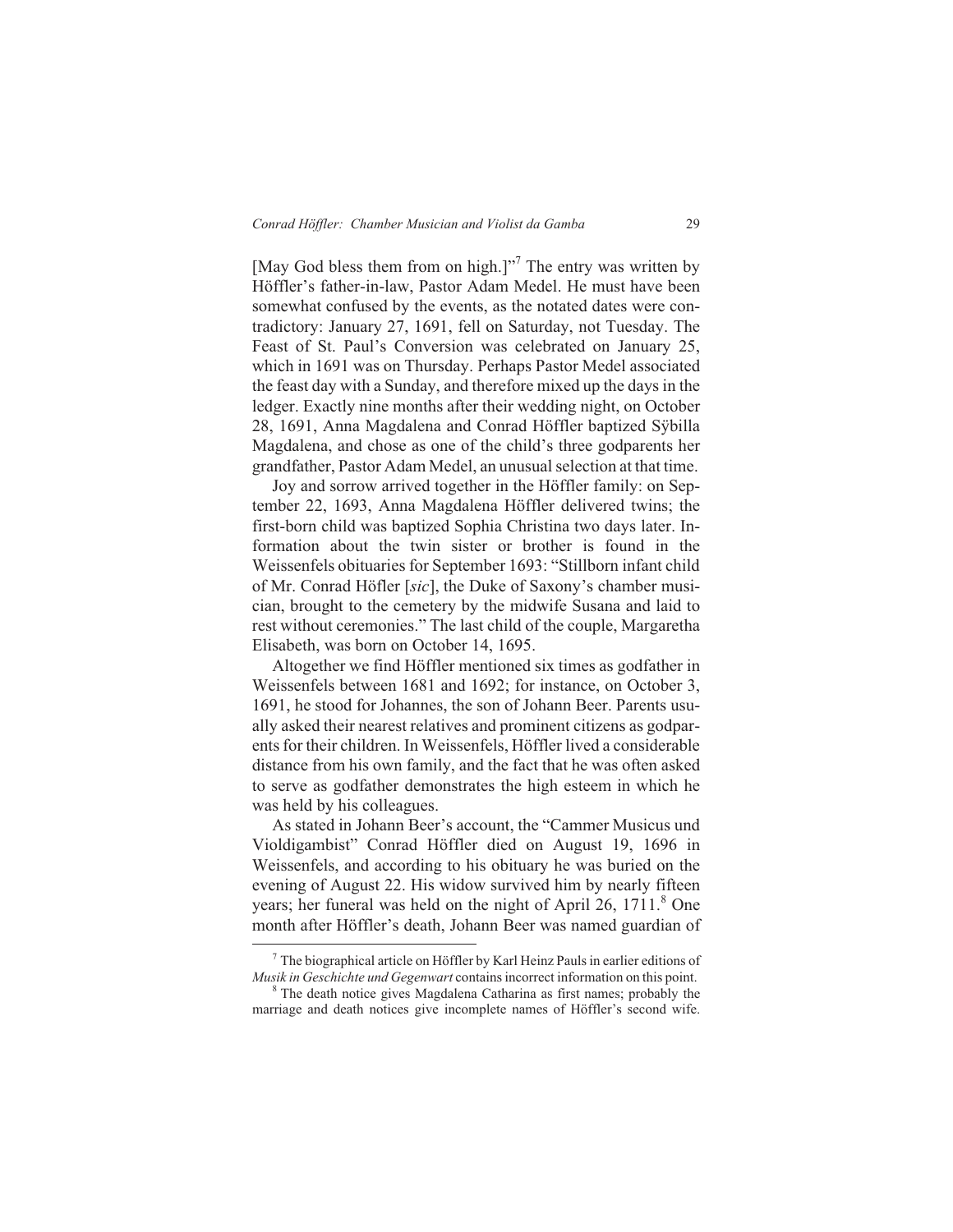his "two surviving sons from the first marriage" by the principality's government. (Probably this referred to the children Johann Christian and Johann Christoph, born October 3, 1686 and October 1, 1688 respectively.) Beer was obligated as godfather only to Johann Conradt, the eldest of the three surviving children of the first marriage; his assumption of the additional responsibilities may well be considered an act of friendship to the deceased Höffler.

With his *Primitiæ Chelicæ,* published in 1695 most likely at his own expense, Conrad Höffler established a monument to himself. The complete title of the print reads as follows: "*PRIMITIÆ CHELICÆ*, or Musical Firstlings comprising 12 Suites for solo Viola da gamba in different modes together with their Basslines, arranged according to the newest style in Instrumental music and humbly dedicated and composed in honor of the illustrious Duke and Lord Johann Adolph, Duke of Saxony […] his most gracious



Title page of Conrad Höffler's *Primitiæ Chelicæ*

With thanks to Ms. Doreen Busch for pointing out the entries in the Weissenfels church registries.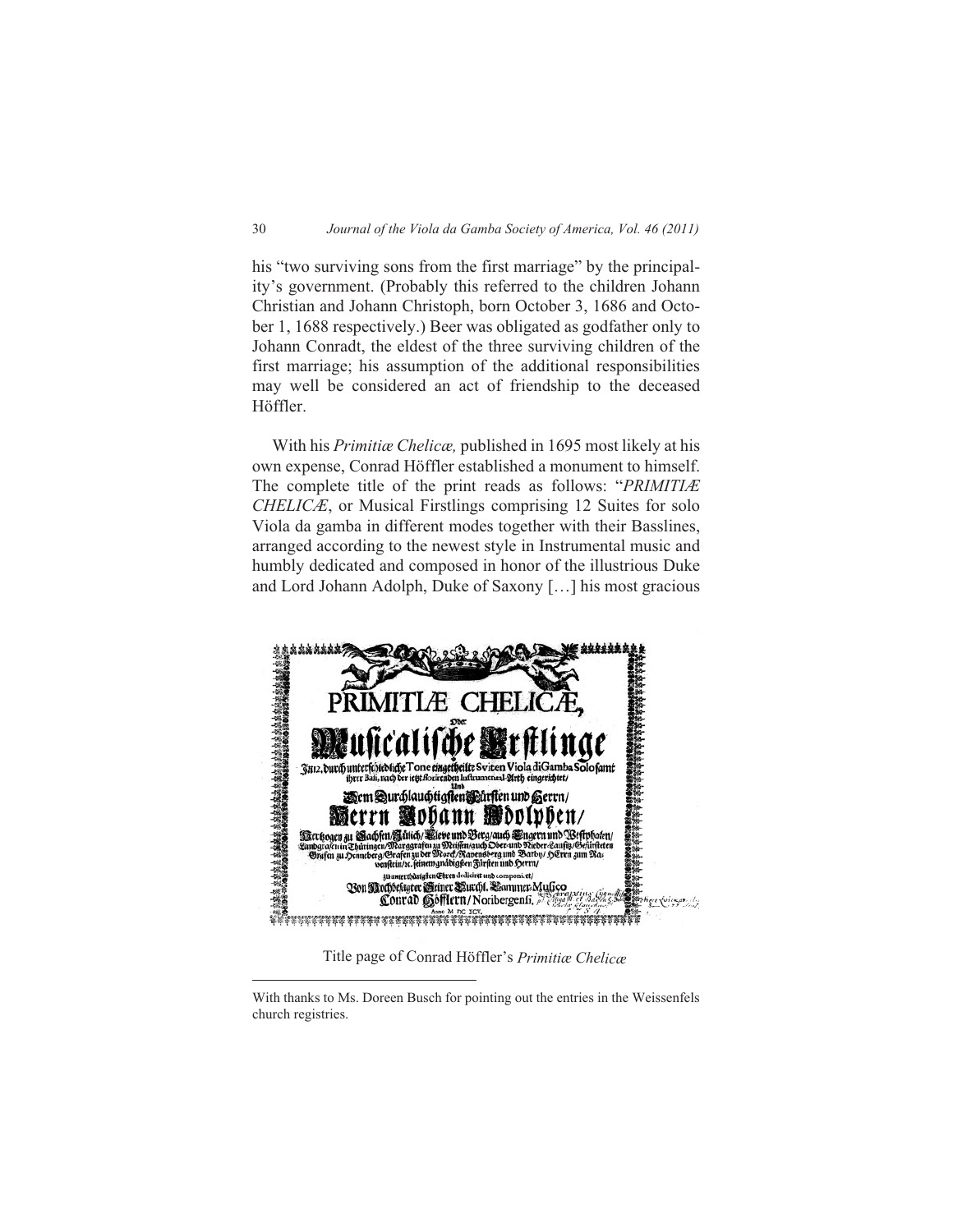Prince and Lord, by His Highness's Chamber Musician Conrad Höffler, Nuremberg. In the year 1695."<sup>9</sup>

In his dedication to Duke Johann Adolph I, Höffler emphasizes that the printed harmonies are a reflection of the music that he had performed for the Duke's pleasure. During the fifteen years following the establishment of the court in Weissenfels, Höffler had been occupied in satisfying the Duke's musical tastes, and the music that has been handed down to us is the sole testimony to Höffler's expert gamba playing. Höffler was well aware of the significance of his engraving and skillfully chose his words, transforming their submissive character into an allegorical image: "Some may offer you gold, silver, or other precious materials. I can only give copper, nonetheless, whenever such as your Serene Majesty, whose most lenient rays of mercy are like the Sun, finds it worthy in your fair sight, there is no doubt that otherwise ordinary bronze will be changed into gold." Furthermore, we can take from the dedicatory text that Höffler had the encouragement and support of "several famous masters" for the publication. What could be more likely than for Höffler to have had Johann Philipp Krieger and Johann Beer in mind? Krieger, who like Höffler was born in Nuremberg, had printed and published his works throughout the 1680s and 90s with Wolfgang Moritz Endter, a successful Nuremberg book printer, editor, and publisher. Endter could well have been involved in the printing of the *Primitiæ Chelicæ.* The support of Johann Beer is evident; his Latin quatrain praising Höffler is on the title page engraved by Christian Romstet, with Höffler's portrait.

Christian Romstet (Romsted, Rumstet, 1640–1721) was an important illustrator and engraver in Leipzig, and both burghers and members of the nobility ordered copperplate portraits from him. He prepared two sketched portraits of Heinrich Schütz, the second of which was done when Schütz was court Kapellmeister in

<sup>9</sup> *PRIMITIÆ CHELICÆ, Oder / Musicalische Erstlinge / In 12. durch unterschiedliche Tone eingetheilte Sviten Viola diGamba Solo samt / ihrer Basi, nach der ietzt florirenden Instrumental-Arth eingerichtet / Und /Dem Durchlauchtigsten Fürsten und Herrn / Herrn Johann Adolphen / Hertzogen zu Sachsen [...] seinem gnädigsten Fürsten und Herrn / zu unterthänigsten Ehren dediciret und componiret / Von Hochbesagter Seiner Durchl. Cammer-Musico / Conrad Höfflern / Noribergensi. Anno M DC XCV*.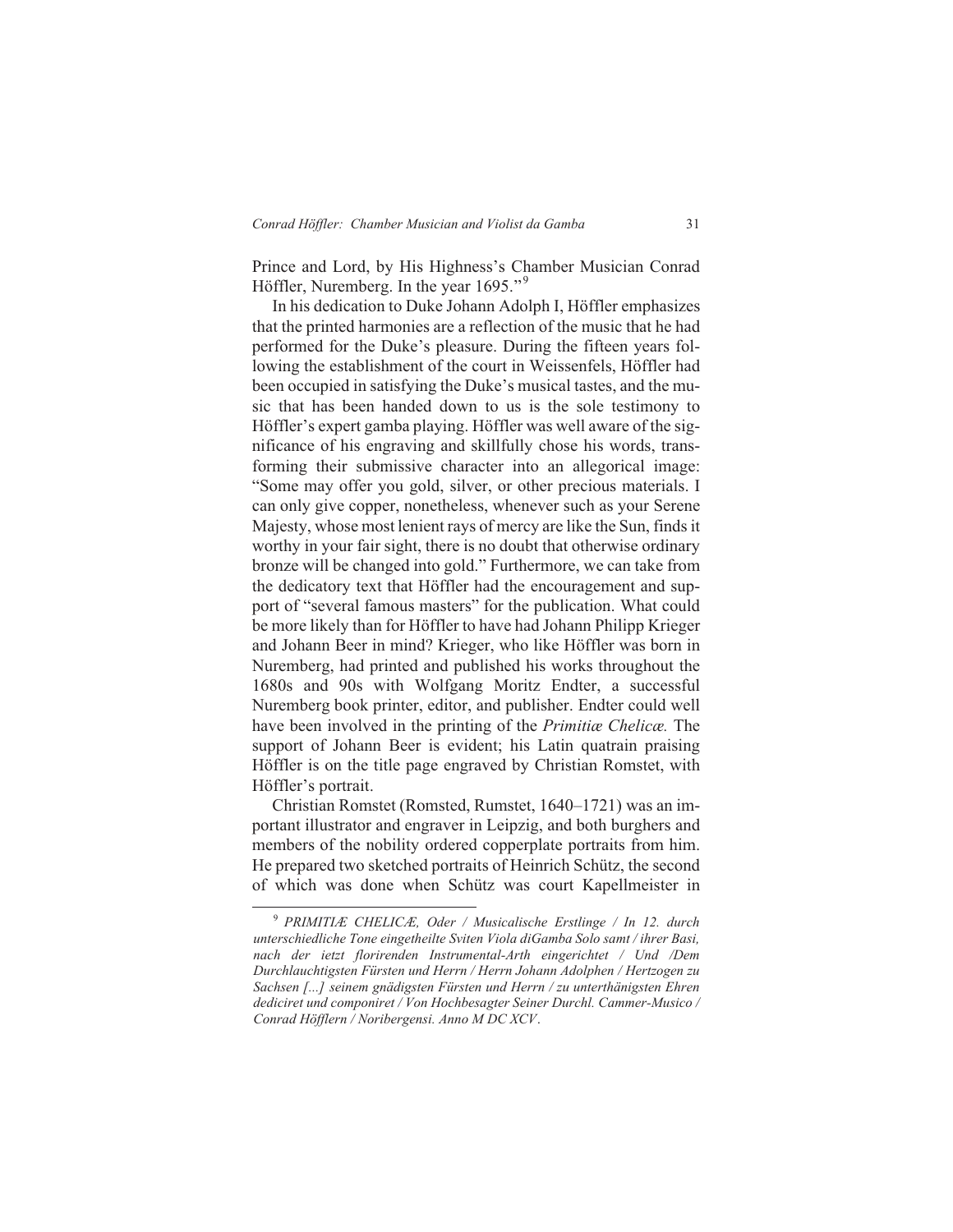

Portrait of Conrad Höffler, from his *Primitiæ Chelicæ*

Dresden; it was printed for his funeral, together with the memorial sermon. Romstet also made portraits of Johannes Olearius, the senior chaplain of Duke August of Saxe-Weissenfels in Halle, in residence at the Weissenfels court from 1680 until his death in 1684; and the Lutheran theologian August(us) Pfeiffer, who was highly esteemed by Johann Sebastian Bach. Höffler therefore chose a well-known and admired artist for his portrait, someone whose work would honor and lend importance to the sitter. The beautiful engraving, lavishly designed with numerous musical instruments (more decorative than representative), shows us Höffler's thin face in his forty-eighth year. $^{10}$ 

On the bottom edge of the page is an added inscription of ownership by a certain Joannes Christophorus Schrapsius, repeated in a similar form on the title page of the text. Schraps came from Zwickau and presumably attended the local Latin school there.

 $10$  Robert Eitner and Curt Sachs misinterpreted the inscription "Æ T[atis] 48." in the accompanying script, which resulted in the attribution of a wrong date of birth.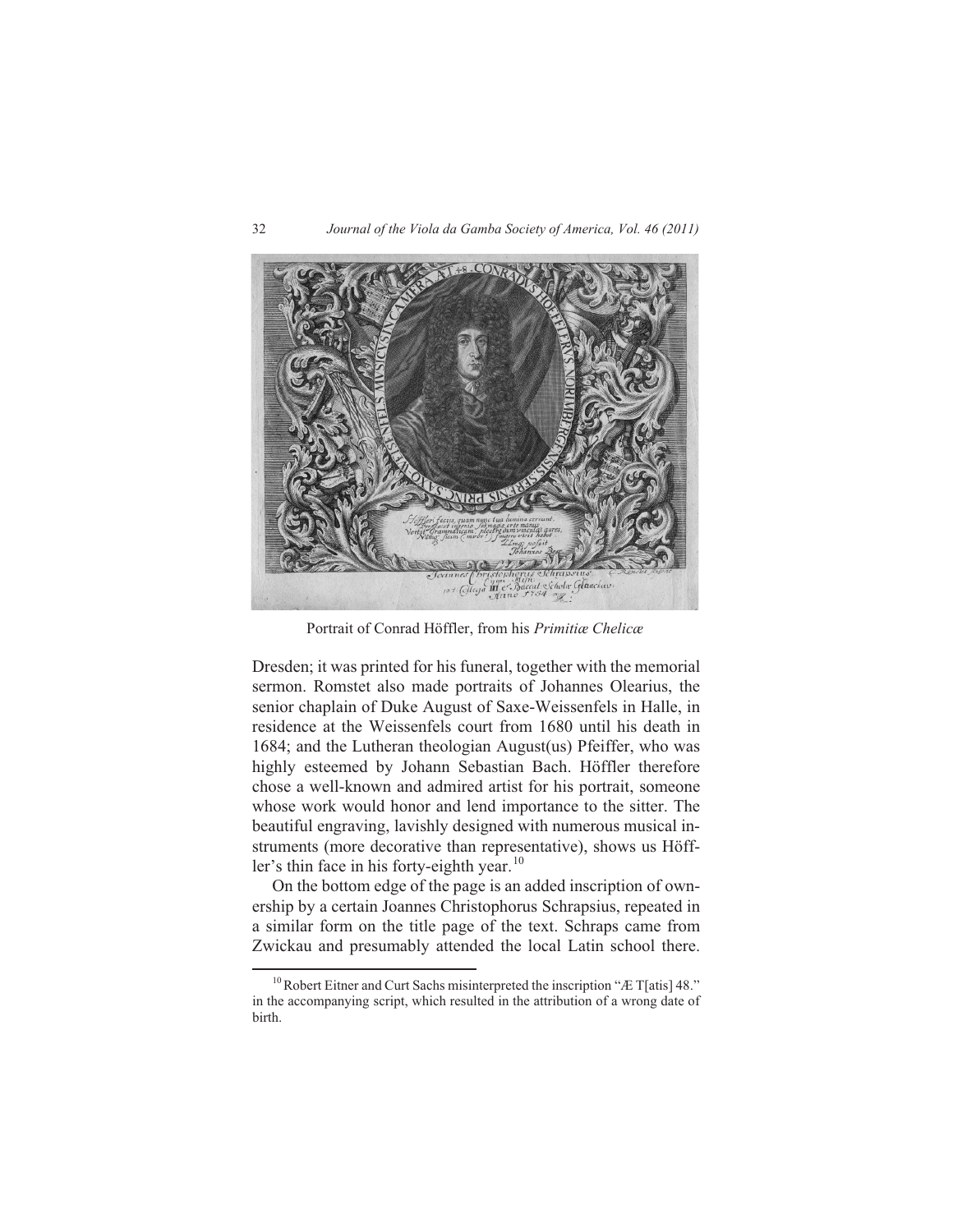Later, in the nearby city of Glauchau, he established a *Winkelschule*, an alternative private school; after this was prohibited, he became a Baccalaureus (third-level teacher) at the regular Glauchau city school and held that position until his death in 1768. As the date of acquisition, "Sept 27 [1754]," indicates, the Höffler print came into the possession of the Zwickau council-school library (*Ratsschulbibliothek Zwickau/Sachsen*) during the rectorship of Christian Clodius (rector 1740–1778), presumably as a donation, although it was possibly a purchase, which would explain Clodius's penciled entry "?gl" (later erased).<sup>11</sup> There is no way of determining why Schraps, who was probably born about the time of Höffler's death, owned a copy of the gamba suites or if he was himself able to perform the music. At the very least, the excellent condition of the print would suggest that it was seldom used and that Schraps was the sole owner. By the time it entered the council-school library, Höffler's music had gone out of fashion.

Returning to Johann(es) Beer and his preface beneath the Höffler portrait, his pertinent remarks read as follows:

"Höffler, whose exterior appearance you now see, is appealing because of his spiritual liveliness, but even more so because of the artistry of his hand. He has changed the rules, just as he has captivated the ears with his lyre, for (to my amazement) he has been able to form his own style."

At first sight, this text is puzzling. The key to understanding it lies in the musical-aesthetic attitudes of Beer and Höffler. Johann Beer (Behr, Bär, Bähr, Ursus, 1655–1700) came from Sankt Georgen im Attergau and entered the court ensemble in Halle as an alto just a few weeks after Höffler. In 1680, he was one of the ensemble members who moved to the new Residence in Weissenfels. On the Saturday before Easter, 1685, according to his own account, he took over the position of "concertmaster" of the ducal ensemble, for which he negotiated "an extraordinary appointment," an exclusive contract. On December 6, 1697 he additionally took on the duties of ducal librarian. His life ended tragically: during a bird-shooting expedition "the shotgun of Captain Barthen unexpectedly discharged," blowing off oboist David Heinrich

<sup>&</sup>lt;sup>11</sup> For this information I thank Gregor Hermann of the Council-School Library in Zwickau, Saxony.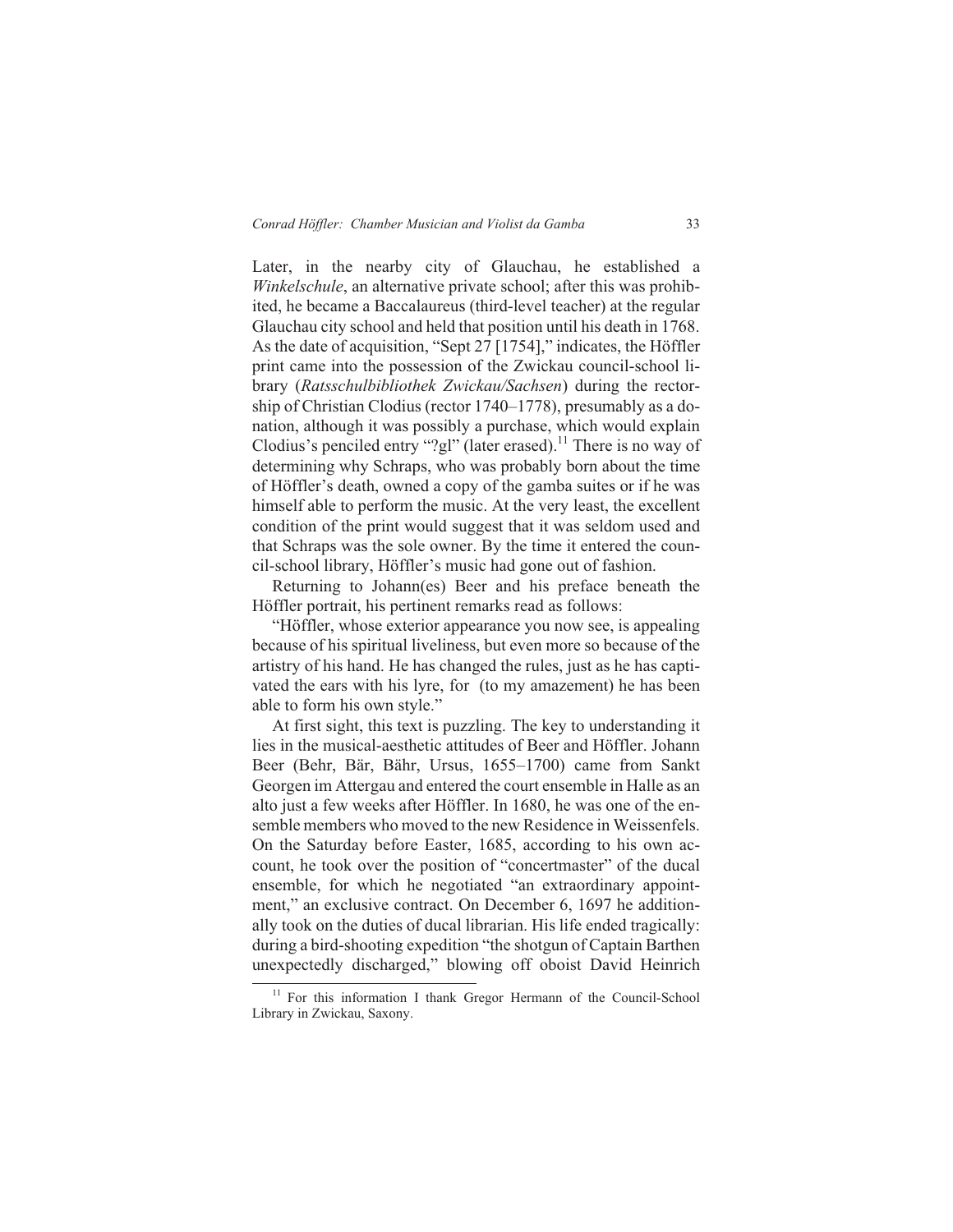

Page of music from Höffler's *Primitiæ Chelicæ*

Gasthoff's lower lip, and striking Beer in the neck. Although the lead bullet was removed, Beer died nine days afterward. With his death, the Residence lost a multi-talented artist: musician, composer, wood-carver, poet, writer, and music theorist. His literary works, published under his own name and a variety of pseudonyms, would have filled a small library and included chivalric romances and comedies as well as autobiographical, theological, political, satirical, historical, and musical-aesthetic works.

In Chapter 11 of his book *Musical Discourses* (*Musicalische Discurse*), published posthumously in 1719, Beer formulated his musical credo: "Do the rules follow the ear, or does the ear follow the rules? This issue has long been debated by numerous critics, who have spared no pains to establish the fundamental nature of music…. If the ear or the beauty of music comes indeed from the rules, it would be as if the mother is born of the daughter: *quod est absurdum*. Furthermore, how can one formulate a rule regarding something that does not exist? Can a surveyor measure a plot of land that is not there? Were you named Hans before you were born? Therefore, my absolute *perpetuum asserere*: the rules are derived from the ear, not the ear from the rules. You may dispute it as long as you like, whether music sounds well because it follows the rules, or that the rules are made because one hears first of all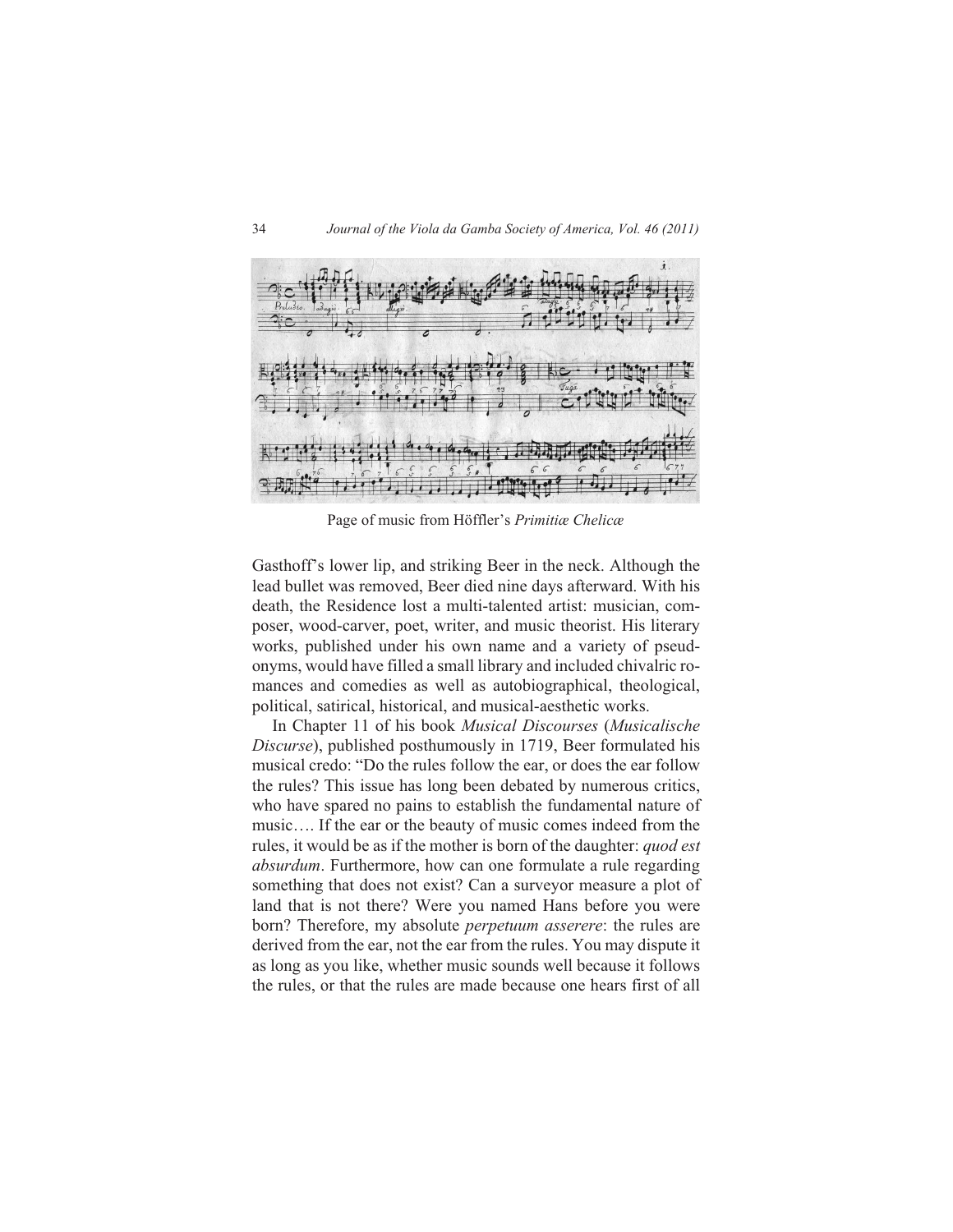whether it sounds well or ill. Here is my assertion: music comes first, before the rules."

And what do we read in Höffler's "Brief Notice to the Musical Reader" (*Kurtze Erinnerung an den Musicalischen Leser*)? "I bring this, my first work, into the light of day, and at the same time open myself up to criticism. But this fear is not great enough to limit my intentions unnecessarily.… I have treated regular fugues as irregular and vice versa, irregular as regular, and have not bound myself to a rule that might go against my conscience when they leap over the walls of the musical cloister and alter the mode." Those who have reprimanded Höffler for breaking the rules of counterpoint (as did Alfred Einstein, for example) should reconsider. Höffler and Beer were linked not only through their proximity as friends and colleagues, but also by a shared musicalaesthetic point of view. They were connected in spirit, and in his preface Beer recognized with awe how Höffler had freely treated the rules of composition in the *Primitiæ Chelicæ* and thereby created his own inimitable style.

Höffler's words regarding his own regular and irregular fugues require an explanation, and this we find in Friedrich Wilhelm Marpurg's *A Treatise on the Fugue* (*Abhandlung von der Fuge,* Berlin, 1753): "A fugue, the characteristic elements of which are properly arranged according to the rules, is called a regular fugue—*fuga propria* or *regularis*. A fugue in which these elements are not so arranged but rather are arbitrarily handled is called an irregular fugue—*fuga impropria* or *irregularis*." According to Marpurg, "in all fugues, five characteristic elements are to be distinguished": the "leader" [opening statement] and "companion" [answer] (for *Dux* and *Comes*); the "restatement" (for "the arrangement by which the opening and the answer are heard alternately in the different voices"); the "counterpart" (for the "composition that is set against the fugue theme in the remaining voices"); and the "connecting passage" (for segments between the different executions of the fugue theme). As regards counterpoint, there can be no greater freedom in a fugue than the deference of a mathematically clear organization to the dictates of the ear. Or in the words of Beer: "The rules are derived from the ear, not the ear from the rules."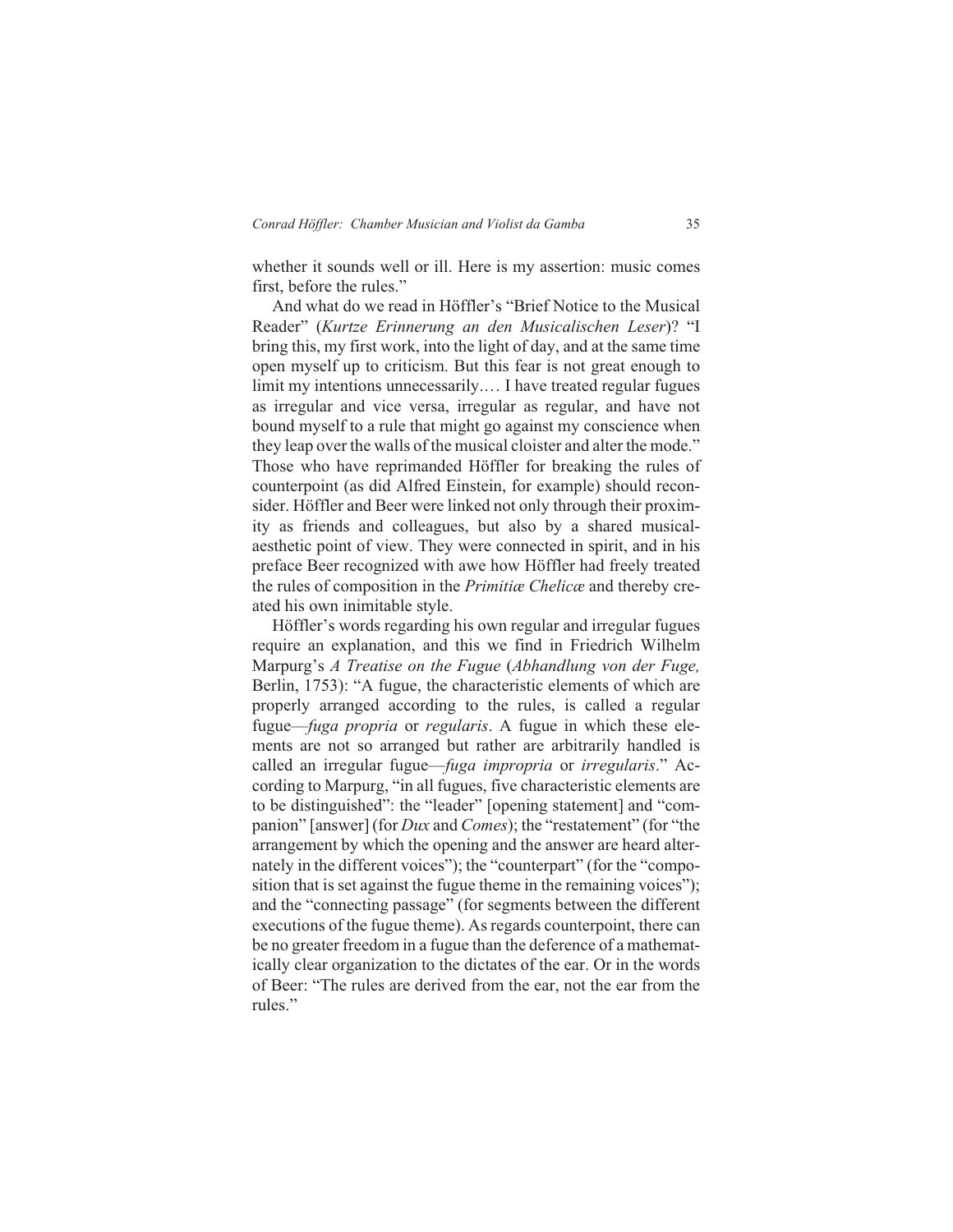#### 36 *Journal of the Viola da Gamba Society of America, Vol. 46 (2011)*

As a precaution, in the "Brief Notice to the Musical Reader" Höffler defends himself against possible accusations of plagiarism, in his choice of melodic material as well as longer musical passages. However, he recognizes his occasional musical borrowings: "It is not forbidden for the pastor to rework another's text.... They are also mistaken who, with all too shallow comprehension, claim that imitation is nothing more than mere copying." To counter the risks inherent in his endeavors, Höffler explains that he has "arranged the suites according to the now-flourishing instrumental style."

Höffler's twelve suites contain no notated ornaments with the exception of a single trill, in significant contrast to August Kühnel's *Sonate ô Partite ad una ô due Viole da Gamba con il Basso Continuo*, which appeared just three years later. According to Höffler's remarks, such notation would require additional oral instructions. He nonetheless assumed that ornaments would be added, leaving them up to the sensitivity and discretion of the individual player.

In 1695, at the time of his first printing, Höffler had planned to publish another work, but there is no evidence that he was able to bring his plans to fruition before his approaching death. The *Primitiæ Chelicæ* exemplify Höffler's musical prowess and place him along with August Kühnel and Johann Schenck among the leading viola da gamba players of the late seventeenth century.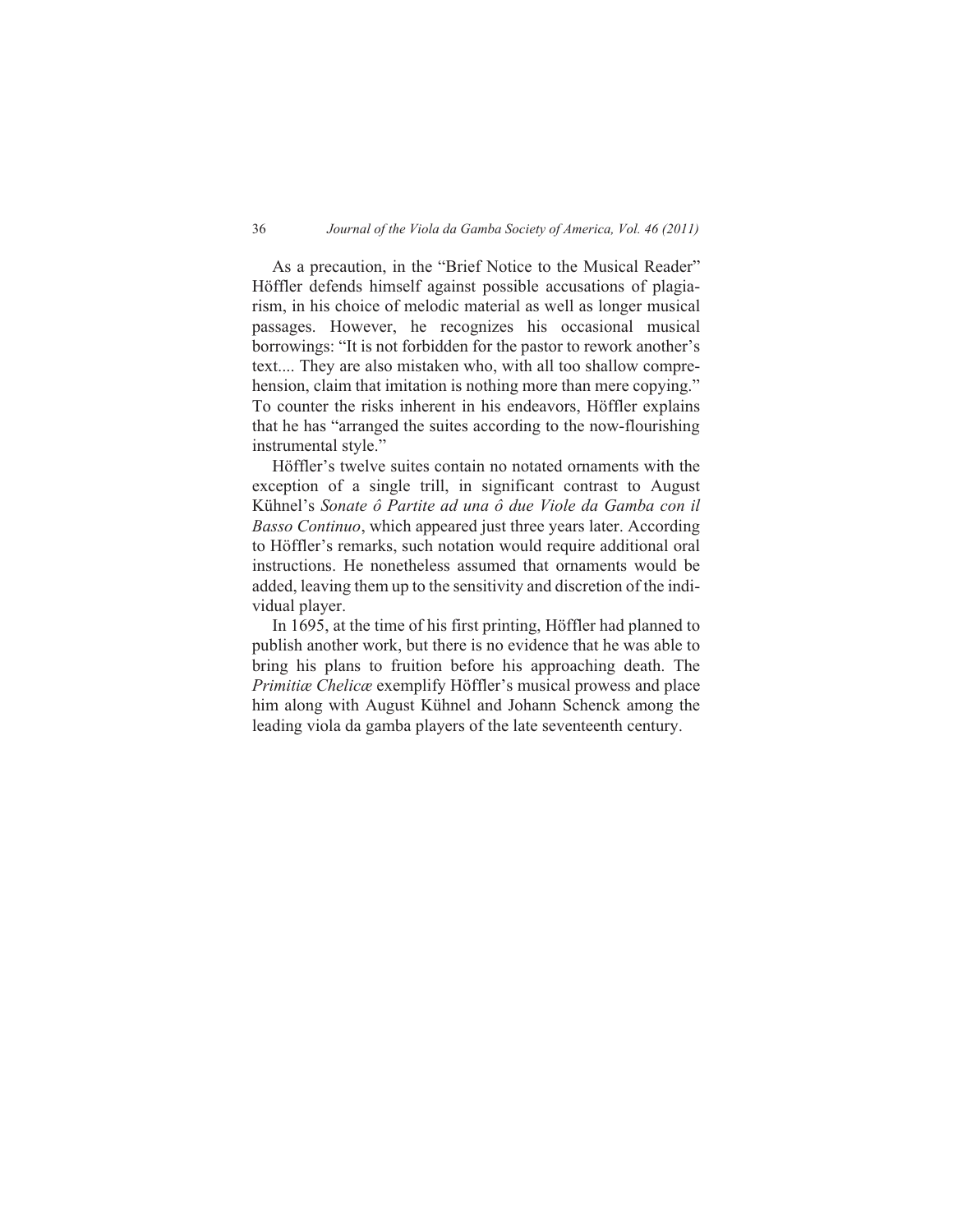# **RESEARCH REPORT: VIOL SYMPOSIUM AT KLOSTER MICHAELSTEIN**

## **Thomas G. MacCracken**

In the spring of 2000, two research conferences devoted entirely or largely to the viol took place in quick succession in It-<br>aly and Scotland, as I reported in these pages later that year.<sup>1</sup><br>During the following decade t In the spring of 2000, two research conferences devoted entirely or largely to the viol took place in quick succession in It-Laly and Scotland, as I reported in these pages later that year.<sup>1</sup> as I know, was a symposium held in 2002 as part of that year's *Tage Alter Musik* festival in Herne (Germany).<sup>2</sup> Meanwhile, since 1980 a small non-profit organization in the former East Germany has been presenting an annual series of scholarly gatherings, each one devoted to a different type of musical instrument. After focusing on nearly every other kind of wind, string, and keyboard instrument, in 2010 they decided to turn their attention to the viol, resulting in an event entitled "Repertoire, Instruments, and Construction of the Viols."

The conference was held from November 19 to 21 at the headquarters of the sponsoring organization, the Kloster Michaelstein Foundation, which is located in a former Cistercian monastery near the town of Blankenburg, in the Harz Mountains region, about halfway between Hanover and Leipzig. Participants were both housed and fed within the abbey complex of half a dozen nicely renovated buildings, an arrangement that was not only effi-

<sup>&</sup>lt;sup>1</sup> Thomas G. MacCracken, "Research Report: Conferences in Magnano and Edinburgh," *JVdGSA* 37 (2000): 68–83. A dozen papers from the former event, all in English, were subsequently published in Susan Orlando, ed., *The Italian Viola da Gamba* (Solignac: Edition Ensemble Baroque de Limoges; Turin: Edizioni Angolo Manzoni, 2002); see the review by Herbert W. Myers in *JVdGSA* 41 (2004): 69–74.

<sup>&</sup>lt;sup>2</sup> These papers were also published, several years after the event itself, in Christian Ahrens and Gregor Klinke, eds., *Viola da gamba und Viola da braccio: Symposium im Rahmen der 27. Tage Alter Musik in Herne 2002* (Munich and Salzburg: Musikverlag Katzbichler, 2006). Despite the title, three-quarters of the articles concern viols and their music, including a number of interesting and important contributions by well-known researchers, builders, and performers; however, only two of the nineteen are in English.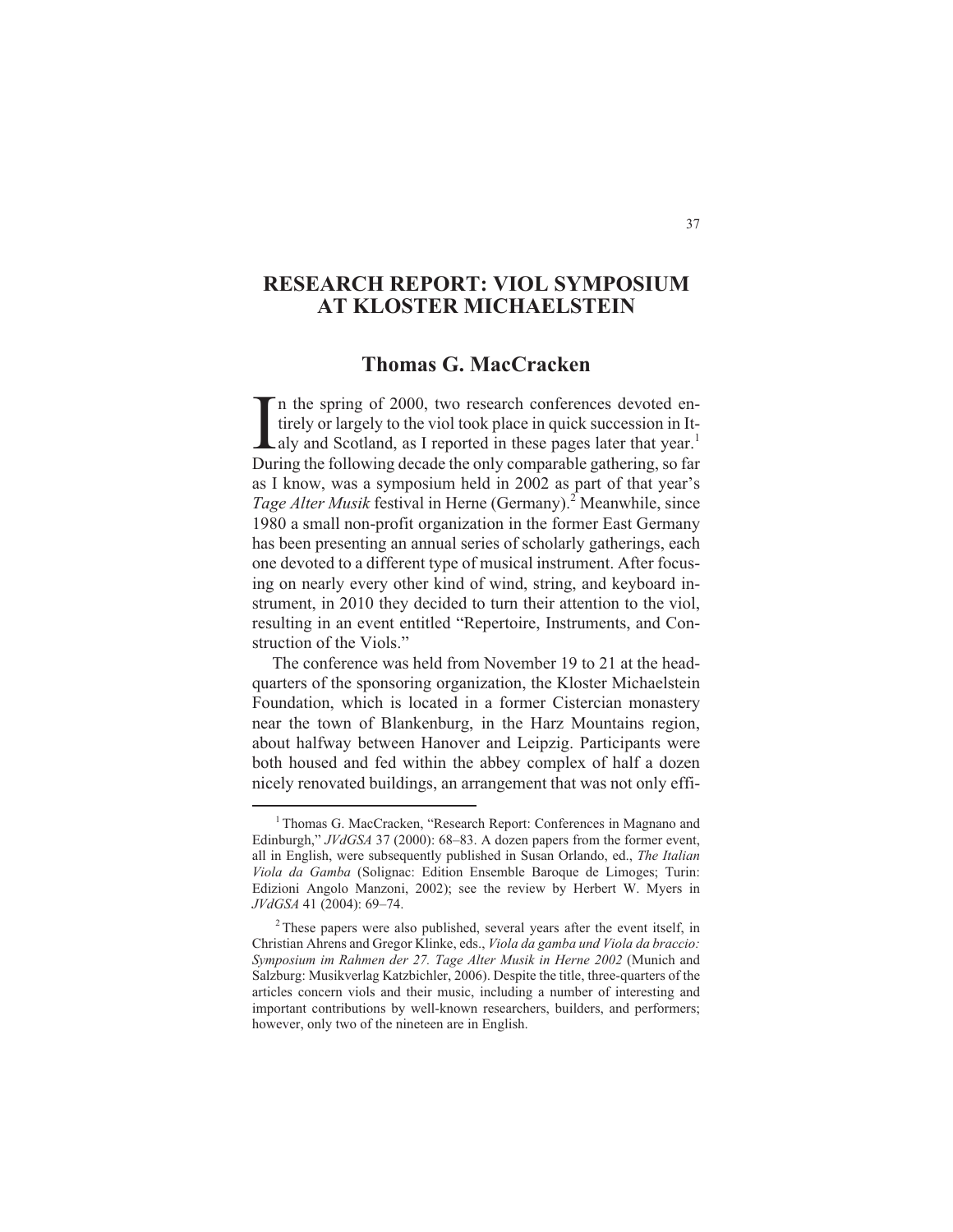cient but also provided welcome opportunities for socializing between the officially scheduled activities. These included, in addition to morning and afternoon paper sessions, an extended lecture-recital on the first evening and on Saturday a well-attended public concert offering a varied assortment of works featuring the viol, performed by Artist-in-Residence Paolo Pandolfo, several of his former students, and some of the conference speakers. In fact, the symposium itself was the culmination of a year-long group of events presented by Kloster Michaelstein under Pandolfo's direction, beginning with a midwinter recital and continuing with a springtime masterclass weekend in collaboration with Wieland Kuijken and a Summer Early Music Academy for strings both bowed and plucked.

Nearly half of the two dozen speakers—and most of the approximately 50 other participants—hailed from Germany itself, with the rest coming from elsewhere in Europe, along with a handful from the U.K. and the United States. A majority of the papers presented during the three-day weekend concerned various aspects of the viol's repertoire, while the remainder dealt with the instrument itself, either as physical object or social phenomenon. Pandolfo's opening remarks on "The Spirit of the Viol" ranged the most widely, touching on its historical origins and evolution, its technical versatility as both a melody and a chordal instrument, and the place of improvisation in its repertoire. Speaking for the most part extemporaneously, he offered some reflections on the viol's revival in the twentieth century, which as he pointed out has progressed through four main generations of players, exemplified respectively by August Wenzinger, Wieland Kuijken and Jordi Savall, Pandolfo himself and his contemporaries, and finally their students now emerging as young professionals. After emphasizing the importance of learning both from the historical sources and from interaction with the instrument itself, he concluded by asserting that "the viola da gamba was and is the perfect instrument, on which you can do everything," and that it does indeed have something worthwhile to say to our modern world.

Later that morning, in her talk on "Historical and Modern Playing Technique on the Viol," Annette Otterstedt (widely known as the author of *The Viol: History of an Instrument*, published by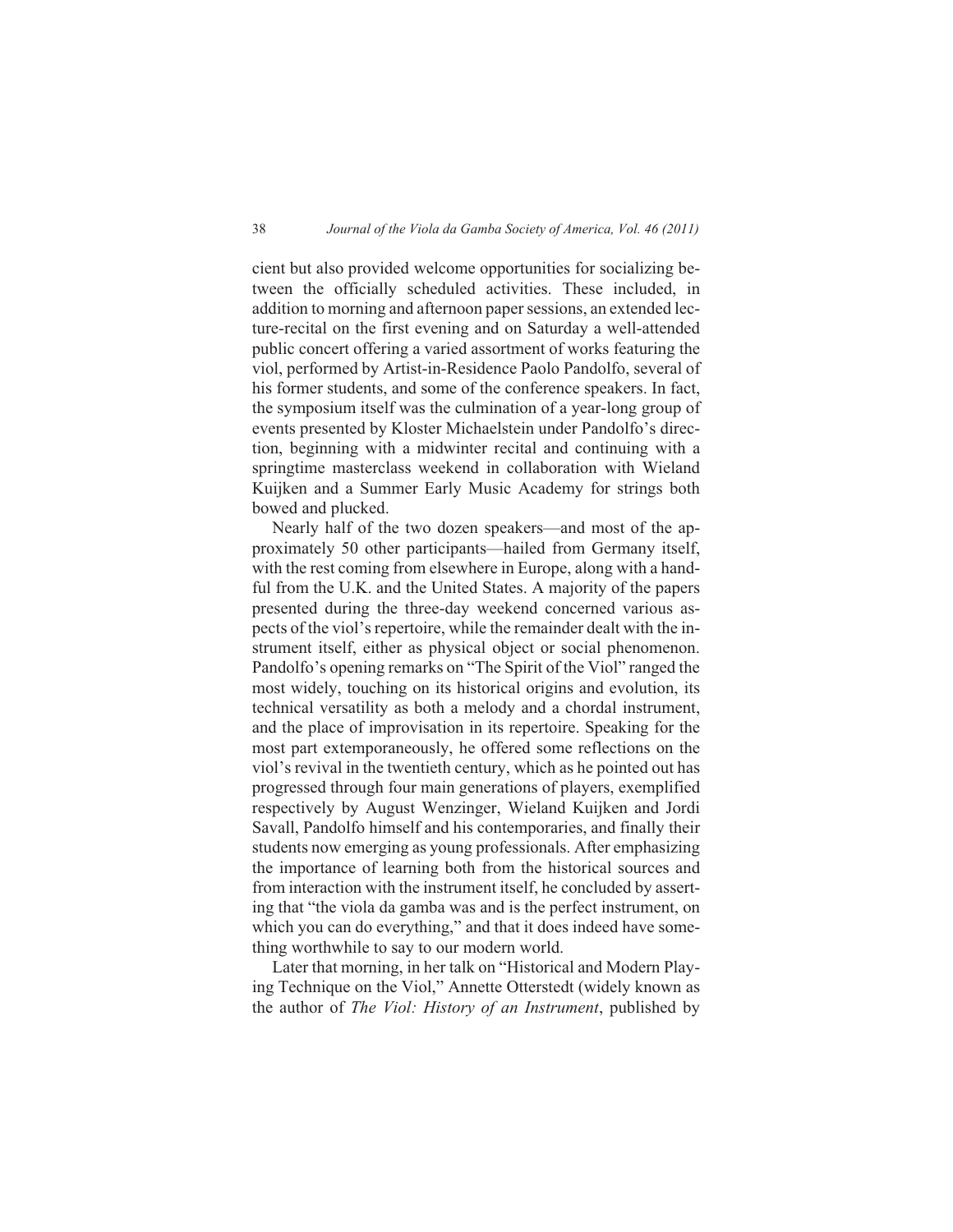Bärenreiter in 2002) returned to one of Pandolfo's points, noting that early revival players were mostly cellists with limited access to original source material, some of whom wrongly regarded the viol as an easy instrument. Yet even today certain gambists fail to heed the technical advice of historical writers, as she creatively demonstrated by contrasting projected excerpts from their treatises with a series of images and clips taken from videos currently available on YouTube, though with the players' faces cropped out to preserve their anonymity.

Tina Chancey's presentation on "The Pardessus de Viole: Gender and the Politics of Virtuosity" combined speaking and playing as she explored some of the implications of Barthélémy de Caix's duets for two *pardessus de viole*, which she has both recorded (with Catharina Meints, Dorian DIS-80150) and written about in the 1996 and 1997 volumes of this journal. Two questions in particular caught her attention initially: why are these pieces technically so much more difficult than anything else written for this smallest member of the viol family, and who would have played them originally? While it is true that the pardessus was mainly a women's instrument in mid-eighteenth-century France, the larger issue is whether the kind of brilliant virtuosity found in these duets was considered somehow inherently masculine in that culture; Chancey concluded that it was not, being instead equally consistent with traditional modes of female accomplishment that had held sway since the Middle Ages.

Perhaps the most interesting lecture of the conference's first day was a report by the Berlin-based bow maker (and gambist) Hans Reiners on the surprising lack of documentation for Johan Schenck's activities in Düsseldorf, where he held a court appointment for many years beginning in 1696. After a thorough review of the available source material, and invoking the German proverb that "One can easily miss the keyhole by looking for it where it isn't," Reiners proposed that the celebrated gambist and composer instead served his princely employer mostly *in absentia* while actually living in Amsterdam (where all his music was published), an arrangement that conferred prestige on both parties without requiring much real work by Schenck.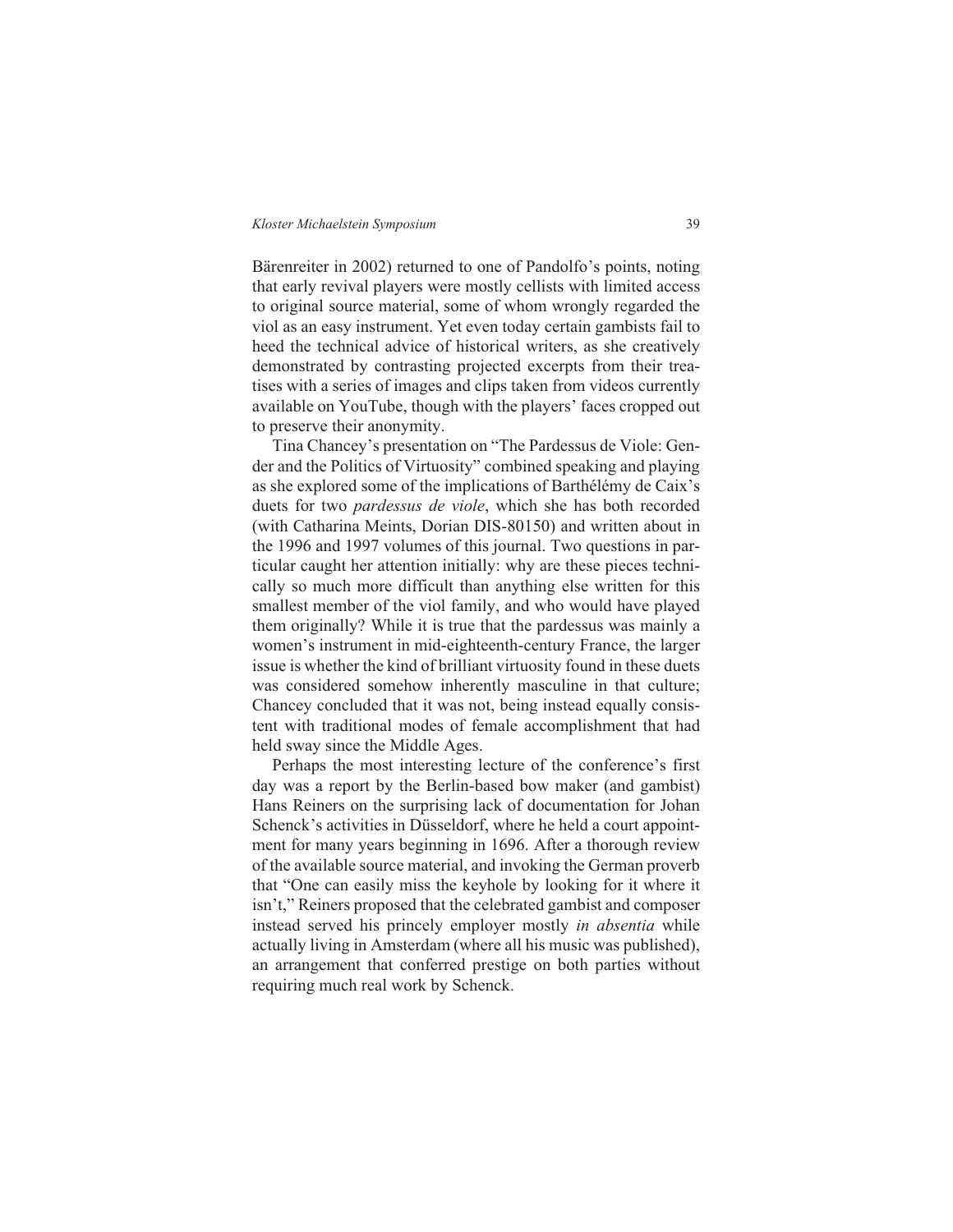### 40 *Journal of the Viola da Gamba Society of America, Vol. 46 (2011)*

After dinner Simone Eckert spoke about "The Lübeck School of Gambists Before and Around Buxtehude," offering a survey of both players and their repertoire and concluding that there is ample evidence for the existence of such a school, with roots going back two generations before the publication of Buxtehude's trio sonatas in the 1690s. Herself an active gambist and director of the ensemble Hamburger Ratsmusik, Eckert then performed a short recital of representative pieces by Thomas Baltzar, Peter Grecke, and Buxtehude, accompanied by the expatriate American harpsichordist Michael Fuerst, with whom she has recorded this repertoire on a prize-winning 2005 CD entitled *Lübecker Virtuosen* (Thorofon CTH 2474).

Three of the seven papers heard on Saturday dealt with viol makers and their surviving instruments. Klaus Martius led off with an introduction to "Viol Building in Nuremberg," where he is currently conservator of musical instruments at the Germanisches Nationalmuseum, whose collection includes about a quarter of all extant viols made in that city. The best-known and most prolific Nuremberg viol maker is Ernst Busch, active in the middle decades of the seventeenth century, about whom Martius had spoken at a previous Michaelstein conference. On this occasion, therefore, he chose to concentrate on Matthias Hummel, from whom seven basses dating from 1688 to 1714 are extant, in addition to numerous instruments of the violin and lute families. Although none of these viols still has its original neck, several have retained their pegboxes, which reveal that they originally had only five strings. (At the end of the talk one member of the audience said he would like to know how such instruments were tuned, to which Martius simply replied, "So would I.") The same is true for one of the two known basses by Hummel's younger contemporary, Leonhard Maussiell, whose surviving output also includes half a dozen smaller instruments that may originally have been an early type of viola d'amore without sympathetic strings, though all are presently set up as treble viols (some with five rather than six strings).

Later in the morning Friedemann Hellwig, the retired former conservator of musical instruments at the Germanisches Nationalmuseum, discussed a number of "Questions about the Viols of Joachim Tielke" arising from his work on a revised and expanded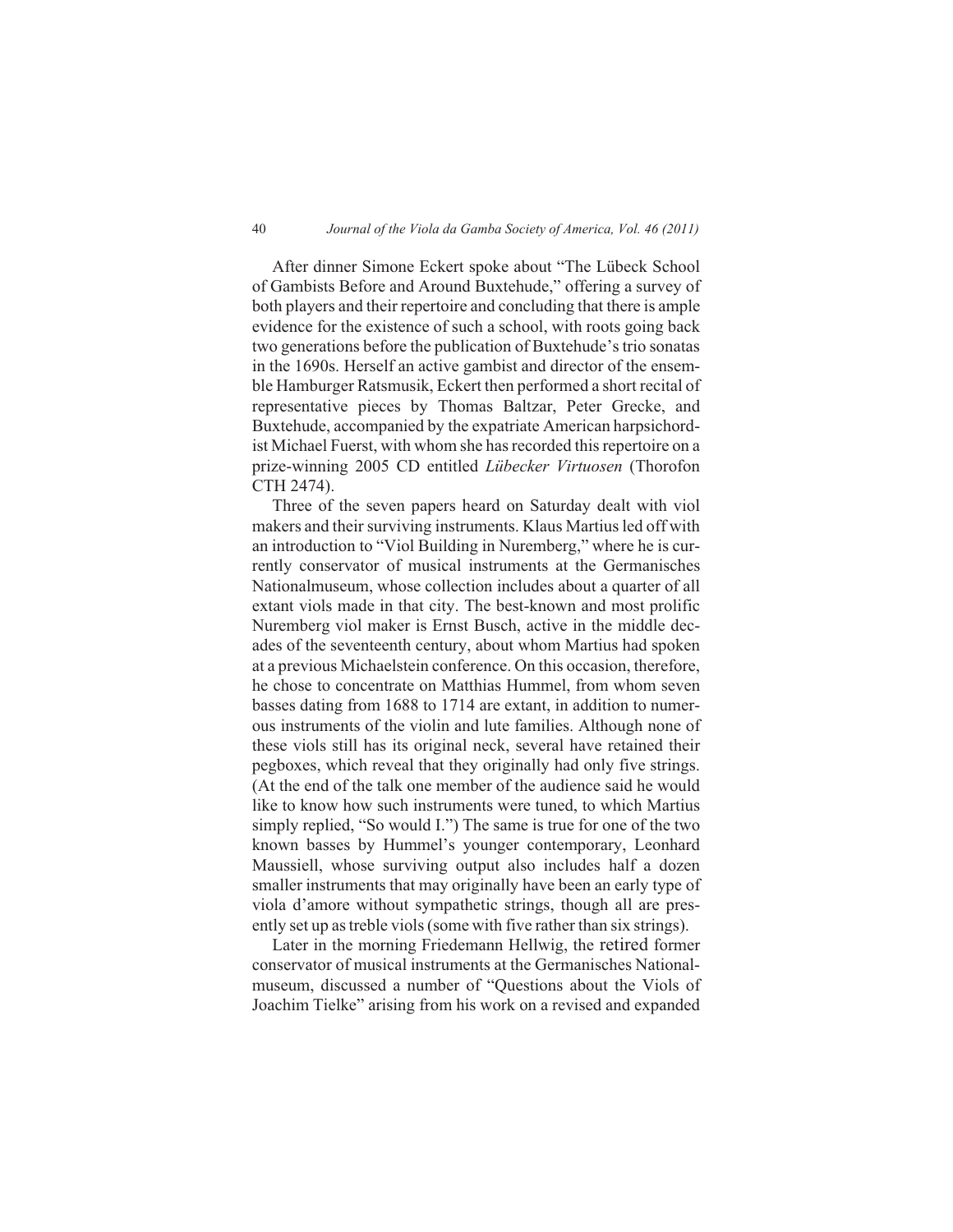second edition of his father's pioneering 1980 monograph on that maker (Günther Hellwig, *Joachim Tielke: Ein Hamburger Lautenund Violenmacher der Barockzeit*), which at the time of writing this report has just been published by Deutscher Kunstverlag of Berlin and Munich. Out of more than 75 surviving basses, a total exceeding that of any other viol maker of the historical period, a handful are significantly smaller than the rest, with body lengths measuring just under 60 cm. Assuming that their string lengths were in the usual proportion to body size, this suggests they were made to be tuned about a whole tone above the then-prevailing norm, for example something in the neighborhood of A466 (high organ pitch) as opposed to A415 (chamber pitch). Hellwig also provided a brief introduction to Tielke's students, imitators, and successors, notably Johann Heinrich Goldt, who was a grandnephew of Tielke's wife Catharina Fleischer.

Changing the focus from Germany to England, after lunch I offered an introduction to half a dozen lesser-known contemporaries of Richard Meares in a paper entitled "Before Barak Norman: English Viols of the Late 17th Century and their Makers." Though surviving instruments are not plentiful and biographical information even scarcer, I was able to provide at least some details about the activity of each of these craftsmen (in alphabetical order: William Addison, Thomas Cole, Thomas Collingwood, George Miller, John Pitts, and John Shaw) and to show slides of seventeen viols—all basses—that are either signed by or attributed to them. Some of these are now in museums, but others continue to be played professionally, including three here in the United States.

As it happened, the Saturday afternoon session included two other papers delivered in English, just before and after mine, both of which explored the period of the viol's historical decline. Richard Sutcliffe, an American gambist living in Belgium (some of whose research on the *pardessus de viole* and its literature was published in the 2000 and 2001 volumes of this journal), described ways of "Retuning the Viola da Gamba in the Late 18th and Early 19th Centuries," considering not only the transition from six- to five-string pardessus but also subsequent developments such as the *viole d'Orphée* and heptachord, all of which grew out of efforts to better compete with the violin and cello. He also discussed a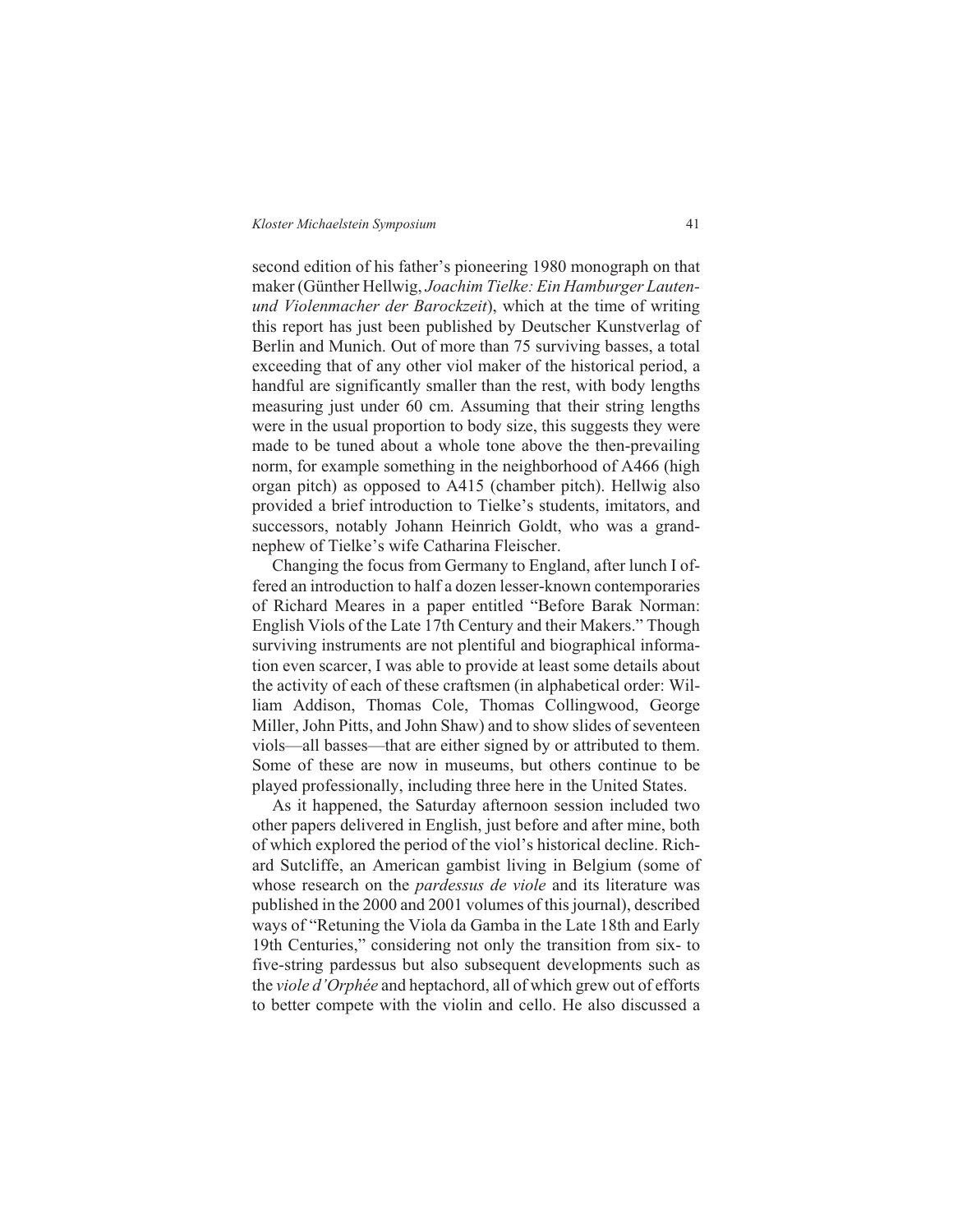number of very late pieces from German-speaking areas of Europe that call for a "viola da gamba" tuned either to a D-major chord or in fifths like a tenor violin. The English musicologist Peter Holman (also well known as director of the ensemble The Parley of Instruments) then looked at activity in England during the same time period in his "After Abel: The Viola da Gamba in Britain in the Late 18th and Early 19th Centuries," successfully debunking three common myths: that Carl Friedrich Abel was the last professional gambist, that his viol was literally buried with him in 1787, and that thereafter nobody played the instrument until the 1890s. As evidence to the contrary, Holman named a series of cellist doublers and active amateurs who kept interest in the instrument alive throughout the nineteenth century, though not always playing music originally written for it. This paper expanded on a chapter toward the end of his book *Life After Death: The Viola da Gamba in Britain from Purcell to Dolmetsch*, which coincidentally was published (by Boydell & Brewer) the same week as the conference and offers an interesting and in-depth survey of both professional and amateur performers throughout the eighteenth and well into the nineteenth centuries.

The gala concert on Saturday evening, held in the abbey's former refectory, brought together a diverse group of rarely heard works featuring various types of viols, by eight different composers. Perhaps the least obscure of these, yet hardly mainstream repertoire, were a pair of Haydn baryton trios, in which the lead line was taken by the Italian gambist Guido Balestracci. Three other pieces on the program may be familiar to at least some readers of this report, if not to the larger world of early-music devotees, either from recordings or their own studies and performances. The concert opened with Pandolfo and his former student Balestracci playing Christoph Schaffrath's Duetto in D minor, and Pandolfo alone began the second half with a suite by Carl Friedrich Abel, all of whose solo music he has recently recorded on the Glossa label. The grand finale was Handel's cantata *Tra le fiamme*, in which the brilliant viol part was performed by the English gambist and Baroque cellist Robert Smith, another Pandolfo alumnus who was that day celebrating his thirtieth birthday.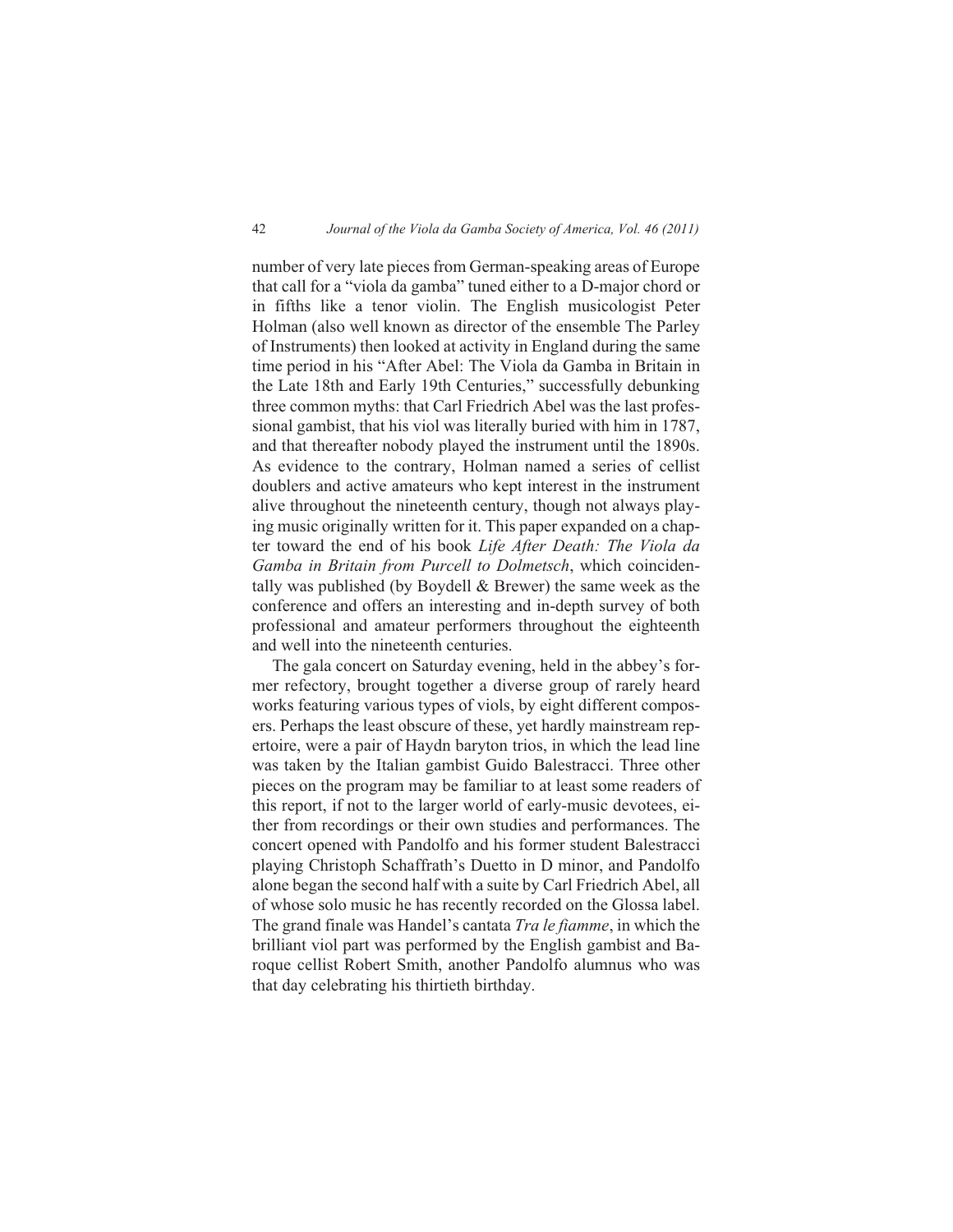In between came works unlikely to be familiar to more than a few specialists, including three more compositions for soprano (Caroline Pelon), obbligato viol, and strings. One of these was an aria, "Frena le belle lagrime," that Abel wrote for a pasticcio opera called *Sifari* on which he collaborated with Baldassare Galuppi and Johann Christian Bach; here the instrumental soloist was the French gambist Amélie Chemin, still another of Pandolfo's protégées, who elsewhere doubled on cello for the Haydn trios. The other vocal pieces were both sacred works—by Johann Baptist Schiedermayr (an organist and choral director in Linz during the early nineteenth century) and an otherwise-unknown composer named Weisnit—that Richard Sutcliffe had edited from manuscripts found at a Swiss monastery, and in which he himself played the solo part. Finally, in the middle of the program's second half, one of Barthélémy de Caix's difficult duets was ably rendered by American pardessus specialists Chancey and Sutcliffe.

The concluding day of the conference featured a pair of papers on the viol in Vienna in the morning, and a three-part presentation centered on the baryton in the afternoon. First, the musicologist and violinist Dagmar Glüxam described "The Juxtaposition of Viol and Violoncello at the Viennese Court," where the former instrument was used until the early 1730s, both in mixed ensembles with violins and for obbligato lines in vocal arias, although after the arrival of Attillio Ariosti and the brothers Giovanni and Antonio Maria Bononcini around the turn of the century such parts were increasingly given to the cello. In "The Viennese Viol Tradition" the scholar Hartmut Krones, himself a lifelong resident of Vienna, confirmed this scenario but noted that the viol continued to be used for solo pieces and chamber music in both aristocratic and middle-class circles well into the second half of the eighteenth century.

After lunch the Milan-based luthier Pierre Bohr offered some "Workshop Reflections on the Construction of the Baryton," accompanied by numerous photos of extant instruments in all their sometimes bewildering variety. Guido Balestracci then briefly demonstrated his baryton made by Bohr (already heard the previous evening in the Haydn trios) before sketching "The Path from Viol to Baryton: Historical Aspects from a Player's Perspective,"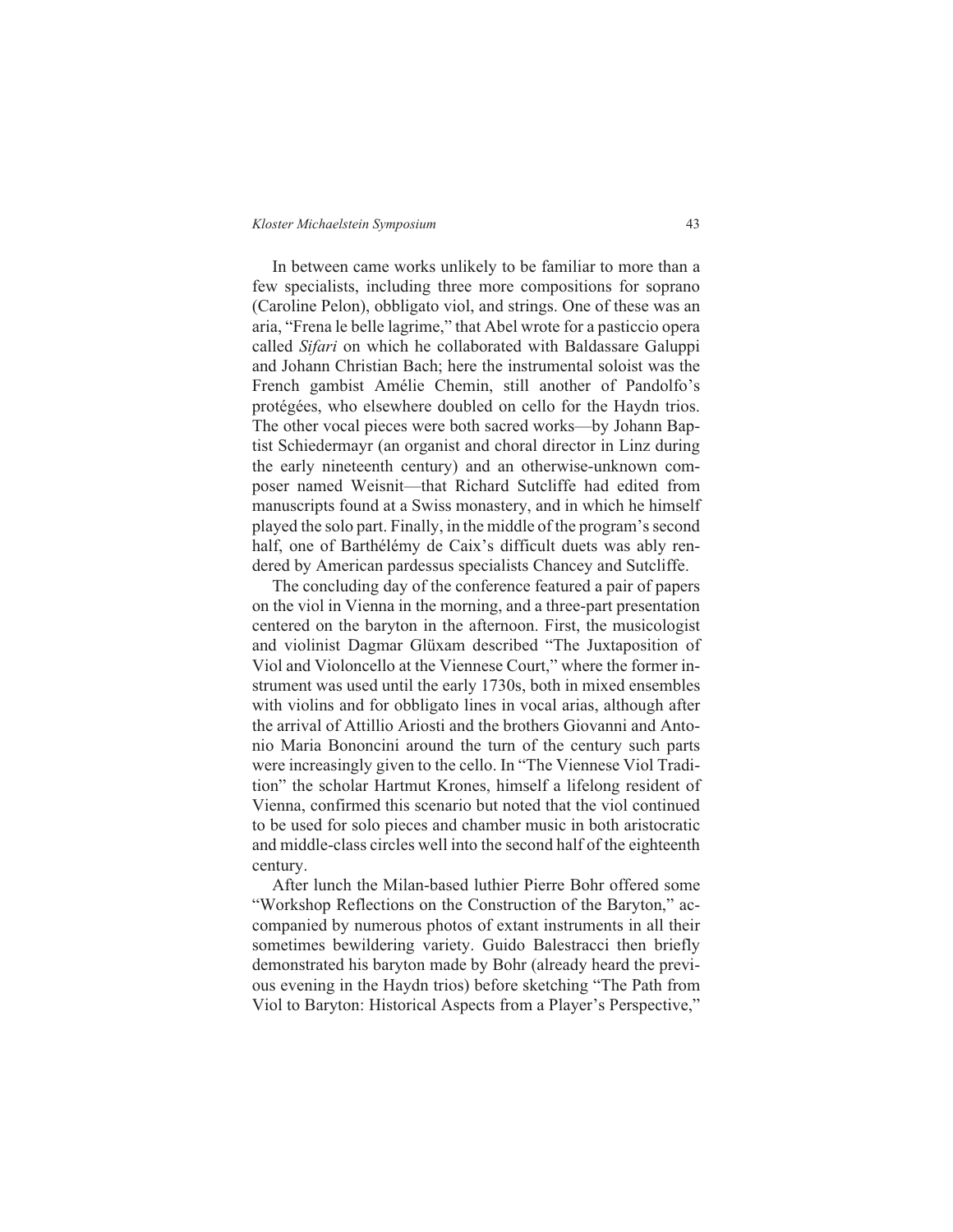in which he touched on the baryton's distinct Baroque and Classical phases, the varying number of strings found on historical barytons, and the interaction of the instrument's playing technique and its repertoire. Dieter Gutknecht, a retired musicologist based in Cologne, then provided a more detailed outline of the repertoire surviving in seventeenth-century manuscripts and from eighteenth-century Vienna and Esterházy, noting that many players from both periods evidently preferred to improvise their performances, whose content has therefore been lost to history.

To conclude the conference, Bettina Hoffmann (an active performer on both viol and cello as well as author of a recently published Italian-language book on *La viola da gamba* [Palermo: L'Epos, 2010]) set forth the evidence found in musical scores, treatises, and paintings of the Baroque period for "The Viol as a Chordal Continuo Instrument," demonstrating various possible approaches by applying them to the bass line of a Telemann sonata movement for which Tina Chancey supplied the melody on pardessus.

The foregoing summaries cover only about two-thirds of the presentations, passing over with regret a short welcoming concert by gambists Bettina Hoffmann and Katharina Schlegel as well as papers on the sound esthetic of the viol (Kathrin Menzel), the acoustical function of the soundpost in viols (Murray and Patsy Campbell), the use of the viol in cloisters (Hermann Ullrich) and in Eastern Europe (Klaus-Peter Koch), and by composers including August Kühnel (Ulrike Harnisch), Gottfried Heinrich Stölzel (Bert Sigmund), and Handel (Wolfgang Ruf), as well as in early-seventeenth-century Italian chromatic music (Martin Kirnbauer).

Plans are underway to publish all of the conference papers, suitably illustrated and in some cases revised but for the most part of course in German, in a future volume of the well-established series *Michaelsteiner Konferenzberichte.* These publications can be hard to find in American university music libraries, and are not easy to locate from internet booksellers either, though in principle they are all available by ordering directly from the Kloster Michaelstein Foundation in Blankenburg. (There used to be a complete list on their website, but as of this writing the URL for that page returns a message of "Not found . . . on this server.") In any case, foundation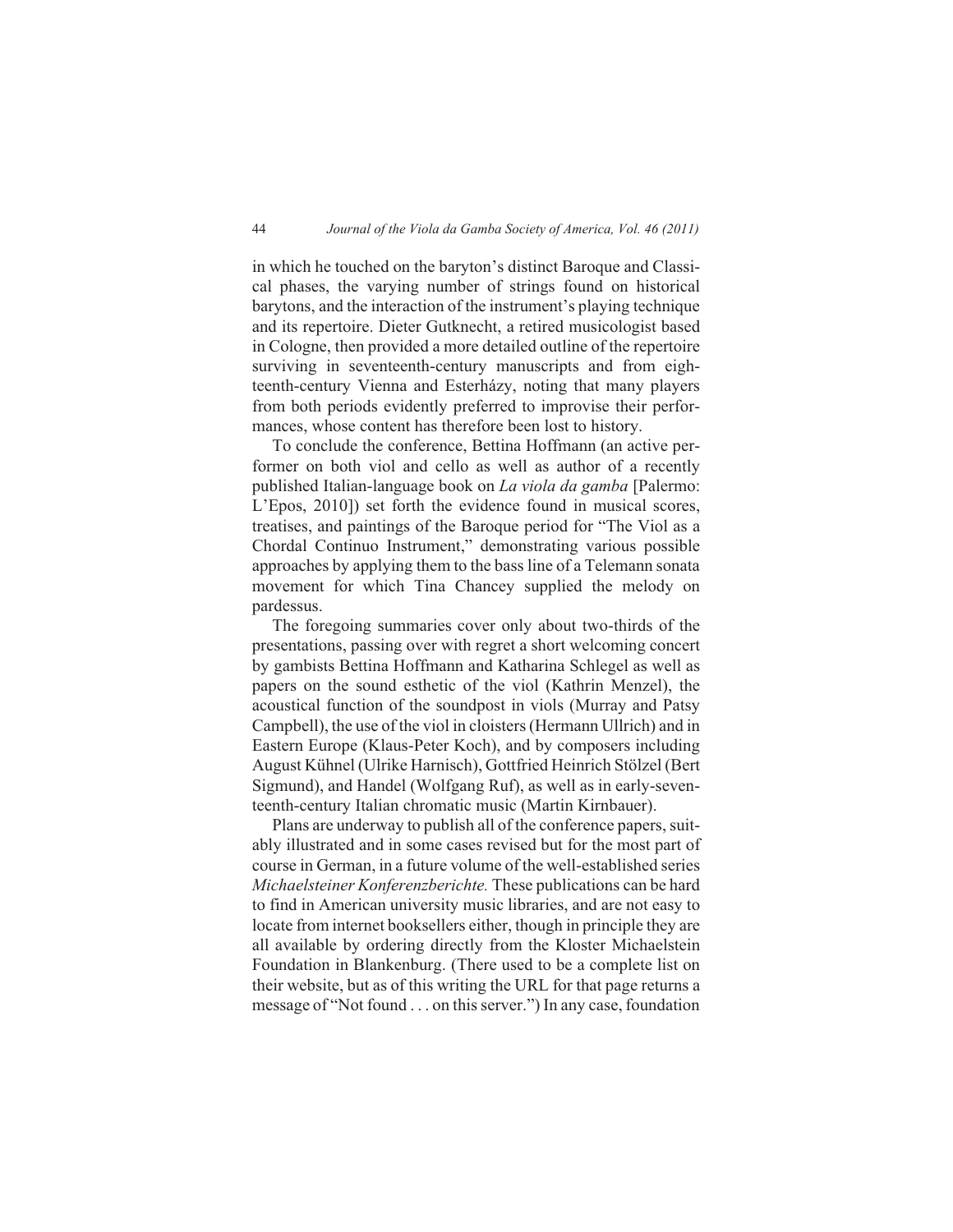staff members Monika Lustig and Ute Omansky deserve our hearty thanks for successfully organizing this event, with its wide variety of interesting talks on different aspects of an instrument that holds an important place in the modern world of early music and is of special interest to the readers of this journal.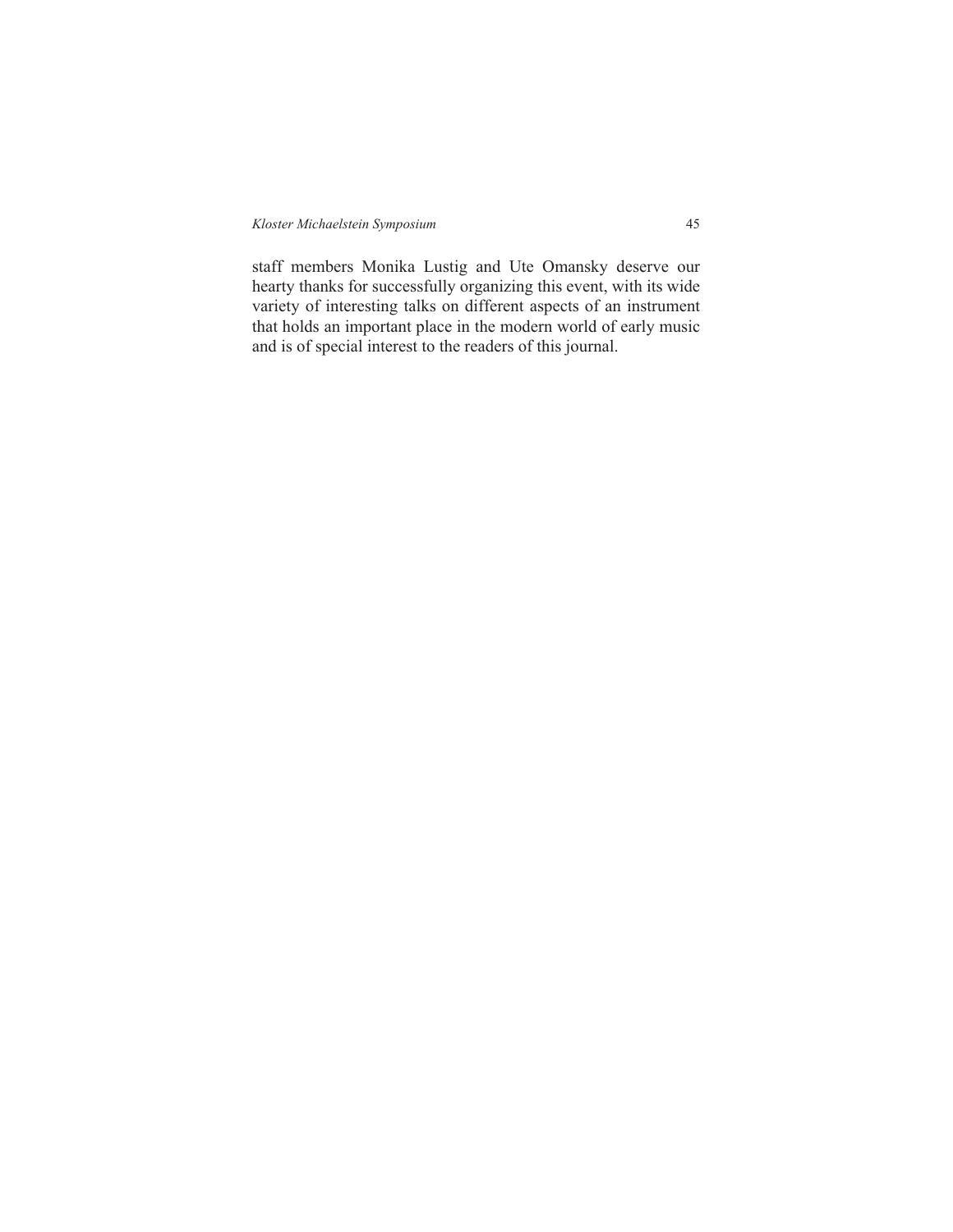# **RECENT RESEARCH ON THE VIOL**

## **Ian Woodfield**

This bibliography is intended as a concise guide to recent research related to the viol. It lists books, articles, dissertations, selected reviews, published papers, and major scholarly editions of music. Research on any aspect of the viol (and related instruments such as the baryton) will qualify for inclusion. A sign of the changing times, this list incorporates an increasing number of on-line citations. Suggestions for additional entries in any language would be most welcome. They should be sent to Ian Woodfield, School of Creative Arts, Queen's University Belfast, Belfast BT7 1NN, Northern Ireland, or e-mailed to  $\leq i$ .woodfield@qub.ac.uk>.

- **Carter, Richard.** "Clamor Heinrich Abel's *Dritter Theil Musikalischer Blumen*, 1677: A Lost Source of Lyra Consort Music." *The Viola da Gamba Society Journal* 3 (2009): 55–82. (http://www.vdgs.org.uk/publications-Journal.html)
- **Cheney, Stuart.** "Early Autograph Manuscripts of Marin Marais." *Early Music* 38 (2010): 59–72.
- **Cunningham, John.** *The Consort Music of William Lawes 1602–1645*. Woodbridge and New York: Boydell, 2010.
	- "Lyra Viol Ecclesiastica: A Neglected Manuscript Source in Archbishop Marsh's Library Dublin." *The Viola da Gamba Society Journal* 3 (2009): 1–54. (http://www.vdgs.org.uk/ publications-Journal.html)
- **Cunningham, John, and Andrew Woolley.** "A Little-known Source of Restoration Lyra-Viol and Keyboard Music: Surrey History Centre, Woking, LM/1083/91/35." *Research Chronicle of the Royal Musical Association* 43 (2010): 1–22.
- **Di Grazia, Donna M.** "New Perspectives on Thomas Myriell's *Tristitiae remedium* and Add. Ms. 29472." *Early Music* 38 (2010): 101–12.

46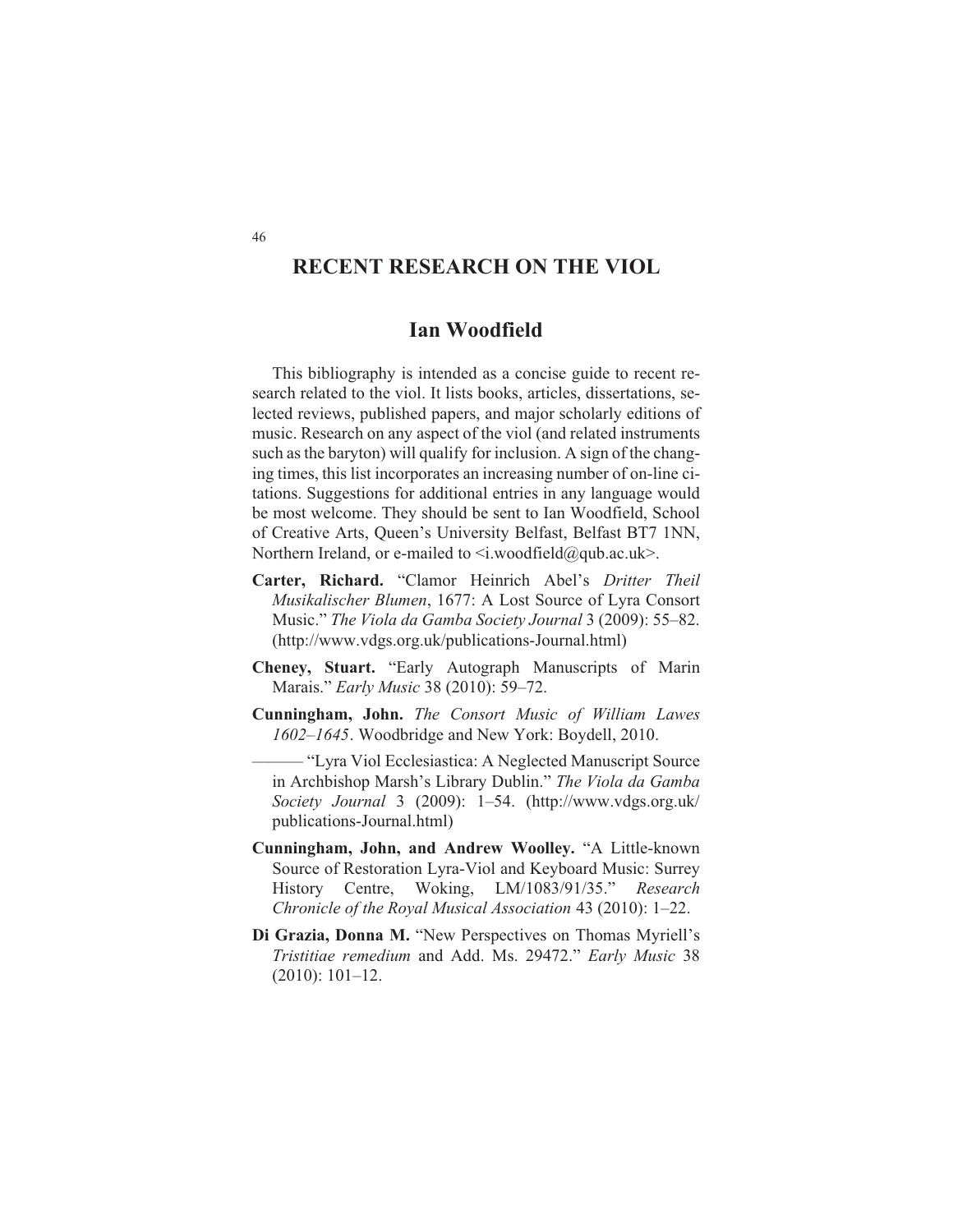- **Dunford, Jonathan.** "Ludwig Christian Hesse's Transcriptions of Rameau's *Les Surprises de l'Amour*, 1767." *The Consort* 66 (2010): 74–92.
- **Fleming, Michael.** "The Identities of the Viols in the Ashmolean Museum." *The Viola da Gamba Society Journal* 3 (2009): 117–30. (http://www.vdgs.org.uk/publications-Journal.html)
- **Fowler, Andrew.** "The Contents of Durham Cathedral Library Music MS D10." *The Viol* 23 (Summer 2011): 19–26.
- **Fuerst, Michael.** "The *Partiturbuch Ludwig*: An Introduction and Thematic Catalogue." *The Viola da Gamba Society Journal* 4 (2010): 74–102. (http://www.vdgs.org.uk/publications-Journal.html)
- **Hall, Matthew.** "Charles Dieupart's *Six Suittes* (1701–1702) and the *en concert* Performance Tradition." *The Viola da Gamba Society Journal* 4 (2010): 6–35. (http://www.vdgs.org.uk/ publications-Journal.html)
- **Hancock, Wendy.** "Thomas Mace and a Sense of 'Humour': The Kind and Degree of Expression in  $17<sup>th</sup>$ -century English Instrumental Music." *The Viol* 21 (Winter 2010–11): 24–36.
- **Holman, Peter.** "Charles Friedrich Abel's Viola da Gamba Music: A New Catalogue." *The Viola da Gamba Society Journal* 4 (2010): 36–73. (http://www.vdgs.org.uk/ publications-Journal.html)
	- **———** *Life after Death: The Viola da Gamba in Britain from Purcell to Dolmetsch*. Woodbridge & New York: Boydell, 2010.
	- "The Sale Catalogue of Gottfried Finger's Music Library: New Light on London's Concert Life in the 1690s." *Research Chronicle of the Royal Musical Association* 43 (2010): 23–38.
- **Mace, Thomas Fitz-Hugh.** "Twin Viols: Evidence for Serial Production in the Workshop of Nicolas Bertrand." *Journal of the Viola da Gamba Society of America* 45 (2009–10): 77–121.
- **Morton, Joëlle.** "Toronto's Hart House Viols." *Journal of the Viola da Gamba Society of America* 45 (2009–10): 5–76.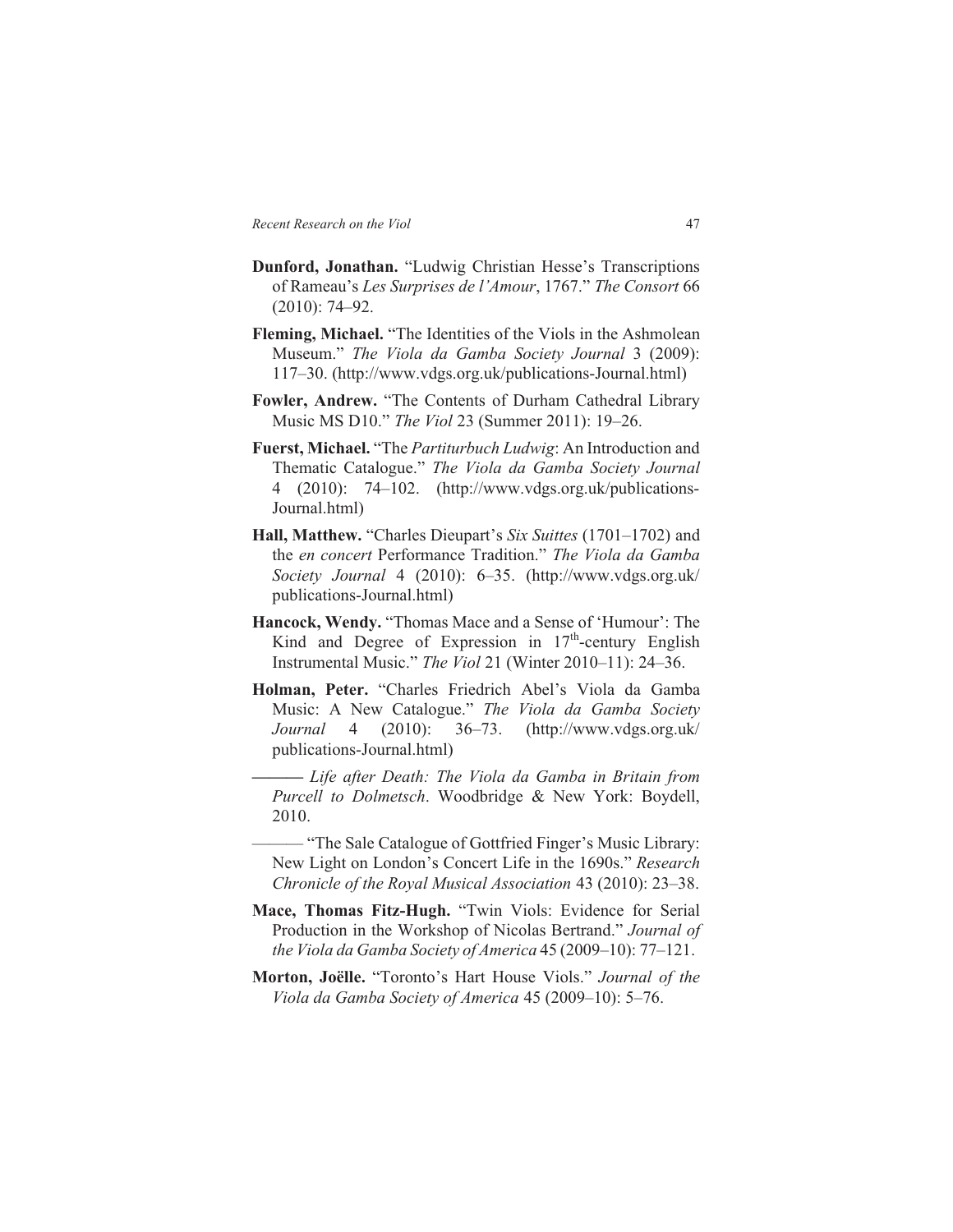- **O'Connor, Mike, and Andrew Ashbee.** "A Jacobean Bass Viol Book in Cornwall." *The Viola da Gamba Society Journal* 3 (2009): 83–92. (http://www.vdgs.org.uk/publications-Journal. html)
- **O'Loghlin, Michael.** *Frederick the Great and His Musicians: The Viola da Gamba Music of the Berlin School*. Aldershot: Ashgate, 2008.
- **Payne, Ian.** "John Ward and the London Set: Further Evidence for Musical Borrowing in the 'Late' English Madrigal." *The Consort* 66 (2010): 3–17.
- **Robertson, Michael.** *The Courtly Consort Suite in German-Speaking Europe, 1650–1706*. Aldershot: Ashgate, 2009.
- **Rose, Adrian.** "Lalande and the *Médaillons des Musiciens* of Titon du Tillet's *Parnasse François*." *The Consort* 66 (2010): 54–73.
- **Turbet, Richard.** "Tough Love: Byrd's Music Arranged for Instruments by His Contemporaries." *The Viola da Gamba Society Journal* 3 (2009): 113–16. (http://www.vdgs.org.uk/ publications-Journal.html)
- **Vásquez, José.** "Blessed Wings." *The Viola da Gamba Society Journal* 4 (2010): 1–5. (http://www.vdgs.org.uk/publications-Journal.html)
- **Zydek, Sandra.** "The Rediscovery of the Viol in the *Jugendbewegung*." Introduced and translated by Richard Carter. *The Viola da Gamba Society Journal* 3 (2009): 93–112. (http://www.vdgs.org.uk/publications-Journal.html)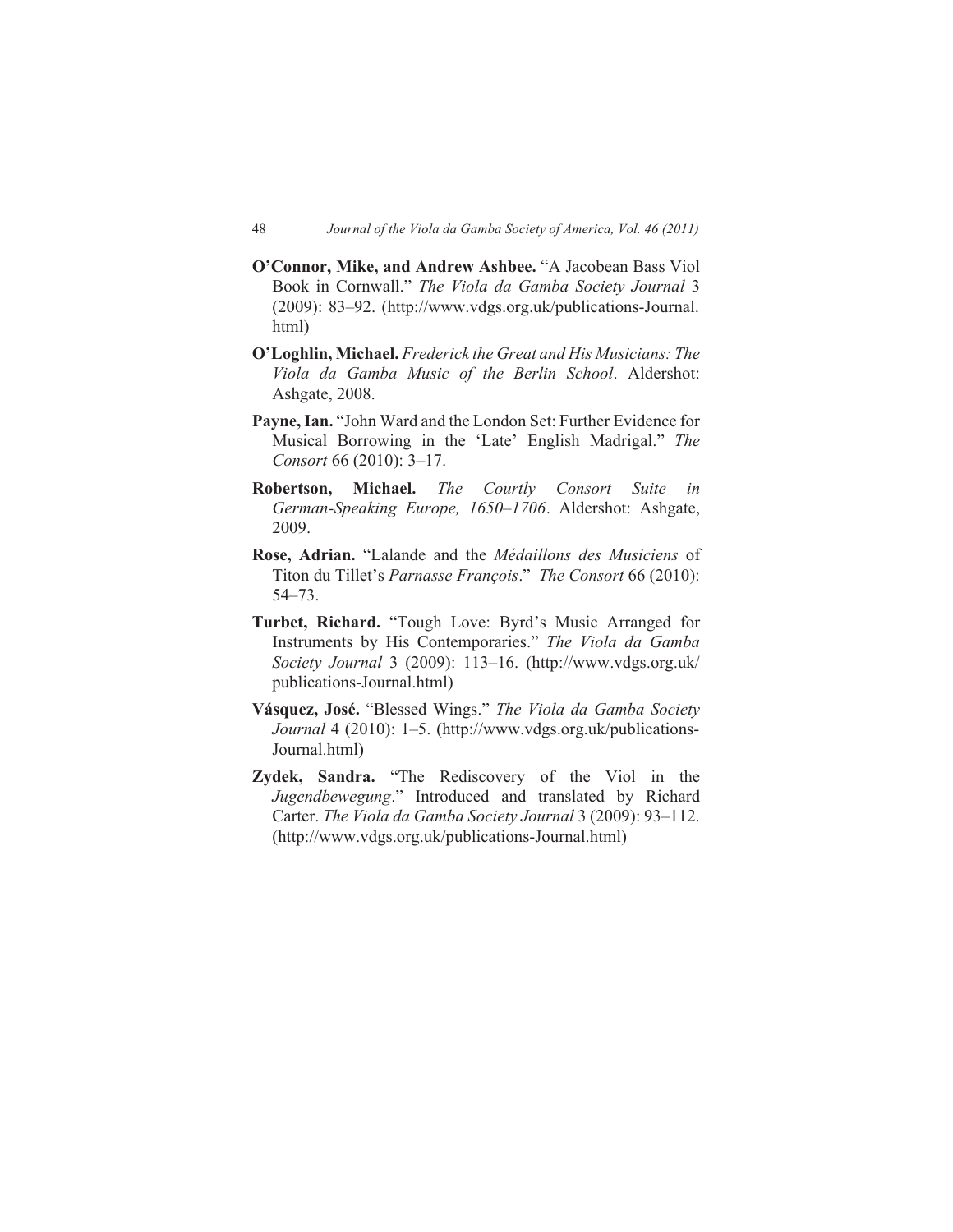## **REVIEWS**

**John Cunningham.** *The Consort Music of William Lawes 1602–1645*. Woodbridge, Suffolk: Boydell Press, 2010. xxiv, 350 pp. ISBN 978-0-95468-097-8. \$95.

The advent of a new book on the consort music of William Lawes, eye-catchingly jacketed in a reproduction of the recently discovered portrait on which the more famous half-length copy in Oxford (traditionally said to represent the composer) was based, will have whetted the interest of many readers of this journal. True, Lawes has been pretty well served by writers over the past fifty years. Murray Lefkowitz's revelatory monograph (1960), David Pinto's penetrating study of the consort and dance music (1995), and a collection of essays edited by Andrew Ashbee (1998) have all helped to consolidate his standing as the creator of some of the most bold and innovative chamber music of his time. But now that critical editions of the greater part of his output are available, as well as some admirable and stylish recordings, there is room for fresh assessments. Having completed a doctoral dissertation on Lawes's consort music (University of Leeds, 2007) and published articles on some of its lesser-known aspects—notably the pieces for harp consort and for lyra viols—John Cunningham is in many ways well placed to respond to this challenge.

Arguably a subtitle such as "A Study of the Autograph Manuscripts" would have made the book's character more readily apparent. As it turns out, Cunningham says nothing about the rediscovered portrait, but merely cites in a footnote to his preface the article by Dr. Russell Blacker and David Pinto in *Early Music* 37 (May 2009) that brought it to the notice of the music world. The preface sets out essential facts of Lawes's life, followed by a couple of paragraphs of reception history (including appreciation of Arnold Dolmetsch's role in the early revival of Lawes's music) and a statement of aims and objectives ("to address several issues concerning Lawes's music not dealt with in previous studies, and to build upon the existing body of knowledge to advance our understanding of Lawes as a composer"). It also outlines the book's plan. First, there will be an account of the select group within Charles I's music establishment for which Lawes is believed to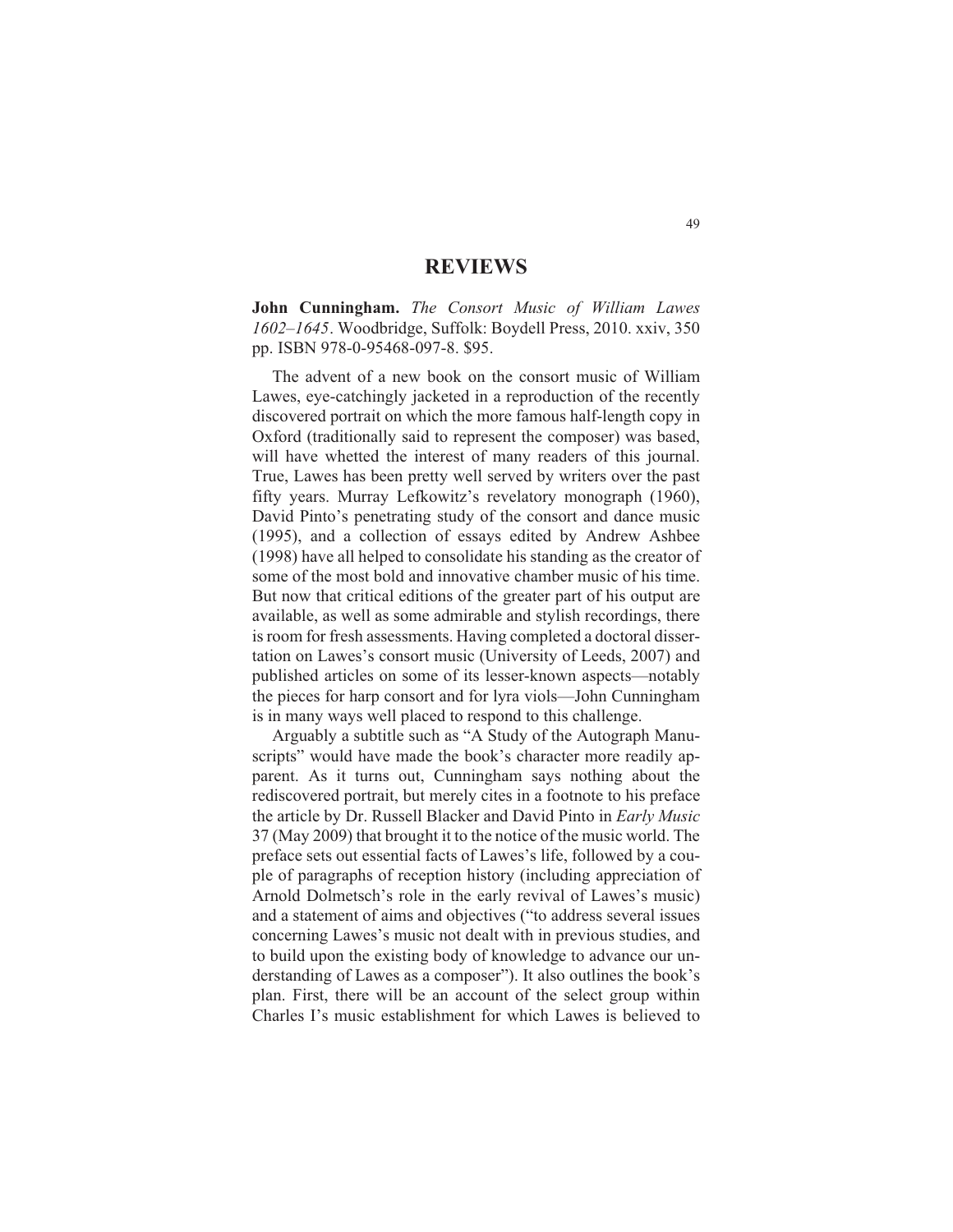have composed many of his chief instrumental works. Next, Lawes's autograph manuscripts will be re-examined, with the purpose of discovering what they can reveal about the chronology of his works and the compositional processes involved in their creation. The author's findings will then be applied to each of the main branches of Lawes's chamber music in turn: the lyra viol trios; the "Royall Consort"; the viol consorts of four, five. and six parts; the fantasia-suites for one or two violins, bass viol, and organ; the harp consorts; and the duos for bass viols and organ. Despite containing information that is not repeated elsewhere, such as details of the composer's court appointment, this preface is not covered by the otherwise excellent index, and its physical separation from the main body of the text by acknowledgements, abbreviations, and a note on editorial procedure may cause some readers to skip it. This would be a pity.

In Chapter 1 Cunningham draws on recent research in order to sketch the nature and organization of Charles I's musical establishment, especially the group of "Lutes, Viols and Voices" that performed in private parts of Whitehall Palace where only privileged persons were allowed entry. Lawes was appointed to this group in April 1635 in place of the lutenist John Lawrence. It is noted that provision was in place for the care and tuning of organs in the king's lodgings—an important consideration if fantasia-suites or bass viol duos with organ were to be played there. The lack of contemporary descriptions of such music-making makes it difficult for Cunningham to add very much color or substance to what others have written, and his unwillingness to indulge in fanciful speculation is commendable. Nevertheless the reader is largely left to guess at the extent to which Lawes—who took part in the masque *The Triumph of Peace* as a countertenor singer and theorbist, and whose idiomatic writing for lyra and division viol suggests he was no mean practitioner with the bow—would have been involved in rehearsing and playing the compositions that form the subject matter of this book.

Chapter 2 scrutinizes the surviving autograph manuscripts, including the songbook, British Library, Add. MS 31432 (which contains some pieces for solo lyra viol but no instrumental consort music). Several reveal their royal associations by having their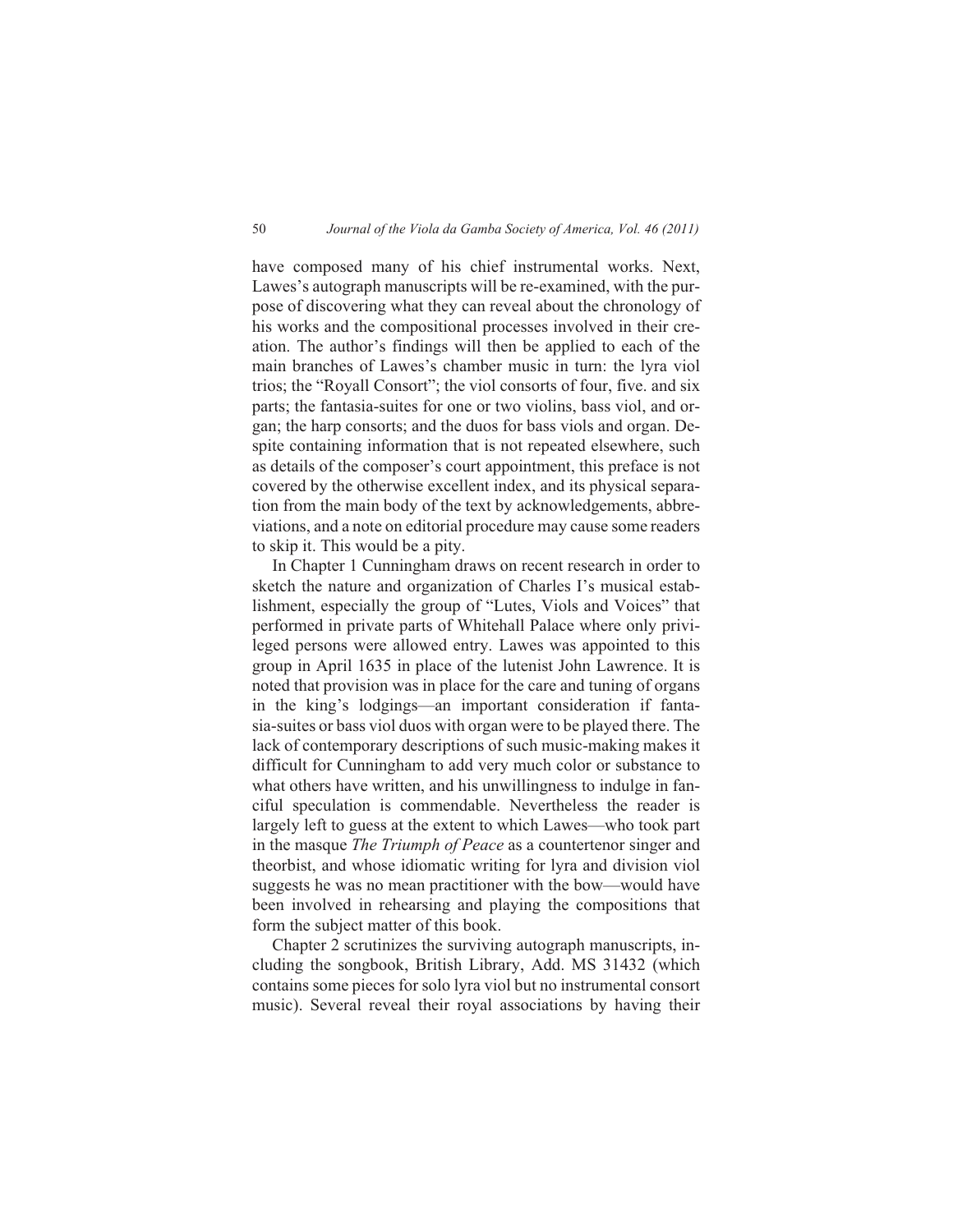leather covers stamped with the Stuart arms in gold. Probably no more than a decade and a half separates the earliest manuscript from the latest, yet some quite striking variations in the composer's handwriting are apparent, for example in the forms of clef he uses or the way he signs his name. There can be no question that a comprehensive investigation of how Lawes's characterful music script and signature changed, either over time or because of the nature of the task, has been badly needed, and the author is to be congratulated for undertaking this detective work so capably.

Cunningham argues that the two folio score books, Oxford, Bodleian Library, MSS Mus. Sch. B.2 and B.3, mainly contain compositional drafts: that is to say, they are not retrospective compilations. The drafts in the former seem to date roughly from between 1633—they include music for *The Triumph of Peace*, first performed in February 1634—and 1639, and those in the latter from between 1638 and 1640. Perhaps the most significant redating proposed is of the Bodleian partbooks and organ book, MSS Mus. Sch. D.238–40 and D.229, which are assigned to the period c. 1638–41, though it is accepted that some of the pieces they contain—notably the fantasia-suites for one and two violins, bass viol, and organ—had probably been composed before Lawes's official court appointment. Light is thrown on the lyra viol partbook (sole survivor from a set of three) in the Houghton Library at Harvard University, which Cunningham dates to c. l630–33. Lefkowitz located this just in time to add a postscript to the preface of his book on Lawes, but the article he intended to publish about it did not materialize. It contains eighteen trios for three lyra viols by Lawes in autograph tablature, as well as eight anonymous pieces copied by an unidentified scribe. The Shirley partbooks, British Library, Add. MSS 40657-61—believed to date from between c. l625 and 1633—are confirmed as containing the earliest examples of Lawes's musical handwriting. Into them the budding composer copied music by Sandrin (Pierre Regnault), Vecchi, Marenzio, Monteverdi, Lupo, White, Coprario, Ferrabosco II, Ward, Ford, and Ives, and a few pieces of his own: some three- and four-part aires, and a five-part fantasia and "In [n]omine" (later renamed *On the Playnesong*). It has occasionally been thought that Lawes had a hand in some other early Caroline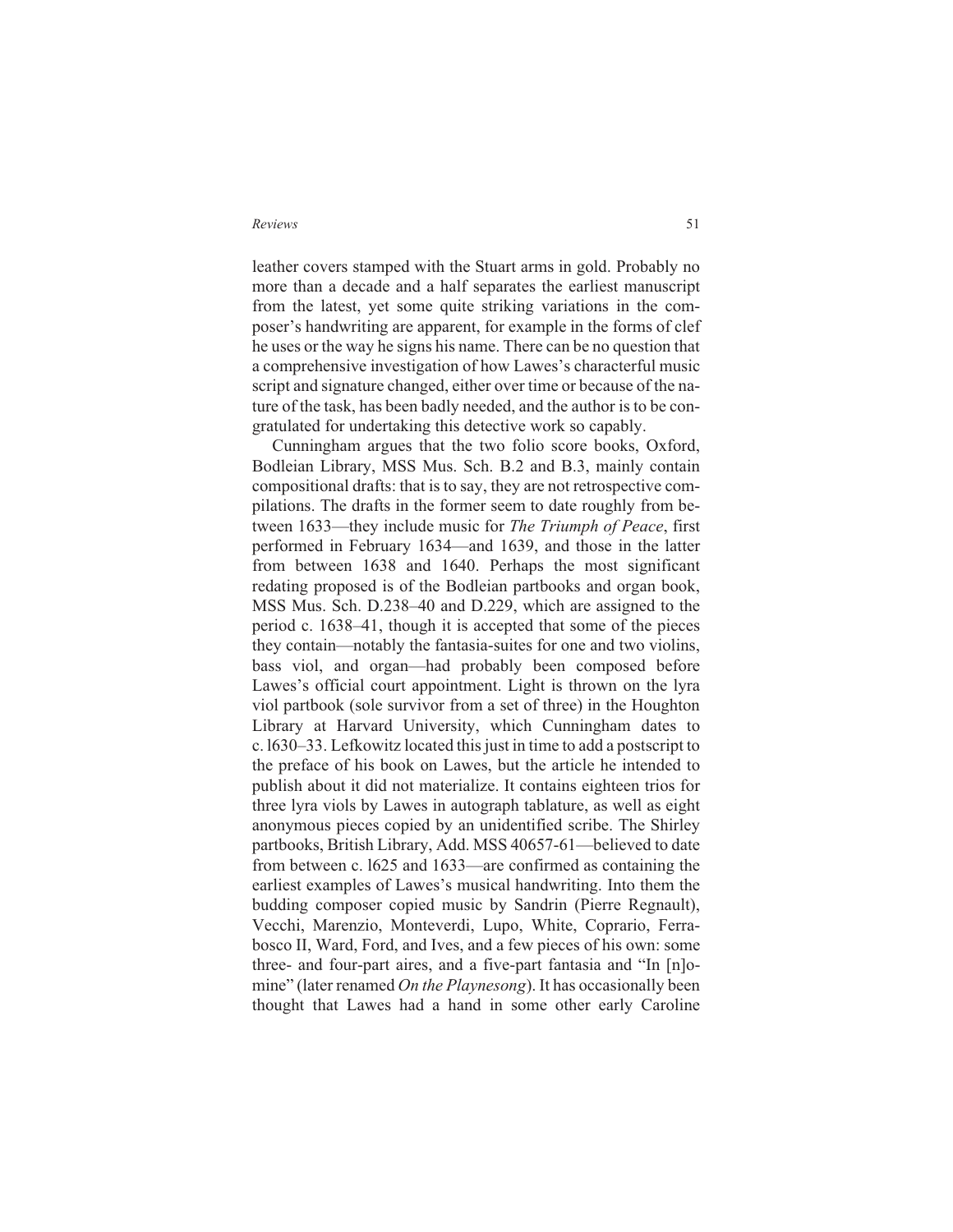manuscripts such as British Library, MS R.M. 24.k.3, Bodleian Library, MS Tenbury 302, and Oxford, Christ Church, Mus. MSS 725–7, but Cunningham dismisses these suggestions. One minor quibble concerns the "distinctive signs" at the beginning of Ives's aire for lyra viol, "Mris Anne Forests Choyce," in Christ Church MS 727 (see p. 110). Though their meaning is debatable, they are not—contrary to Cunningham's claim—the same as the *segno* in MS R.M. 24.k.3, the purpose of which is to show the exact point where repetition of a second strain begins in some of Coprario's fantasia-suites. Although the profusion of graphological detail, and the caution that surrounds some of the author's conclusions, does not make for easy reading, this chapter is probably the most important in the book. The inclusion of more than sixty wellreproduced facsimiles—snapshots, as it were, of the composer at work—helps one to follow the arguments. There is also a useful appendix of "Source Descriptions" that contains inventories of all the autograph manuscripts, laid out with exemplary clarity.

Chapters 3 to 8 discuss each of the main categories of Lawes's works in turn. They are illustrated by over fifty music examples, generally well chosen and well presented, though the idea of highlighting "sighing motifs" by enclosing them in oblong boxes, as on pp. 141 and 243, should perhaps have been resisted. Much of the chapter on the lyra viol music is a revision of the author's article in the *Journal of the Viola da Gamba Society of America* 43 (2006), but it is no bad thing to have material repeated here in slightly different form. Cunningham sees pieces for solo viol as having been "largely composed for and played by amateurs," whereas duos and trios were mainly the province of professionals. No doubt there is truth in this antithesis, though one can well imagine musicians like Ferrabosco and Dietrich Stoeffken delighting courtly audiences with their solo playing. One difficulty with any investigation of the ensemble repertory is that out of more than fifty known lyra trios by Lawes only six survive whole. With autograph material limited to the isolated partbook at Harvard, our knowledge depends heavily on secondary sources, such as Christ Church Mus. MSS 725–7 and a partbook in the Dolmetsch collection at Haslemere, MS II.B.3. Cunningham gives an authoritative account of the relationships between these sources and the variant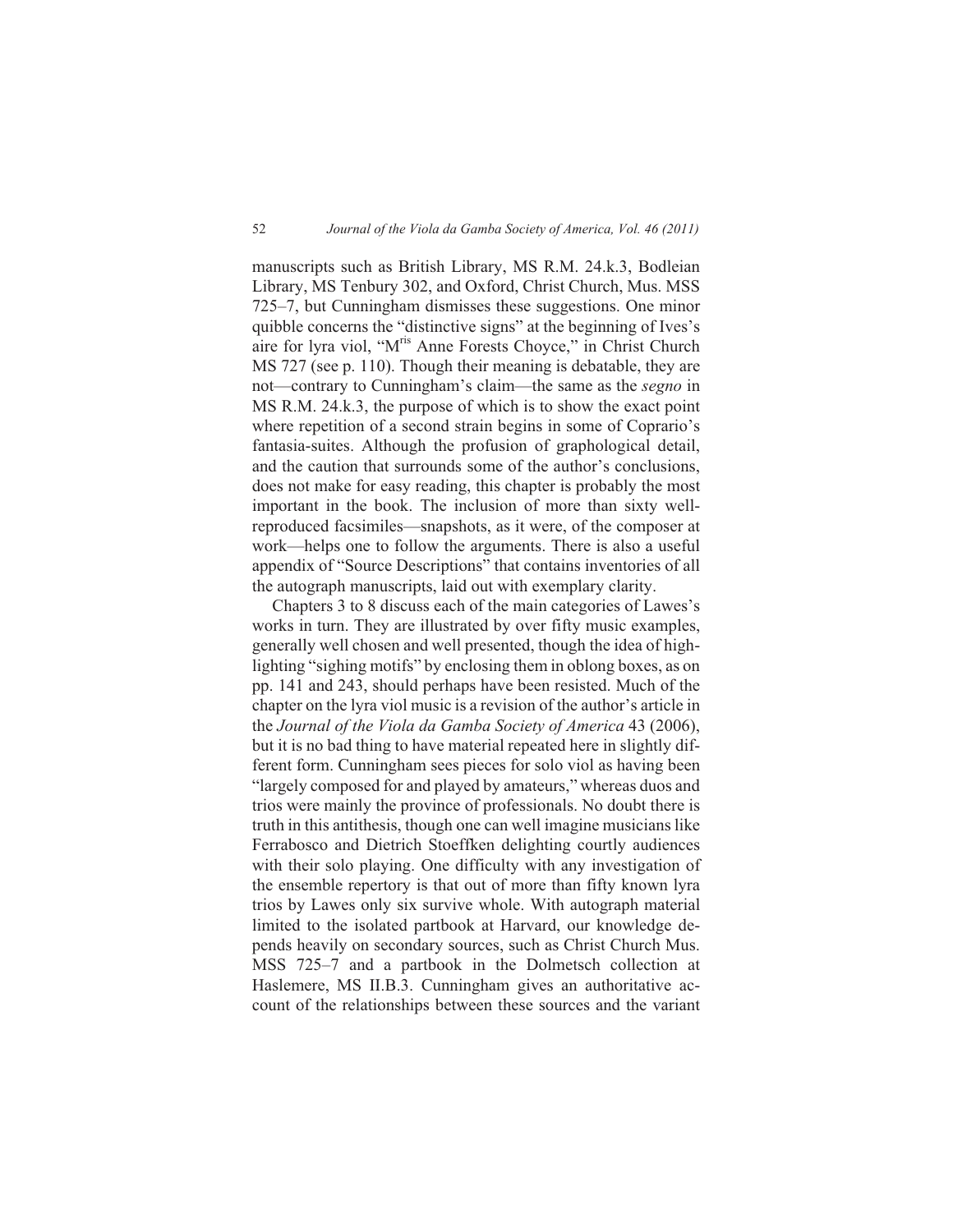versions of some pieces that appear in them. He discusses viol tunings, such as the triadic "harp-way" tunings that Lawes helped to bring into vogue and the "eights" tuning used in the majority of his trios, but (presumably deliberately) is silent on the subject of lyra viols with sympathetic strings. (Peter Holman's important essay "'An Addicion of Wyer Stringes beside the Ordenary Stringes': The Origin of the Baryton," in *Companion to Contemporary Musical Thought*, ed. John Paynter et al. [London and New York: Routledge, 1992], pp. 1098–1115, is not mentioned.) Yet Lawes must surely have been aware of such instruments. Coprario, his teacher, had restrung and probably played on a "lyra" in 1610 belonging to Robert Cecil, Earl of Salisbury—perhaps the one made for him by George Gill, an applicant for a royal privilege of adding wire strings to gut-strung instruments "for the bettering of the sound." Ferrabosco provided the court with "a new Lyra" in 1623 and "a greate Lyra" in 1627, both of which were evidently not ordinary viols; and Daniel Farrant, Lawes's viol-playing colleague in the king's private music, was credited by Playford with having made viols "to be strung with Lute Strings and Wire Strings, the one above the other." If one were looking for music designed to exploit the magical resonance of sympathetic strings, the trios of Coprario, Ferrabosco, and Lawes that employ the "eights" tuning—giving nominal string pitches of *d'-a-d-A-D-A'*—and exploit the sound of unisons on adjacent strings would seem to be a promising starting point.

Much of the discussion in these chapters centers on textual matters, particularly where there is evidence of Lawes having revised his music. The "Royall Consort" naturally elicits comparisons between the "new version"—the splendid assemblage of suites for two violins, two bass viols, and two theorboes that Cunningham dates to c. 1639 on the basis of its position in Lawes's score book, MS Mus. Sch. B.3—and the "old version"—the rather amorphous collection of four-part airs on which most of the later movements were based. In this case, revision chiefly meant re-scoring the old tenor and bass lines for a pair of bass viols. The order in which the revised movements appear in the sources is of interest, given a growing tendency to perform suites of airs in a hierarchical progression from gravest to lightest; so too is the accretion of entirely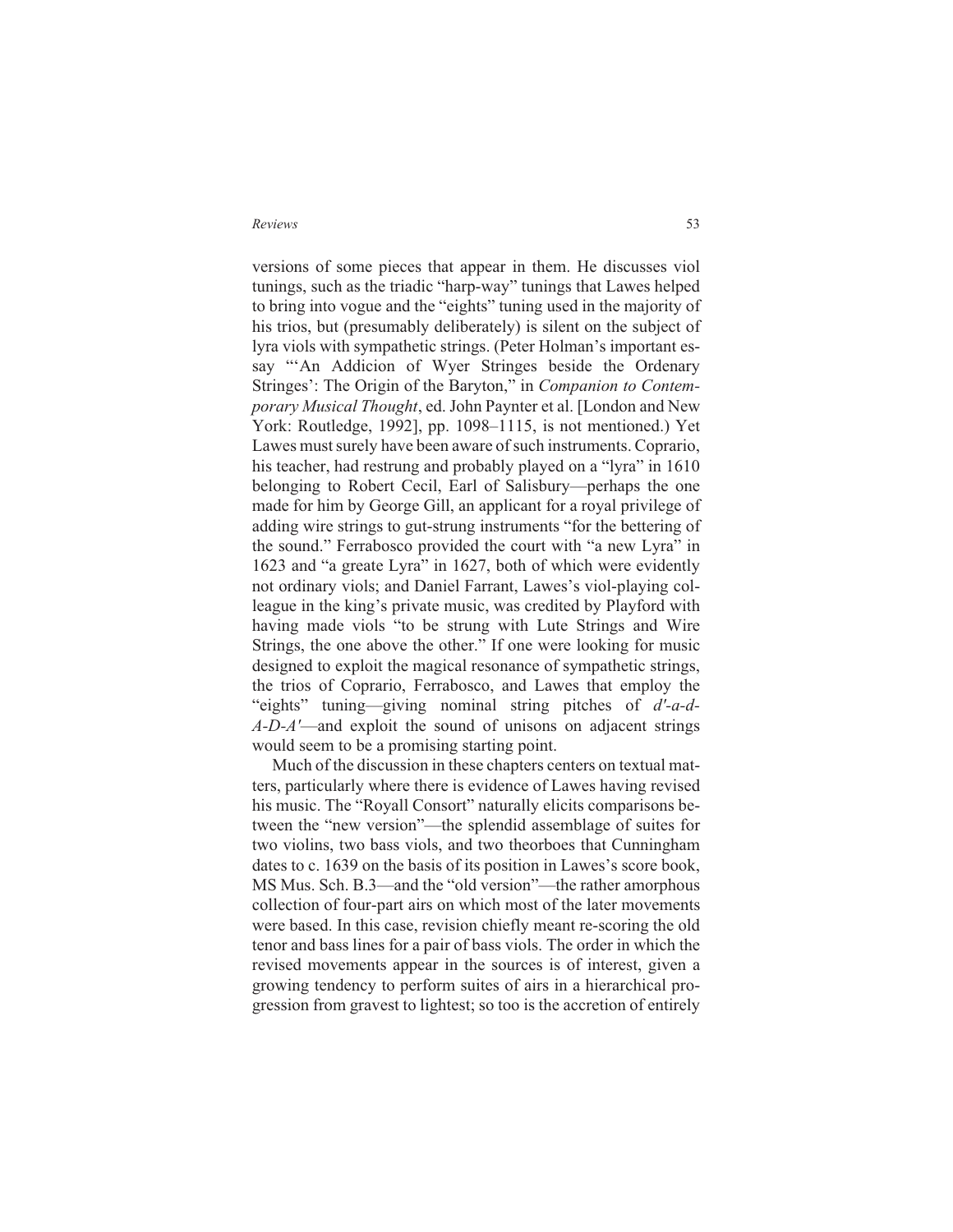new movements such as fantasias and echo airs. Cunningham points out that the new Fantazy in D minor "comes early in the main sequence" in MS Mus. Sch. B.3, ahead of other pieces in that key, whereas its counterpart in D major—the only piece in the collection in which both theorboes are required to use a bottom diapason course tuned to *A'*—was apparently "somewhat of an afterthought" and "does not have the same corresponding pride of place at the head of the D sequence." On the other hand it should be noted that the latter *is* given pride of place in what Pinto has called "the well-connected set" of partbooks copied by Stephen Bing, Oxford, Christ Church, Mus. MSS 754–9. Despite the order of composition, it seems not unreasonable to suppose that Lawes wanted to crown the sequences of D minor and D major pieces in his "Royall Consort" with these fantasias.

Cunningham praises Lawes's music for viol consort as "an impressive testament to his ability to compose flexible and imaginative pieces within a contrapuntal framework," but his commentary on this rich and relatively well-known repertory occasionally verges on the simplistic. Discussing the composer's "daring use of harmonic shifts, especially in codas," he quotes the final measures of the second fantasia from the six-part set in F with the comment: "A perfect example of this is found at the end of Fantazy [VdGS No.] 93 in F which moves from a cadence in the tonic to a short coda introduced by an augmented chord in second inversion" (pp. l52–3). But that "cadence" is hardly a cadence at all, and nothing is said about the remarkable manner in which it has been approached. The "marvellous organic growth from the ground up" (in Pinto's vivid phrase) that has begun with the two bass viols in measure 28, the infectious gaiety of the syncopated imitation and eighth-note figuration, and the way the contrapuntal and harmonic fabric from measure 33 onward replicates itself in varied form eight measures later (from measure 41 to the corona signs), all combine to suggest the Caroline equivalent of an impromptu, devil-may-care jam session, which breaks off abruptly and dramatically on the last eighth of measure 46. After this, the first chord of Cunningham's example (a first inversion, not a second, of the augmented triad on Ai, resolving onto a second inversion of an F minor triad) comes as a shock, like the peripeteia of a Greek trag-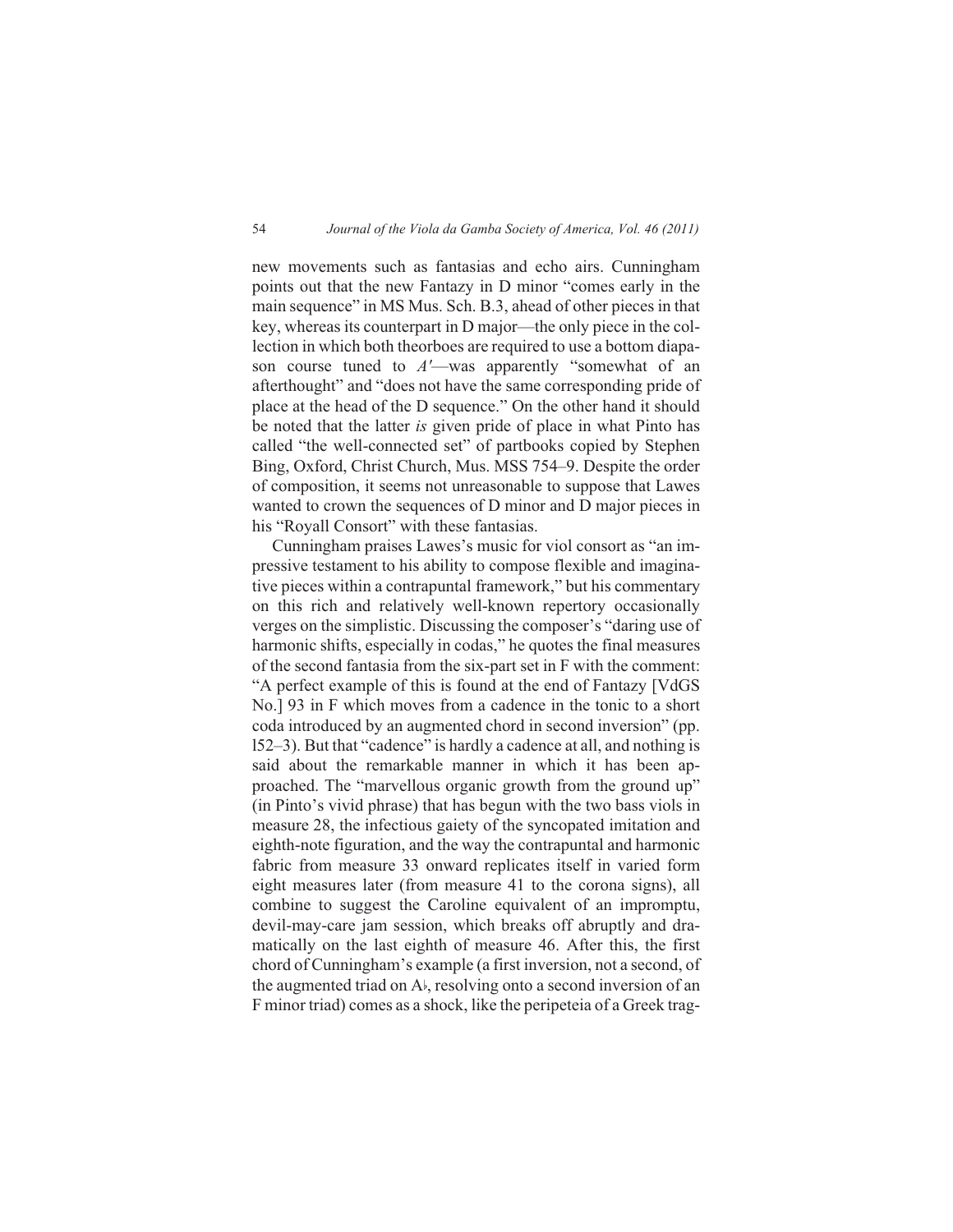edy. What ensues is pure pathos. A dragging concatenation of strongly placed discords, and repetitions of the poignant fall from  $D<sub>b</sub>$  (the flattened sixth of the scale) to A, leave no doubt that Lawes wanted to affect listeners' emotions profoundly.

At several points in the autograph scores of the viol consorts it is apparent that the composer changed relatively simple lines into florid ones by adding eighth-note figuration. Cunningham observes that the six-part Fantazia, Aire, and In Nomine in B<sub>b</sub> are "full of emendations" in Mus. Sch. B.2, and points to a passage in the In Nomine where Lawes scraped away three of the original lines and wrote new versions over them. On pp. 172–3 he offers a partial reconstruction of the former; but the fact that the recovered lines sometimes make nonsense when set against the cantus firmus (e.g. Tenor I, measure 32) rather undermines confidence in its accuracy.

A slightly more revealing piece of detection involves the ending of the first movement of Fantasia-Suite No. 8 in D for violin, bass viol, and organ (pp. 195–6). At measures 139f, it seems, Lawes originally wrote a series of half notes in the upper stave of the organ part, producing a chain of 6/3 triads with the bass viol; but he smudged this out while the ink was wet and substituted a canon at the unison between the violin and organ. Cunningham attaches much importance to this particular movement, even going so far as to call it "perhaps *the* pivotal piece in Lawes's oeuvre" (p. 211). In it he sees the composer "exploring the possibilities of elaborate divisions in both violin and bass viol." From a performer's point of view, on the other hand, the interplay among all three instruments is as important as individual dexterity. Just before the closing measures that Cunningham quotes, a florid figure—a gradually ascending sequence of upward-leaping sixths—undergoes a process of progressive augmentation, being heard first in sixteenths (violin, measure 134), then eighths (organ left hand, measures 135–6), then quarters (organ right hand, measures 136–8), and finally half notes (bass viol, measures 139–44, with the canonic melody of violin and organ descanting above). What does this tell us about the balance of timbres between strings and chamber organ that Lawes had in mind? On the basis of its unique inclusion in his score book, MS Mus. Sch. B.2,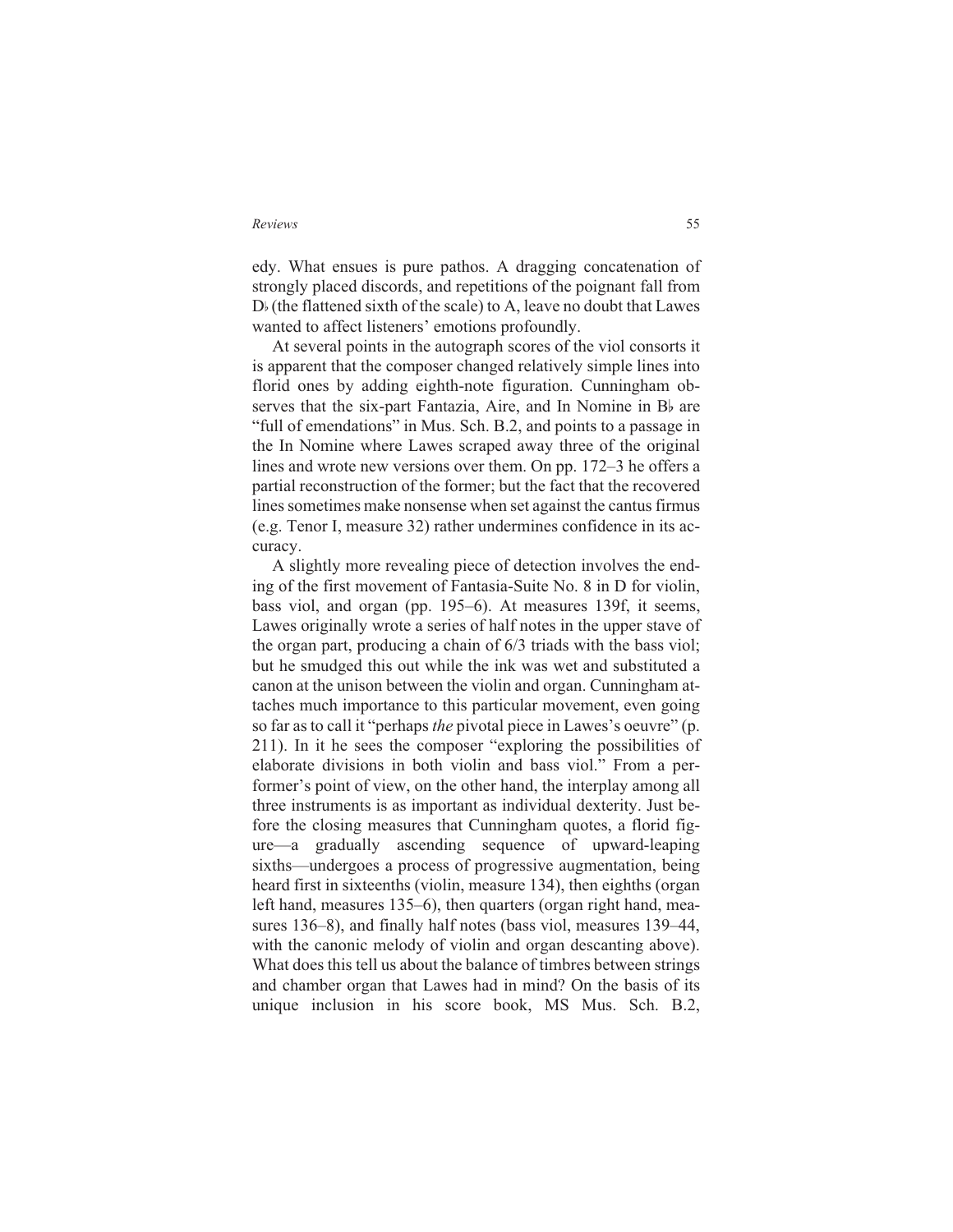Cunningham presents a well-argued case for Lawes having composed this fantasia in about 1638 to take the place of an earlier (and now lost) movement, at a time when he was preparing new autograph parts of his sixteen fantasia-suites in MSS Mus. Sch. D.238–40 and D.229. (Presumably the flamboyant passage inserted into the first movement of the A minor fantasia-suite with two violins, which Cunningham quotes on pp. 207–8, dates from around the same time.) The author goes on to ponder the question of cross-influence between Lawes and Jenkins during the decade or so when both were composing fantasia-suites for violins, viol, and organ and were starting to incorporate passages of division-writing into them. Mutual influence there must surely have been, despite differences in temperament and circumstances between the two men.

Chapter 7 is devoted to Lawes's compositions for "the Harpe, Base Violl, Violin and Theorbo." Rejecting earlier ideas that the harp parts were meant for a gut-strung triple harp, Cunningham opts firmly for an Irish harp with thirty-eight or more strings of brass wire. (His reasons are given more fully in his article "'Some Consorts of Instruments are sweeter than others': Further Light on the Harp of William Lawes's Harp Consorts," *The Galpin Society Journal* 61 (2008), pp. 147–76.) This instrument would have had a partly chromatic range from *D* to *d'''*, but retuning of some strings might have been needed between suites. Few people have investigated this repertory in as much depth as Cunningham. He does however make some assertions that should not be allowed to pass unchallenged. First, Francis Forcer's lessons "for the Treble, Bass-Viol, and Harp" first appeared in the 1678 edition of Christopher Simpson's *Compendium of Practical Musick*, not (as stated on p. 222) in that of 1667, when Forcer was only seventeen. Secondly, the description given on pp. 228–30 of the structure of Lawes's D minor saraband—which he based on the melody of his song "O my Clarissa, thou cruel faire"—is unsound. Admittedly the autograph partbook does not say how many times the violin needs to repeat its melody before embarking on divisions. Nevertheless Lawes's intentions are clear enough. In the first double variation (Al-A2-B1-B2) the violin should play both strains of the tune again with repeats, while the bass viol begins the divisions.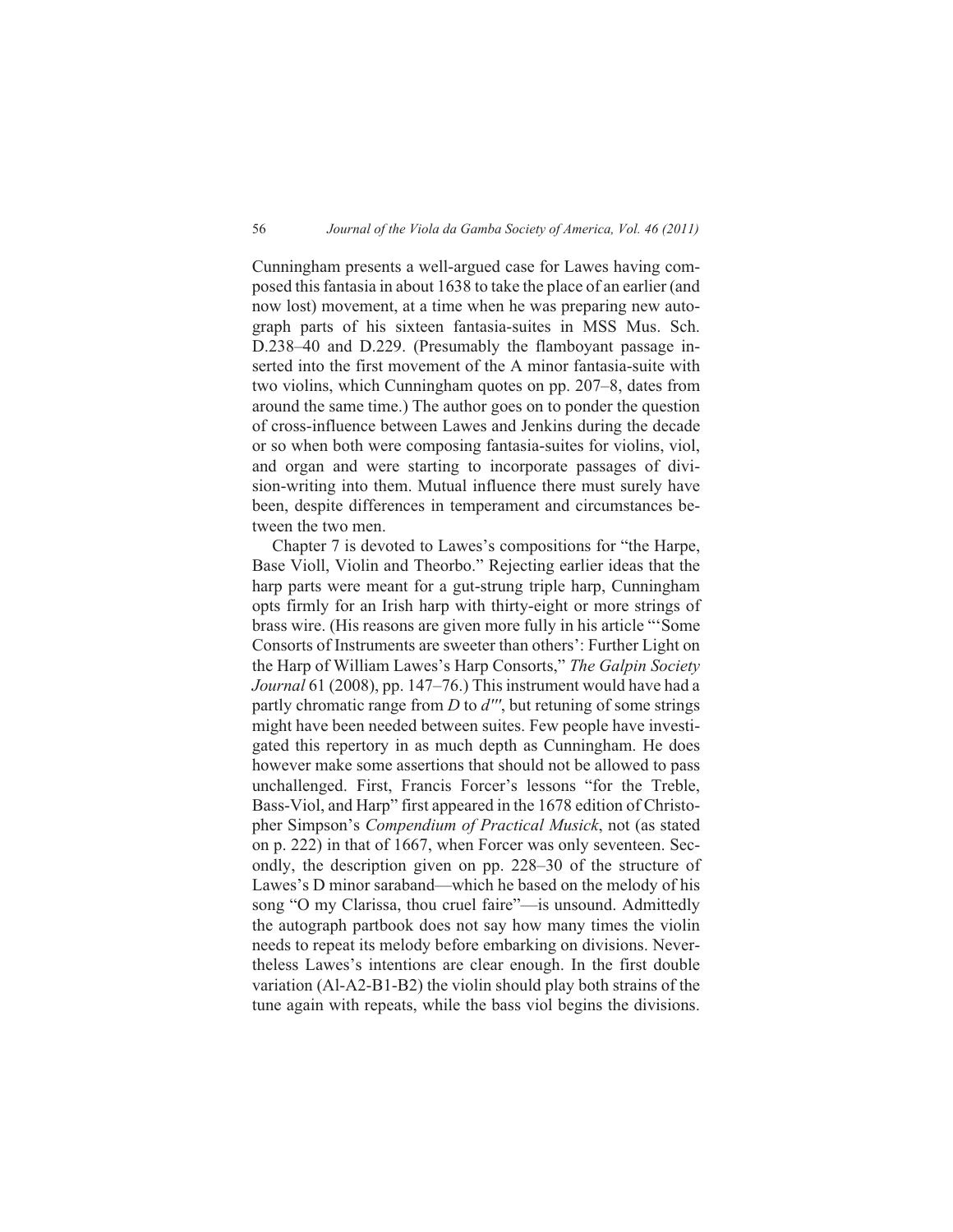Only when the second double variation is reached (A3-A4-B3-B4) does the violin play its divisions (alone in A3 and B3, in duet with the viol in A4 and B4). Cunningham's scheme results in some disagreeable counterpoint in the first double variation, and detracts from the impact of the violin's divisions in the second. The movement's structure is correctly shown in the transcription on pp. 287–92 of Lefkowitz's book.

To two of his pavans for harp consort (Musica Britannica 21, nos. 9 and 10) Lawes attached the names of Cormack MacDermott, the Irish harper, and Coprario. The most credible explanation of this still seems to be Peter Holman's conjecture that the harp parts are short scores of pavans by the two composers in question, to which Lawes added florid violin and viol parts, with the theorbo taking a thoroughbass role. Holman wrote: "Since the originals of both pieces are lost, we cannot be sure how much of them is retained in Lawes's versions. Lefkowitz described [these two pieces] as consorts 'upon a bass theme' by Cormack and Coprario, but the example of Lawes's pavan and alman for two bass viols and organ based on Ferrabosco (ii) makes it likely that their harp parts contain the original pieces more or less complete. [...] It is also possible that the harp part of [the Cormack pavan] is a unique survival: an original solo harp piece by a 17th-century Irish harper." Cunningham quotes part of this passage on p. 237, but then turns Holman's conclusion on its head by stating: "This seems to confirm Holman's suggestion that only the theorbo part of [the Coprario pavan] contains the original composition." In this context it should be remembered that Coprario, too, was familiar with Irish harps. Early in James I's reign he and Cormack had both served the Earl of Salisbury; and in l6l3 Coprario and the queen's Irish harper, Daniel Callinder alias O'Cahill, traveled together to Heidelberg for Princess Elizabeth's wedding in the entourage of Ludovick Stuart, Duke of Lennox—the same Lennox who as Lord Steward at the time of the queen's funeral in 1619 entertained the French ambassador extraordinary, the Marquis de Tremouille, with supper at Whitehall, followed by dramatic and musical events including a concert given in the late queen's bedchamber by "the Irish-harpp, a violl, & mr [Nicholas] Lanyer, excellently singinge & playinge on the lute." Cunningham speculates that the harpist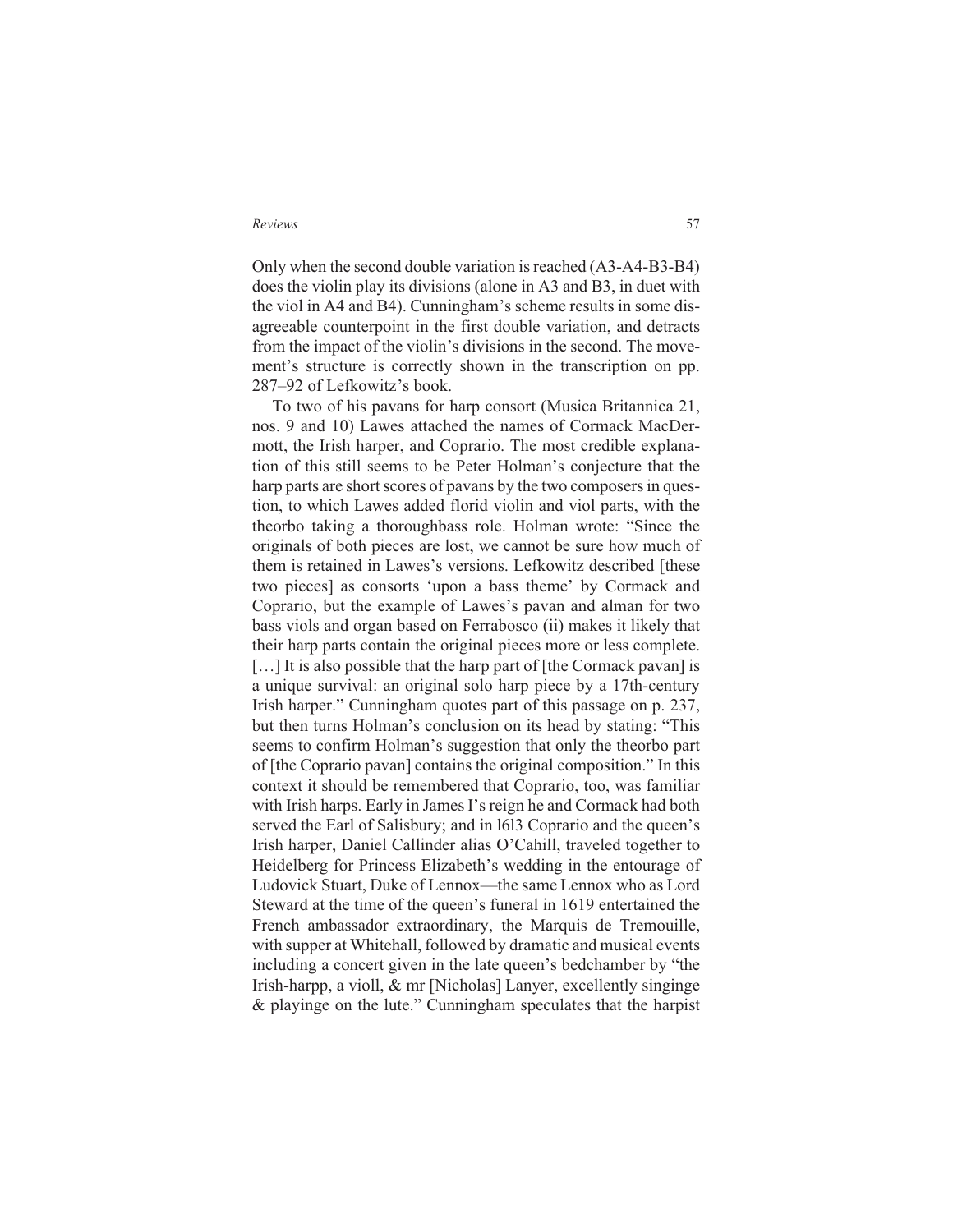and violist on that occasion may have been Philip Squire and Ferrabosco; but could they perhaps have been Daniel O'Cahill and Coprario? Lawes's most demanding pieces for harp consort, such as the two "homage pavans" and the D minor Fantazy, may likewise have been intended for performance in Charles I's privy chamber before a select group of auditors, as Cunningham suggests.

The author also envisages much the same function and audience for Lawes's pieces for two bass viols and organ, for which he proposes a date of c. 1638. Seven such pieces survive, all found in autograph sources: two pavans, four almans or aires, and a corant. Most (perhaps all) were based on earlier consort pieces. The organ part of the G minor pavan, for example, is a reduction of Lawes's four-part pavan, VdGS No. 101, one of the miscellaneous airs associated with the old version of the "Royall Consort," while that of the C major pavan uses the outer parts of a five-part pavan by Ferrabosco. Transmogrifications of this sort are grist to Cunningham's detective mill, as is the curious case of the C major aire that Lawes left incomplete in both his score and organ book. As a rule in these duos the borrowed piece is continuously present in the keyboard part, providing a foundation on which Lawes superimposes two viol parts of equal compass and prominence. Their lines may be slow and ardent, or playfully inventive; but when a strain is repeated they break into nimble figuration, which tends to become more extravagantly brilliant as the piece proceeds. In the autographs Lawes describes the C major pavan and alman as "sett to the Organ and 2 division Base Violls," or "Sett for 2 Deuision Basses to the Organ," and Cunningham states that "these are the earliest references to a 'division viol' "(p. 253). This may be so, though it should be noted that in London, Royal College of Music, MS 921 (a manuscript made for Sir Nicholas Le Strange), Jenkins headed a group of his own aires "2: DIVIS: BASES. AND ORGAN," and that these pieces "appear to have been in circulation as a group by the late l630s" (p. 252). One suspects that the term might already have been coming into use among violists and instrument makers by the mid-1630s. Cunningham waxes quite philosophical on the rival merits of improvised and composed divisions, and on the "role of notation" in composition and perfor-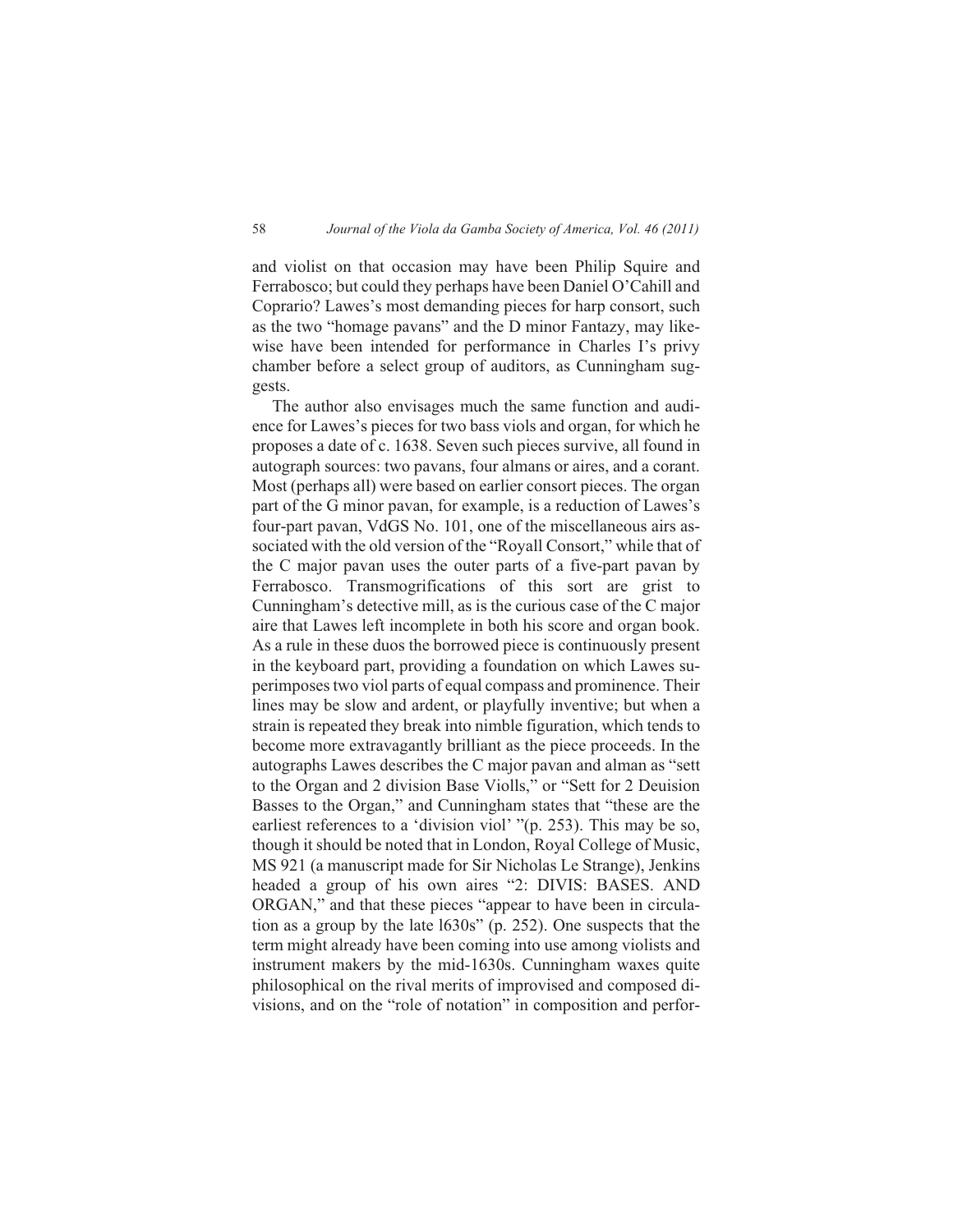mance; but there seems to be no question that at their best Lawes's pieces for two bass viols and organ represent variation-writing of a high order.

This is an ambitious and wide-ranging book. Its investigation into Lawes's autograph manuscripts is invaluable, and the refinements it proposes in the chronological ordering of his compositions will need to be taken into account by future scholars. What one misses most, perhaps, is a sense of just how extraordinary Lawes's music can sometimes be. Music lovers seeking insight into the composer's creative mind may not necessarily find what they are looking for here. But it would be unfair to fault the author for failing to do what he did not set out to do. On the jacket the publisher justly claims: "This book will be of interest to scholars working on English music in the Early Modern period, but also to those interested in source studies, compositional process and the function of music in the Early Modern court." On its own terms, Cunningham's study deserves to be esteemed as a scrupulous and positive addition to musicological literature.

Christopher D. S. Field

**Peter Holman.** *Life After Death: The Viola da Gamba in Britain from Purcell to Dolmetsch.* Woodbridge, Suffolk: Boydell Press, 2010. xxii, 394 pp. ISBN 978-1-84383-574-5. \$90.

Some years ago I heard the Dutch cellist Anner Bylsma recount a highly imagined tale of a visit to the "last gamba player in existence," creeping up to a creaking door, opened carefully to reveal…C. F. Abel, about to be buried with his gamba, an instrument then hopelessly out of date. Abel's death in 1787 has been a convenient date for marking the end of the viol era and the triumph of the violin/cello family, like the death of the last native Cornish speaker in 1777 putting an end to a language that had been dying for some time.

Peter Holman's excellent new book, part of Boydell & Brewer's series Music in Britain, 1600–1900, paints quite a different picture of the time both before and after Abel, who was definitely *not* buried with his viol. The premise of the book is that the gamba continued to be played throughout the nineteenth century,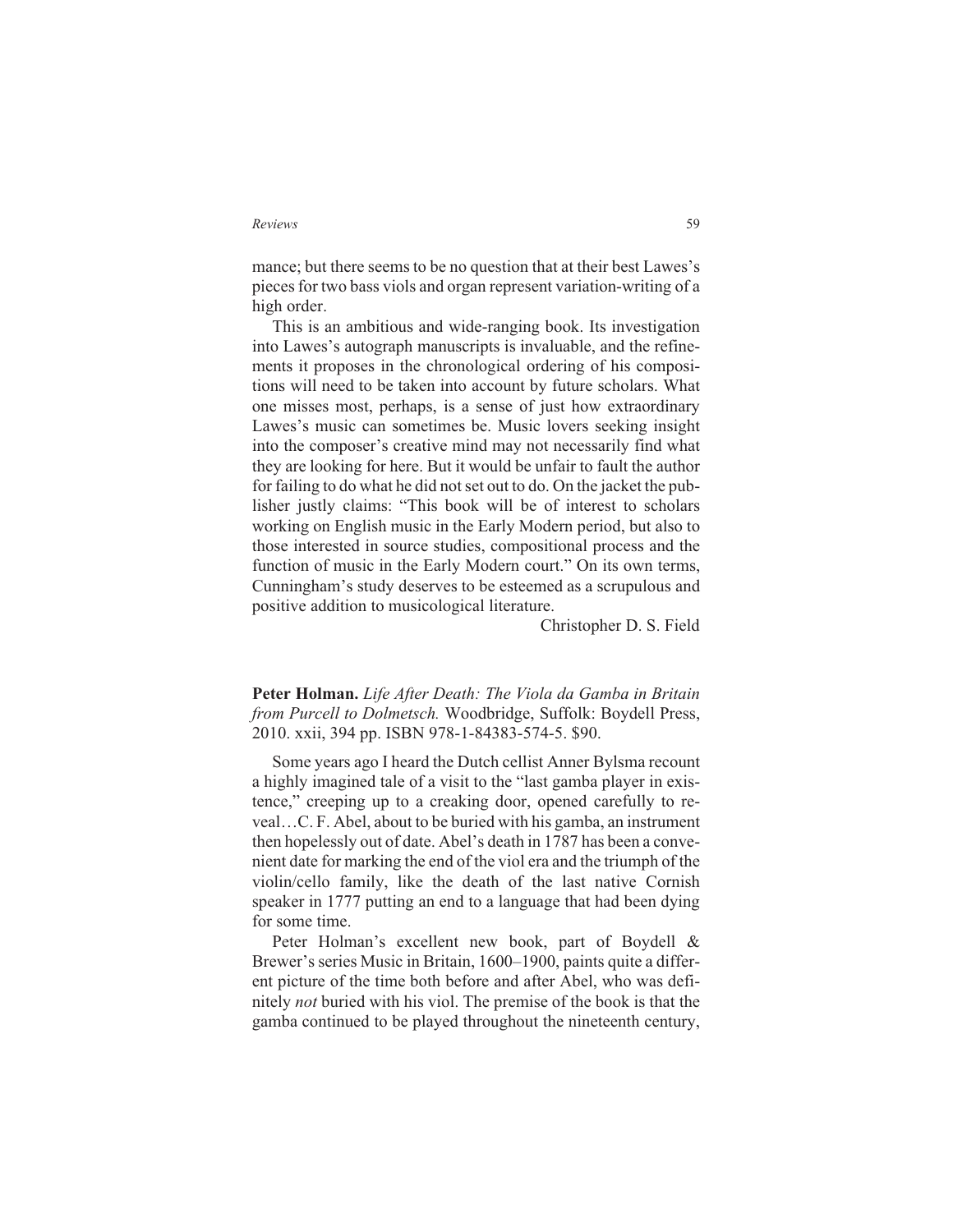and though musical tastes changed tremendously during that time, there was a continuous line to the famous Dolmetsch concerts that heralded the early music revival in 1889. It is a readable and valuable story of composers, instrument-makers, performers both professional and amateur, and the place of the viol in British society. It is a big area to cover, until now largely overlooked. This is a well-researched book that anyone interested in the viol will want to read.

The author begins with the date of Purcell's last complete fantasia for viols, August 31, 1680, but in his introduction Holman provides a quick earlier history of the viol. Within a few pages, the decline of the viol is noted, actually the decline of the treble and tenor viols, ground that Mr. Holman has covered before in his *Four and Twenty Fiddlers: The Violin at the English Court, 1540–1690* (Oxford: Oxford University Press, 1995). The first chapter, "Professional Players in Restoration England," deals with foreign visitors, mostly from Germany, eager to learn the techniques of English viol players. August Kühnel visited in 1682, and he may have played his new duets with another recent arrival, the Moravian Gottfried Finger. Kühnel returned to Germany but Finger stayed to join James II's Catholic chapel. Holman carefully delineates how the style of Finger's compositions shows English influence. It is fortunate that Philip Falle (1646–1742), diplomat and viol player, was able to travel in France and the Netherlands around the turn of the eighteenth century. His great collection of viol music was bequeathed to Durham Cathedral (GB-DRc), and Holman takes us through connections with Finger and "Mr. De Ste Colombe Le Fils," and the wide-ranging music preserved there.

As Holman documents in Chapter 2, with the rise of the middle class in the eighteenth century there was a thirst for culture. The bass viol lost the aristocratic connections it once had and became a mainstay in amateur music clubs, particularly in Oxford and Cambridge. Here the argument for an unbroken line gets a bit weaker. Gambas, cellos, and basses have had their names mixed up, and any player today has had to explain the different names and instruments. "Bass viol" can mean double bass or bass viola da gamba, or even cello. There is "bass violin" to confuse matters. Someone attending a concert might not count the number of pegs or know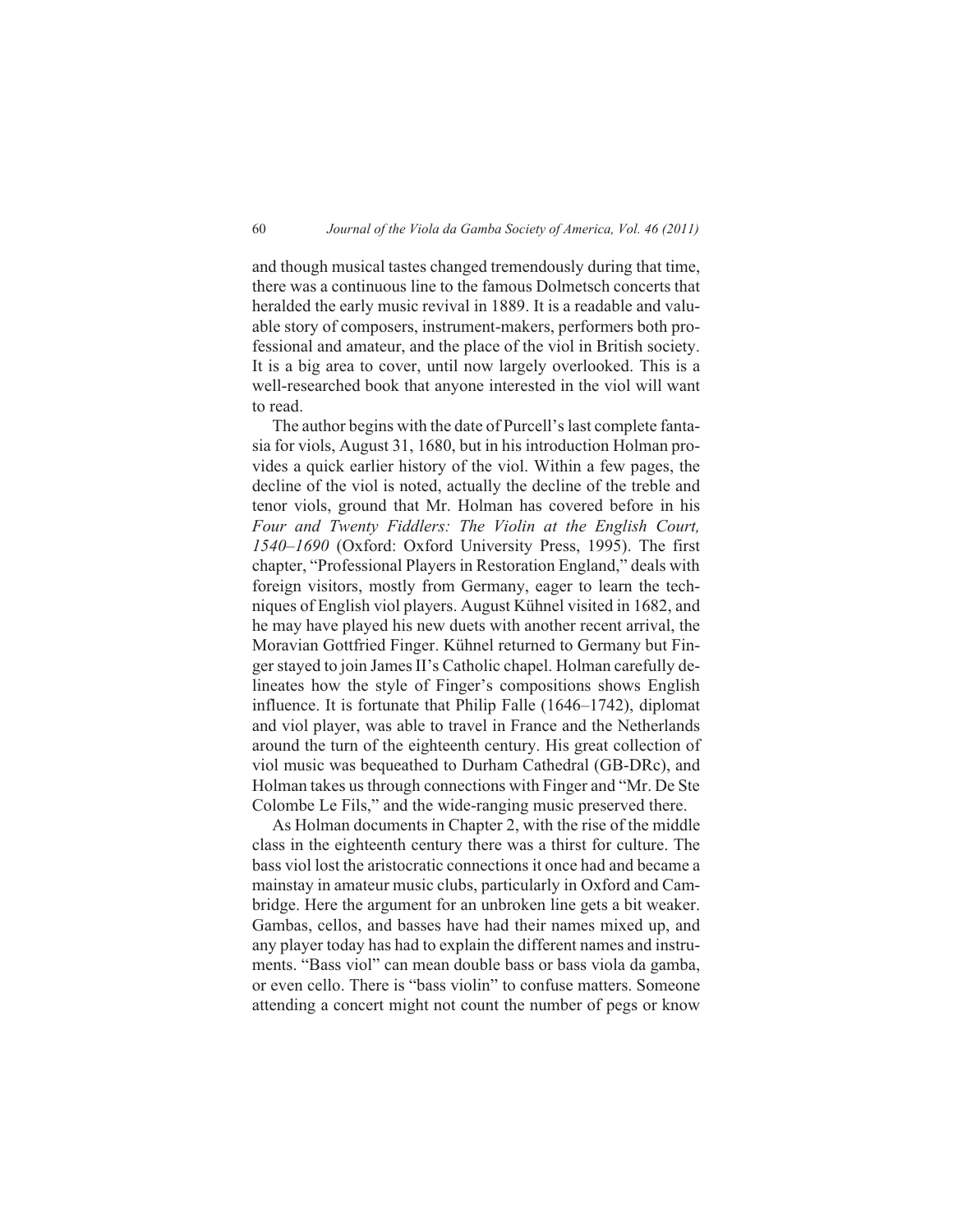the differences between the cello and the gamba. Holman demonstrates that people continued to play the gamba, often playing current music, such as flute or violin solos transposed down an octave.

It could not happen in other countries, but in England a coal merchant and viol player could become a concert promoter. Such was Thomas Britton (1644–1714), who played in his own concerts and entertained Handel. In Chapter 3, "Immigrants in Early Eighteenth-Century London," Holman tracks down the mystery of who would have played the viol parts that Handel wrote in London in 1724, particularly for the Parnassus scene in *Giulio Cesare in Egitto,* HWV17. It is an elaborate story and a detailed look at this exotic work. The player in question was David Boswillibald, a double bass player with connections to Geminiani.

In Chapter 4 Holman uses what he calls the cult of the exotic as an important reason why some people continued to play the viol. Exoticism usually implies borrowing from other cultures, such as the Turkish effects in Mozart's *Die Entführung aus dem Serail*, so it is an overstatement to describe as exotic what is merely colorful and eccentric. His chapter centers around Frederick Hintz, a Moravian immigrant and a prolific instrument-maker. Hintz advertised his instruments in 1763: gamba, English guitar, mandolin, viola d'amore, dulcimer, solitaire, lute, harp, cymbal, trumpet marine, and Aeolian harp. Why was he making tenor viols in the 1760s? They were probably made for women or children to play as bass viols. Hintz was a part of the Moravian Brotherhood, with their interest in music-making and beautiful craftsmanship. Along with old instruments, the eighteenth century saw an interest in newly invented instruments, such as the *pandola* and the *viola angelica*. Some invented an instrument in order to be the only one who could perform on it. There is the tragic-comic story of John Joseph Merlin (1735–1803), inventor of inline skates, who played the violin while roller-skating and was unable to "retard his velocity" as described by Thomas Busby in his *Concert Room and Orchestra Anecdotes of Music and Musicians, Ancient and Modern* (London, 1825), with predictable results. Holman meticulously evokes a London teeming with activity and search for amusement.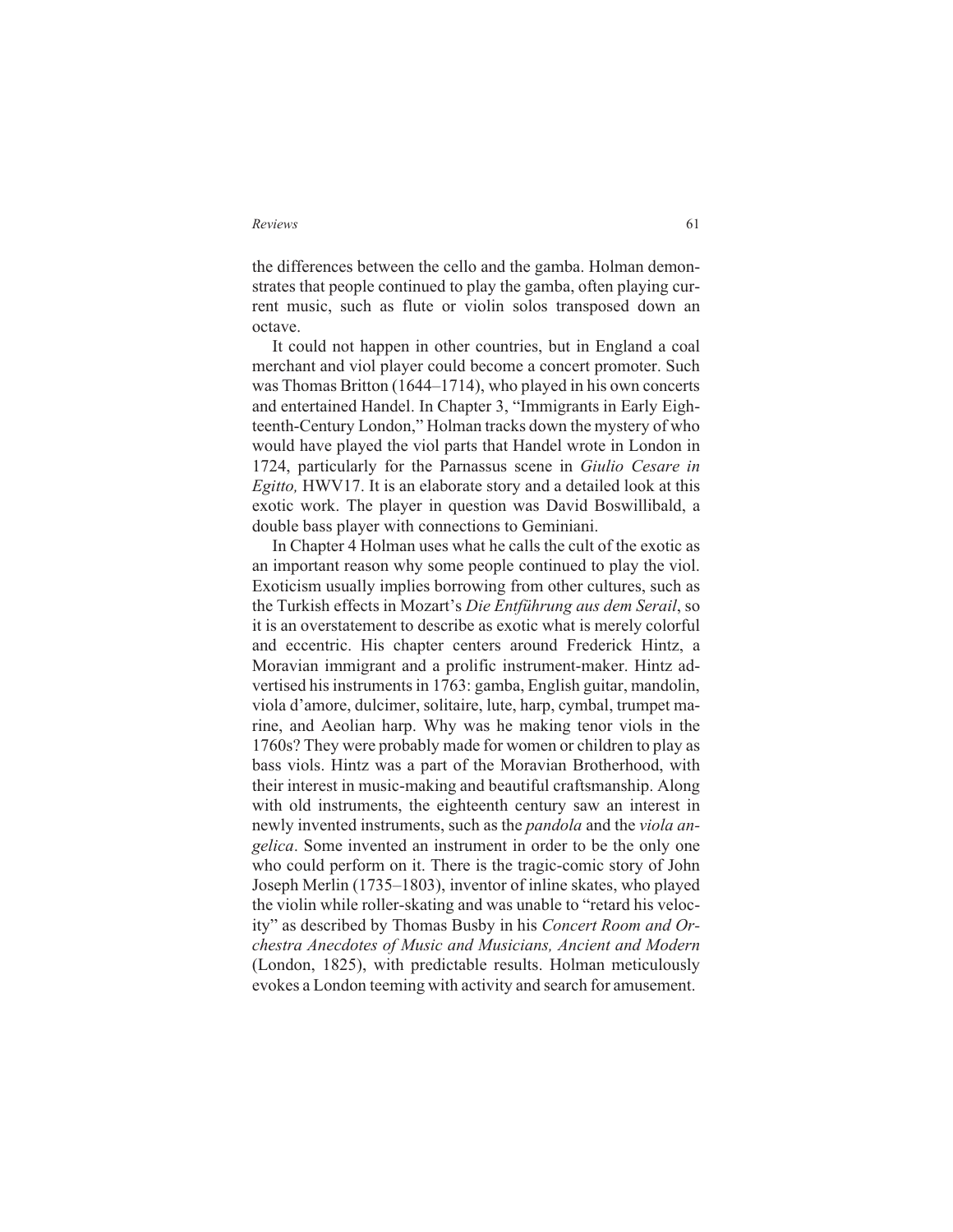### 62 *Journal of the Viola da Gamba Society of America, Vol. 46 (2011)*

By the mid-eighteenth century, the central character is Abel, and the heart of Holman's book is a serious look at the man and the music. The Grove Music Online (Walter Knape et al.) has only a few paragraphs on Abel, his involvement in concert life in London from 1759 with J. C. Bach, his comfortable place in society, the Gainsborough connection, with a rather dismissive view of his music as "generally genial, energetic and light-hearted…there is little trace of deep emotion." Abel was one of many German musicians and instrument-makers flooding into England to escape the Seven Years' War, supplanting Italian musicians, and creating an interest in instrumental music. In a short time he came to dominate London's musical life for nearly thirty years. Chapter 5 documents his early concerts in England when he also played harpsichord, cello, and the pentachord, a five-string cello invented by Edward Walpole, elder brother of Horace. It was the gamba that made him distinctive, and he soon dropped the other instruments. To the frustration of researchers, most surviving advertisements for the Bach/Abel concerts do not include full programs, rather informing Abel's patrons that he would include a "solo" on the viola da gamba. Because the viol is both a melodic and a chordal instrument, was there an accompanying instrument in these concerts? Abel's surviving solo gamba music, carefully detailed by Holman in Chapter 6, includes both solo music with many double-stops, and some with solo line and continuo or with unfigured bass lines. For the bass instrument, Abel seems to have preferred the cello, as written for in the Countess of Pembroke Sonatas (GB-Lbl, Add. MS 31697), though the modern edition has changed it to two violas da gamba (C.F. Abel, *Sonatas for Two Violas da Gamba from the Countess of Pembroke's Music Book,* ed. B. Capleton, 2 vols. [West Malvern: Asclepius Editions, 1995, 1997]). Did Abel prefer a cello accompaniment because there were more cellists available, or did he and his audiences enjoy the contrast of the two instruments? It gives a context to Andreas Lidl's duets for the same combination (A. Lidl, *Three Sonatas for Viola da Gamba and Violoncello,* ed. D. Beecher [Hannacroix, NY: Dovehouse Editions, 1997]; A. Lidl, *Six Sonatas for Viola da Gamba and 'Cello,* ed. H. Miloradovitch [Albany, CA: PRB Productions, 1998]). An astonishing idea put forward by Holman is that Abel probably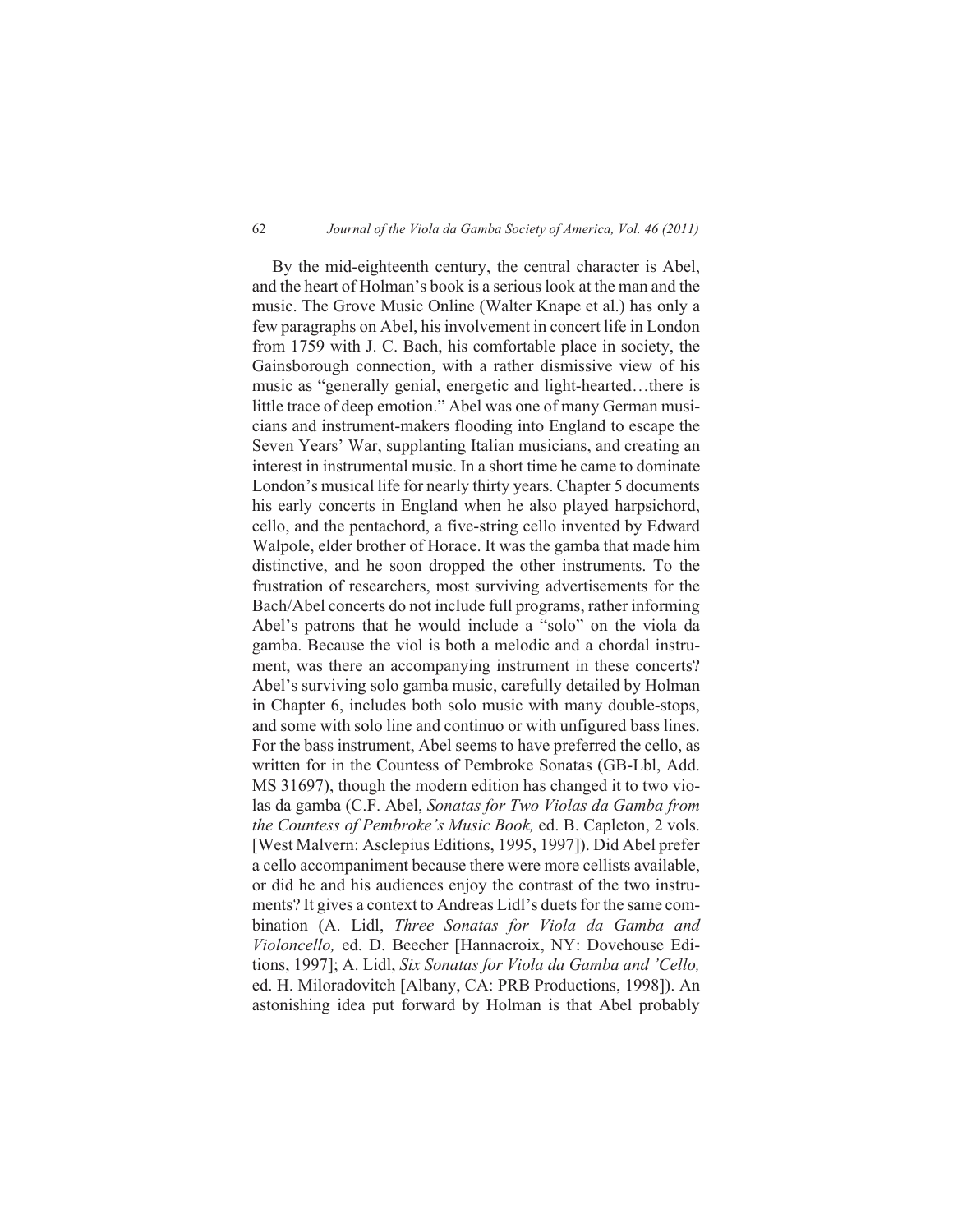played the viola parts in string quartets on the gamba, which gamba players today could well try for themselves.

Holman includes much description of Abel's playing and of his relationship with Gainsborough. After a visit from Abel, Gainsborough was moved to write: "I'm sick of Portraits and wish very much to take my Viol de Gam and walk off to some sweet Village where I can paint Landskips and enjoy the fag End of Life in quietness & ease" (*The Letters of Thomas Gainsborough,* ed. John Hayes [New Haven and London: Yale University Press, 2001], 70). Gainsborough's portraits of Abel are discussed, and it is amazing to realize that the painter owned three Jaye viols and two Barak Normans, as well as a lute and a theorbo.

Many thought that Abel's best playing was displayed in his improvisations, deftly moving through chordal progressions, as in his Prelude in D minor, WKO 205. An obituary includes a description of Abel among friends: "it was a few only of his intimate Friends in private who were Witnesses of his most wonderful musical Powers, to come at which, a Bottle or two of good Burgundy before him, and his Viol di Gambo within his Reach, were necessary" (*St. James's Chronicle,* 28-30/6/1787). The subject of Abel's drinking is also mentioned in the Grove article, but anyone who has read W. T. Parkes's *Musical Memoirs* (London, 1830) would not think Abel's consumption out of the ordinary. Abel enjoyed his social standing and probably would have written more music if not for that, but Holman reminds us that with eighty-six compositions for the gamba, he is the most prolific for that instrument after the Baroque period. Holman gives a good description of the manuscript sources of Abel's often-overlooked solo and chamber music. His one major vocal work, *Frena le belle lagrime,* scored for soprano, obbligato viola da gamba, strings, and continuo, certainly deserves another look, and perhaps will survive the rather poor review the work received from Burney.

Many will know the beautiful portrait from 1760 of Miss Ann Ford (1737–1824), later Mrs. Philip Thicknesse, by Gainsborough (in the Cincinnati Art Museum). She is sitting with legs crossed, wearing a bright dress, holding a cittern, with her left elbow resting on a pile of music. In the background is a bass viol, her main instrument. Her other instruments were the guitar, triple harp,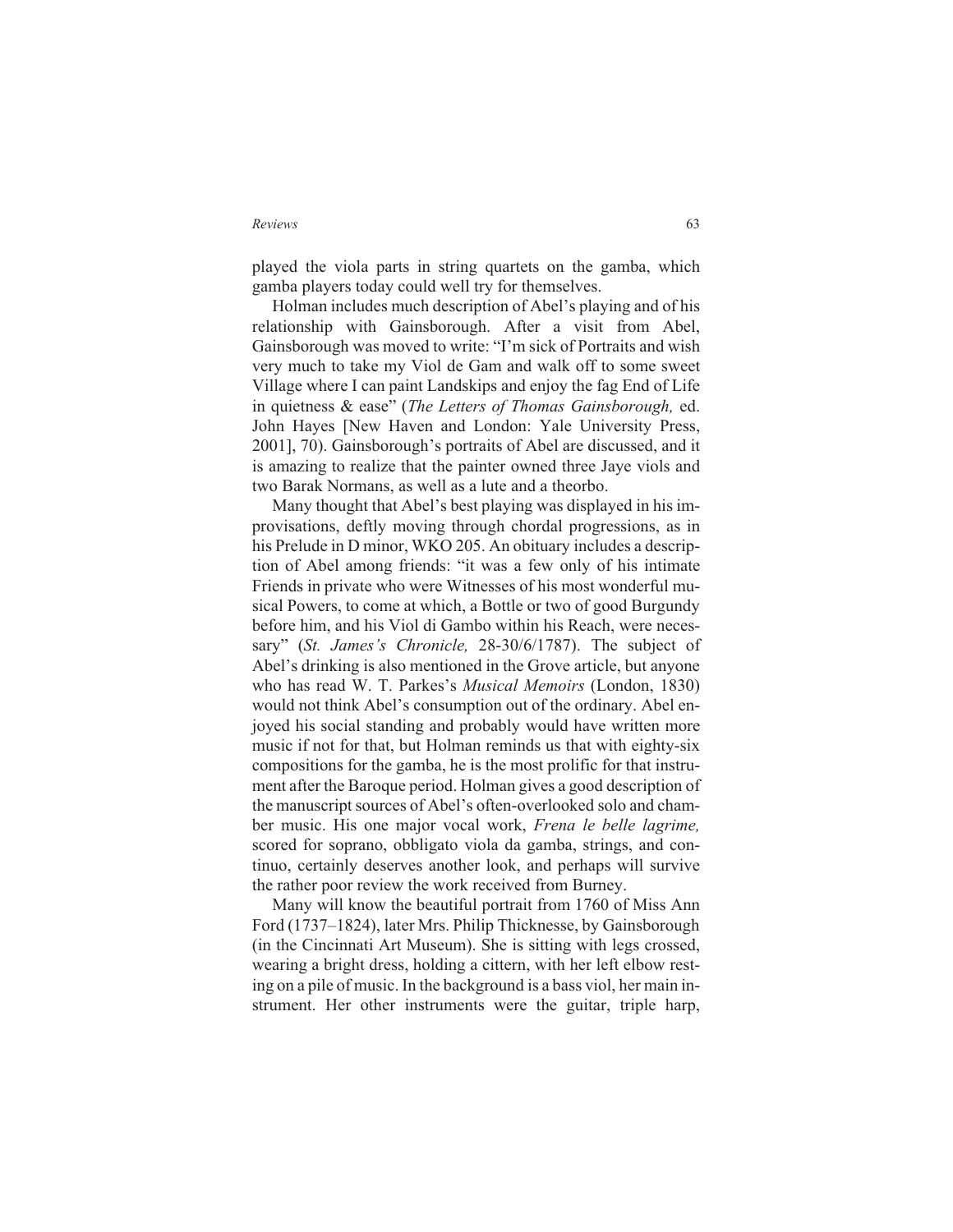musical glasses, and pianoforte, and specifically not the harpsichord, the normal realm for female musicians. Her style of performance was described by William Whitehead: "You would be desperately in love with her in half an hour & languish & die over her singing as much as she does herself." For Holman, her performances embodied sensibility, the readiness to feel and express emotion through art espoused by Rousseau and Sterne, and it was more effective to use the viol for that, and not an instrument for showy virtuosity, such as the harpsichord or violin. She was regarded as Abel's successor on the viol, for a few brief years, and is one of many interesting characters in Holman's book. Elizabeth Herbert, Countess of Pembroke (1737–1794), and her cousin Margaret Georgiana, Countess Spencer (1737–1814), were prominent aristocratic lady viol players, and Holman traces their connections with Abel. He ties together manuscript collections, instrument collections, and amateur and professional players to demonstrate that in the nineteenth century the instrument never died. Perhaps players today take up the viol today for exactly the reasons Holman mentions: the beauty of the instrument, its expressiveness, and its rarity.

There were revivals of "old" music before Dolmetsch. The Academy of Ancient Music was founded in 1726. The nineteenth century saw an interest in manuscripts and prints of consort music, but only keyboard versions were published at the time. It took a German, Prince Albert, to feature a concert of Renaissance music on supposed "ancient" instruments in London in 1845. Holman singles out writer and historian Mary Louisa Armitt (1851–1911) for first noticing English consort repertoire, and for recognizing the importance of John Jenkins. She used manuscripts from Bodleian Library, and may have played the viol herself. Could she be the unsung heroine of the early music revival?

Elizabeth Macdonald

**John Jenkins.** *Fantasia-Suites: II* for three viols (tr, B, B). Transcribed and edited by Andrew Ashbee. Musica Britannica, vol. 90. London: Stainer and Bell, 2010. ISBN 978-0-85249-916-0. Score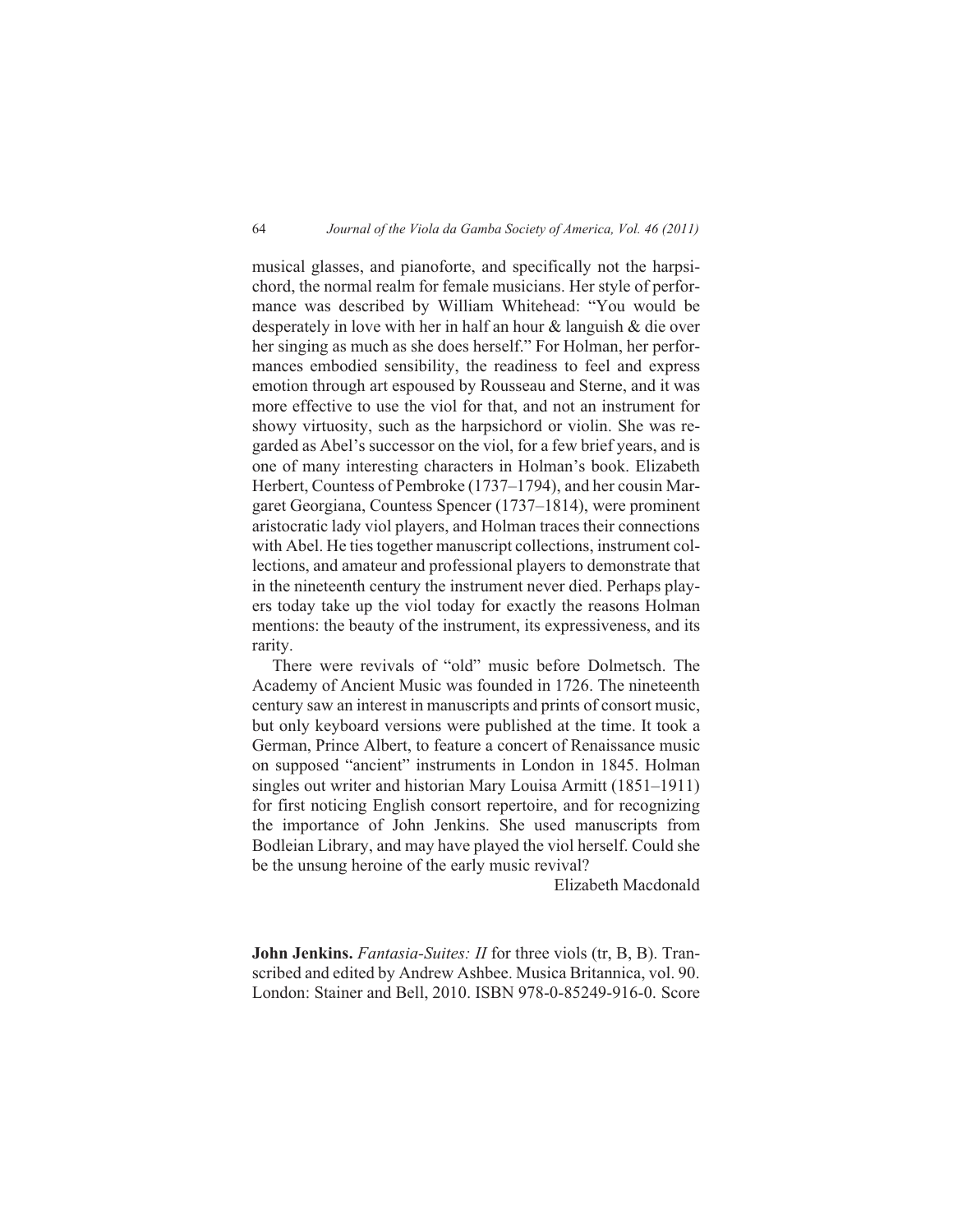in hardcover £82.00, Set of String Parts (Nos. 1–5) £23.00, Set of String Parts (Nos. 6–9) £23.00.

*John Jenkins Fantasia-Suites: II* extends Andrew Ashbee's already considerable contributions to the viola da gamba repertoire of mid-seventeenth-century England. While many of us have played Jenkins's consort music of three to six parts, the composer's eight sets of fantasia-suites for various combinations of viols and organ are probably less familiar. The genre's development reflected the desire of composers and performers to combine the already popular fantasia with one or more dance movements such as the almain, galliard, and corant. In his well-crafted Introduction, Ashbee notes that "the three-movement pattern seems to have originated in the 1620s in the household of Charles, Prince of Wales (later Charles I), with the 24 examples composed by John Coprario. By the mid 1630s his pupil William Lawes had added two more series. John Jenkins was a good deal more prolific than either, for by his death in 1678 he had produced nearly 80 such works." This form—earning the designation "fantasia-suite" in the twentieth century—included an opening fantasia followed by two dance movements, one in duple and one in triple meter.

The primary focus of the present edition is the nine fantasia-suites classified in the *Thematic Index of Music for Viols* as Group III for treble viol, two bass viols, and organ. These works were most likely composed during the 1630s and 1640s when Jenkins enjoyed the patronage of the Derham and L'Estrange households. An additional Appendix includes twenty-nine pieces, limited to extant bass parts from a set of divisions for treble viol and two bass viols. These parts, given their stylistic characteristics, were probably composed sometime after the 1660 Restoration of Charles II.

As Ashbee discusses in his thorough Notes on the Sources, the nine fantasia-suites are found in Oxford, Bodleian Library, MSS Mus. Sch. D.241-4 and D.261. "D.241-4 comprises four string partbooks … [including] string parts for three series of fantasia-suites by Jenkins: Viola da Gamba Society Groups III (complete), V (five of eight suites), and VI (complete). Groups III and VI were copied by [an] unidentified scribe while those from V were added by [Edward] Lowe. Organ parts to Groups III and VI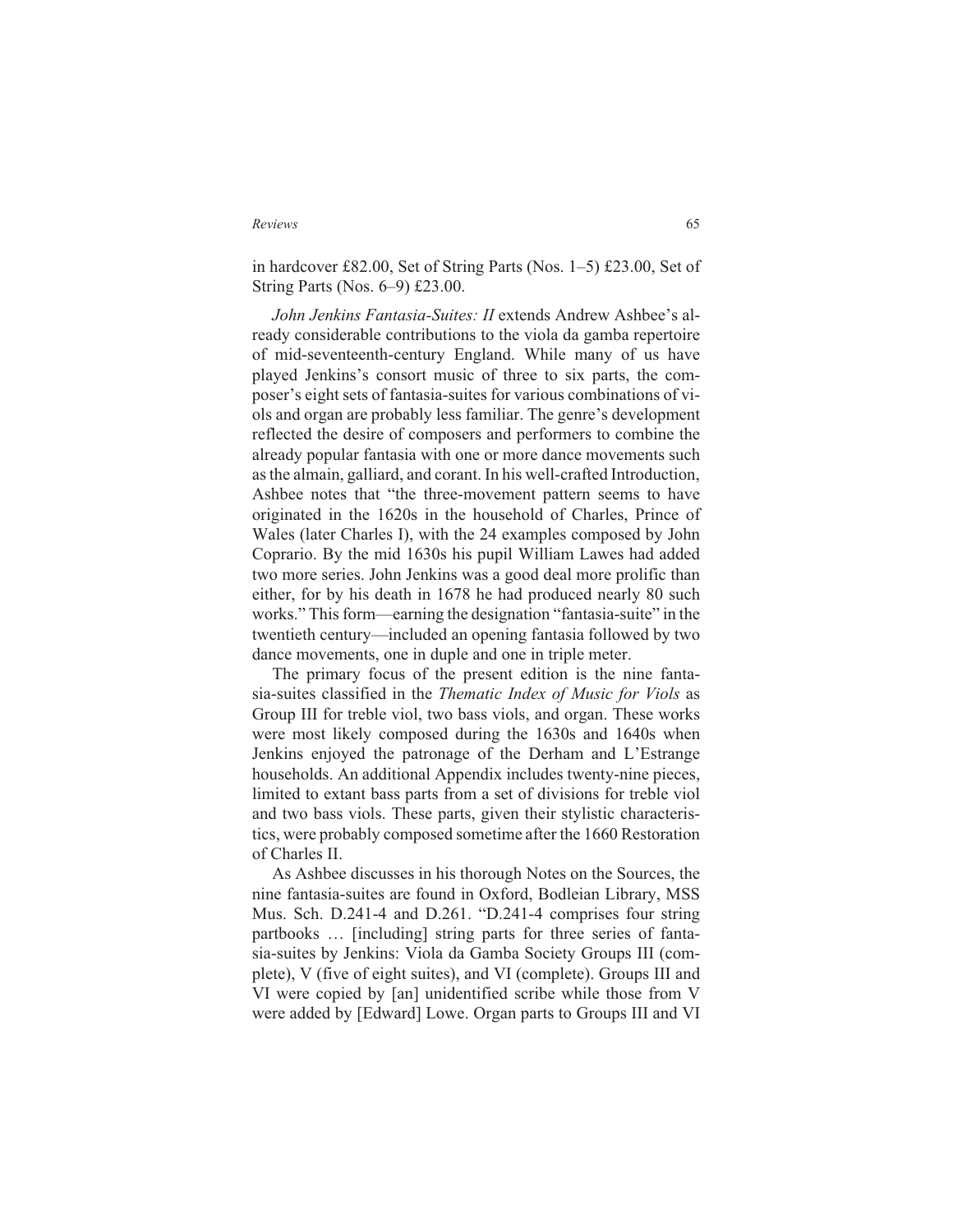are in Bodleian MS Mus. Sch. D.261, which appears to have been regarded as part of the same original set." The source for the twenty-nine pieces in the Appendix is MS 515 housed in Yale's Beinecke Library in New Haven.

As with his earlier editions of Jenkins's oeuvre¸ Ashbee's latest monograph achieves the standards long associated with the Musica Britannica Trust. The Preface (in English, French, and German) offers a brief biographical snapshot of the composer's life and background on the fantasia-suite as a genre. The more detailed Introduction expands on this discussion, providing a comprehensive listing of Jenkins's eight collections of fantasia-suites that includes the number of suites and instrumentation for each group. Especially useful for modern performers are the footnotes provided for each set identifying the availability of modern editions or plans for forthcoming editions. Following these observations, Ashbee devotes considerable attention to probable dating and compositional characteristics of the Group III fantasia-suites that make up the majority of the edition. Ashbee argues that the substitution of the galliard with the "more up-to-date corant" and the "complexity of the division writing" (suggesting the quarter note as the beat) indicate the Group III fantasia-suites were composed at a later date than the Group I and II collections. Finally, the compositional approaches taken by Jenkins are considered, including his use of fugal writing and motivic development; application of divisions, double stops, and chords to vary texture; treatment of metric modulations and harmonic explorations; and issues of formal design offering valuable insights to both scholars and performers.

The decisions made in preparing the current edition are clearly identified in the Editorial Method section. Again, Ashbee is sensitive to both scholars and performers, confirming that the original note values from the source manuscripts have been retained and providing prefatory staves to "show the original clefs and signature at the start of each suite or set." This is followed by a discussion of the conventions applied to accidental treatment, editorial ties, and scribal errors and omissions. The logic and specificity of Ashbee's editorial procedures is echoed in the Notes on the Textual Commentary. The coupling of these elements with the meticu-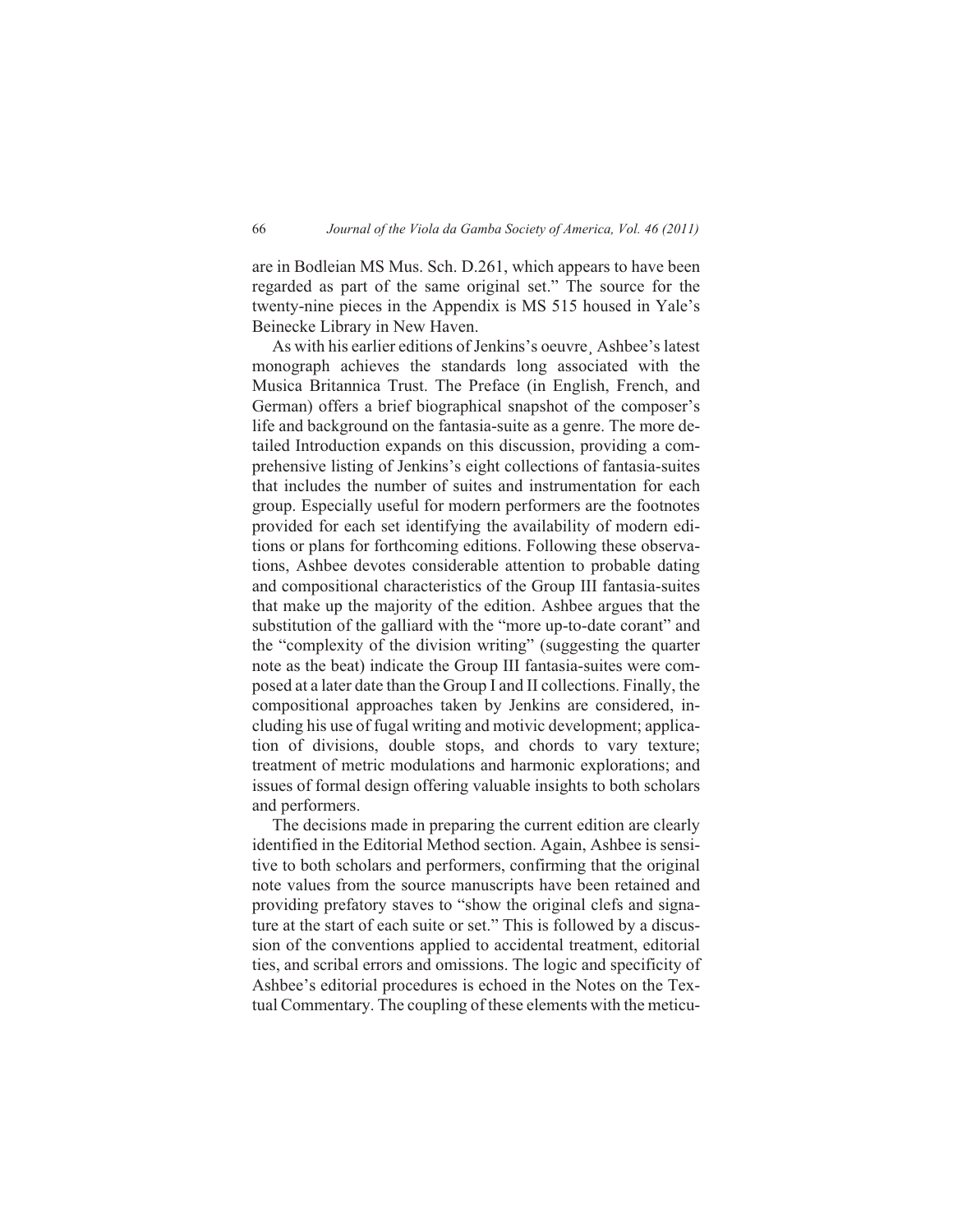lously prepared Textual Commentary results in a transparent transcription that should inspire confidence in both academic and performance circles.

In the Notes on Performance, Ashbee argues convincingly that Jenkins intended the upper voice in the fantasia-suites to be performed on the treble viol (although the violin could be used as a substitute). Also included is a discussion of the Organ Parts, Tempo and Metre, Dynamics, and General Comments that suggest, "the uninhibited use of vibrato mitigates against the clear contrapuntal textures required by this music. A discreet use of vibrato to colour long notes or to highlight a melodic line, however, can be very effective." Finally, three plates are reproduced allowing readers to view examples of the treble viol and the organ parts from the MSS 241 and 261 respectively, and the final page of the extant bass viol part from MS 515 (which includes Jenkins's signature).

The edition is handsomely bound in a rich red hardcover binding and an appropriately heavy paper stock for the pages. Each suite is arranged in score form that includes staves for Treble Viol or Violin, Bass Viol I, Bass Viol II, and a grand staff for the Organ. The scores are neatly spaced with three to four systems per page leaving adequate room between the systems.

Performers will be pleased with the availability of separate string parts. Two sets have been prepared. The first includes Suites 1 to 5 while the second contains Suites 6 to 9. The fonts used in the parts are appropriately sized and spaced to facilitate comfortable reading even for those whose eyesight requires enhancement. No page turns are required for any of the pieces, and measure numbers are clearly marked at the beginning of each system. While a slightly heavier paper for the parts, and individual part covers made of heavier stock (instead of the single cover for all three parts), would have been nice, the quality of the parts is more than satisfactory.

The music presented in *John Jenkins Fantasia-Suites II* is stunning but quite challenging. While the quarter note carries the beat, sixteenth and thirty-second notes abound. The bass viol parts contain numerous double stops and chords. Jenkins's complex polyphony as well as the shifts between dupla and tripla passages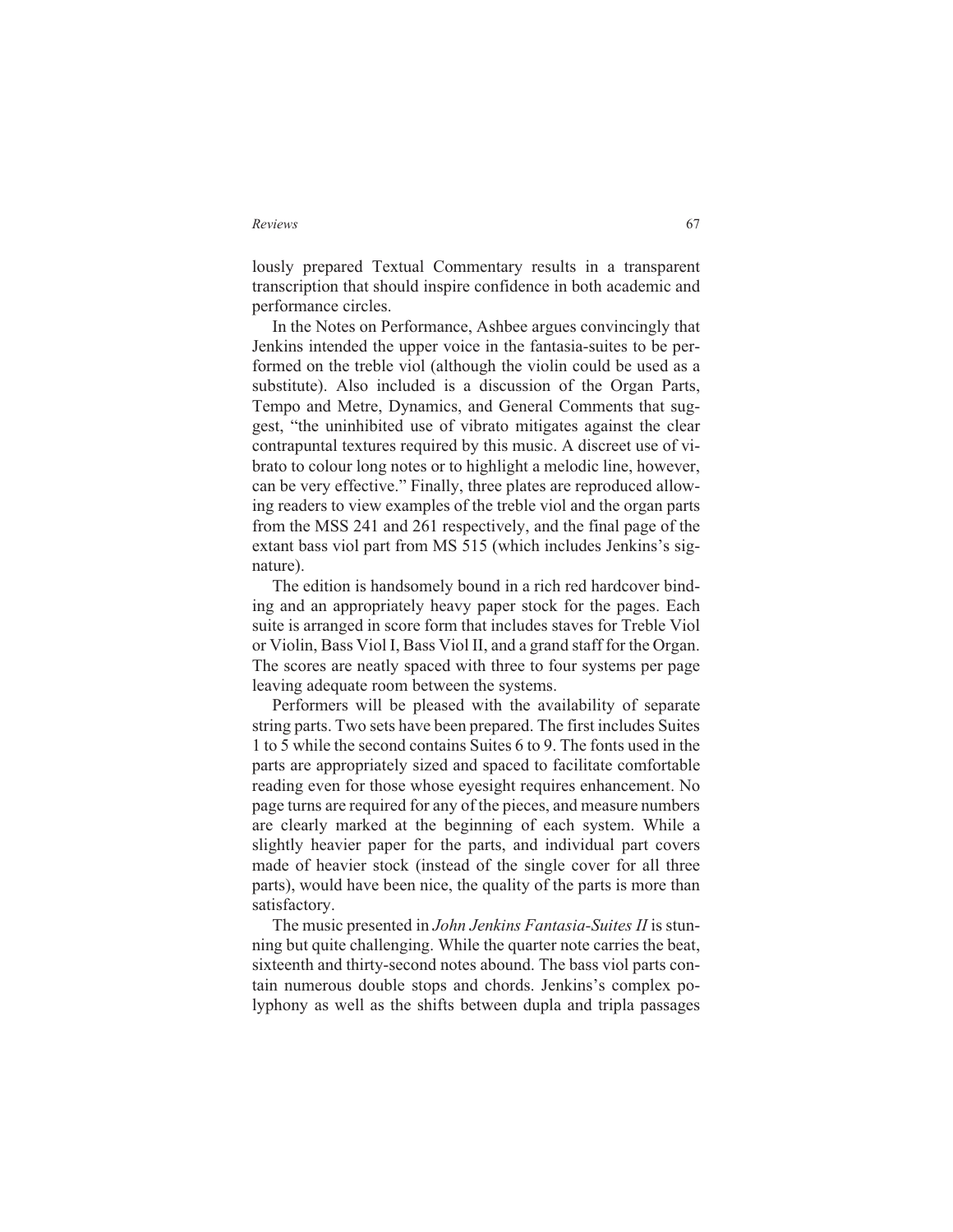demand rhythmic and metric precision. Viola da gamba performers engaging the fantasia-suites will never again suffer from fear of flying: frequent excursions above the frets occur in all parts. The highlight for the bass viols (pun intended) occurs in Suite No. 2 in A Minor, where the second bass viol soars to a death-defying cadential embellishment culminating on F5 (Example 1).



**Example 1.** Jenkins: Suite No. 3 in A Minor, Fantasia, mm. 39–40.

Despite the challenges, Jenkins's fantasia-suites are well worth the time invested, satisfying on both an intellectual and aesthetic level. For those interested in the art of improvisation or divisions, Jenkins's works are an invaluable resource to be studied, practiced, and performed. As Christopher Simpson explains in *The Division-Viol*, "*Diminution* or *Division to a Ground*, is the Breaking, either of the *Bass*, or of any higher Part …. In this manner of Play, which is the perfection of the *Viol*,… a man may shew the Excellency both of his Hand and Invention …. He that hath it not in so high a measure as to play *ex tempore* to a *Ground*, may, notwithstanding give both himself and hearers sufficient satisfaction in playing such Divisions as himself or others have made for that purpose; in the performance whereof he may deserve the Name of an excellent Artist; for here the excellency of the Hand may be shewed as well as in the Other, and the Musick perhaps better ...." Jenkins's treatment of this "perfection of the *Viol*" in his fantasia-suites is a tour de force of compositional ingenuity and virtuosic display. Perhaps most revealing from a pedagogical standpoint are the dance movements. Each of the nine fantasia-suites includes an Almain and a Corant. With the exception of the first suite, these binary-form dances are composed with the first strain of each section played in its basic form (Example 2).

In the second strain, Jenkins embellishes all of the viol parts with divisions (Example 3). These divisions, however, are more than just the diminution of individual lines in the first strain. Each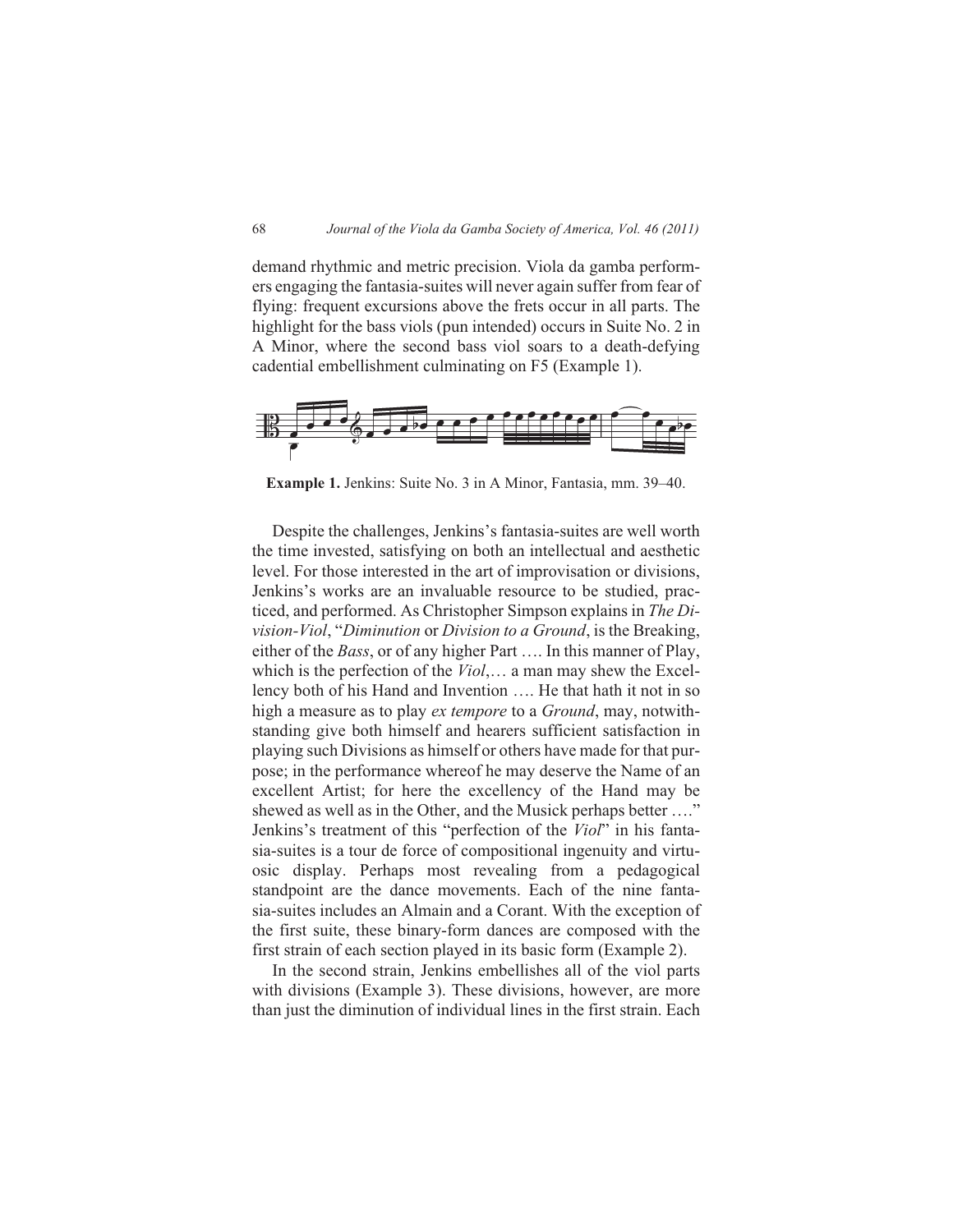



**Example 2.** Jenkins: Suite No. 7 in D Minor, Almain, mm. 1–2.

voice in the opening stretto begins with the same arpeggiated motive derived from thematic material of the first strain. The bass viols extend this motive more faithfully while the treble viol, after repeating the initial arpeggiated figure an octave higher, "borrows" and embellishes the tonicizing C# from Bass Viol II's second measure in the first strain. This is sophisticated music that will continue to reveal its depth with continued playing and study.



**Example 3.** Jenkins: Suite No. 7 in D Minor, Almain, mm. 10–11.

All nine suites begin with a fantasia that, as Ashbee notes, opens "with an extended fugal section as carefully worked out as anything in his viol fantasias." Similarly, Jenkins's treatment and development of his subjects is as varied and creative as the subjects themselves. Many of the fantasias begin with the familiar canzona rhythm. Others, however, seem to either echo or anticipate "old friends" from the viol consort repertoire. The opening theme of the Fantasia from the third suite (Example 4) seems to recall Byrd's *Fair Britain Isle* (Example 5) and look forward to Purcell's Fantasia No. 9 *a*4 (Example 6). Nonetheless, it can be argued that Jenkins's theme exceeds the affective weight of his "col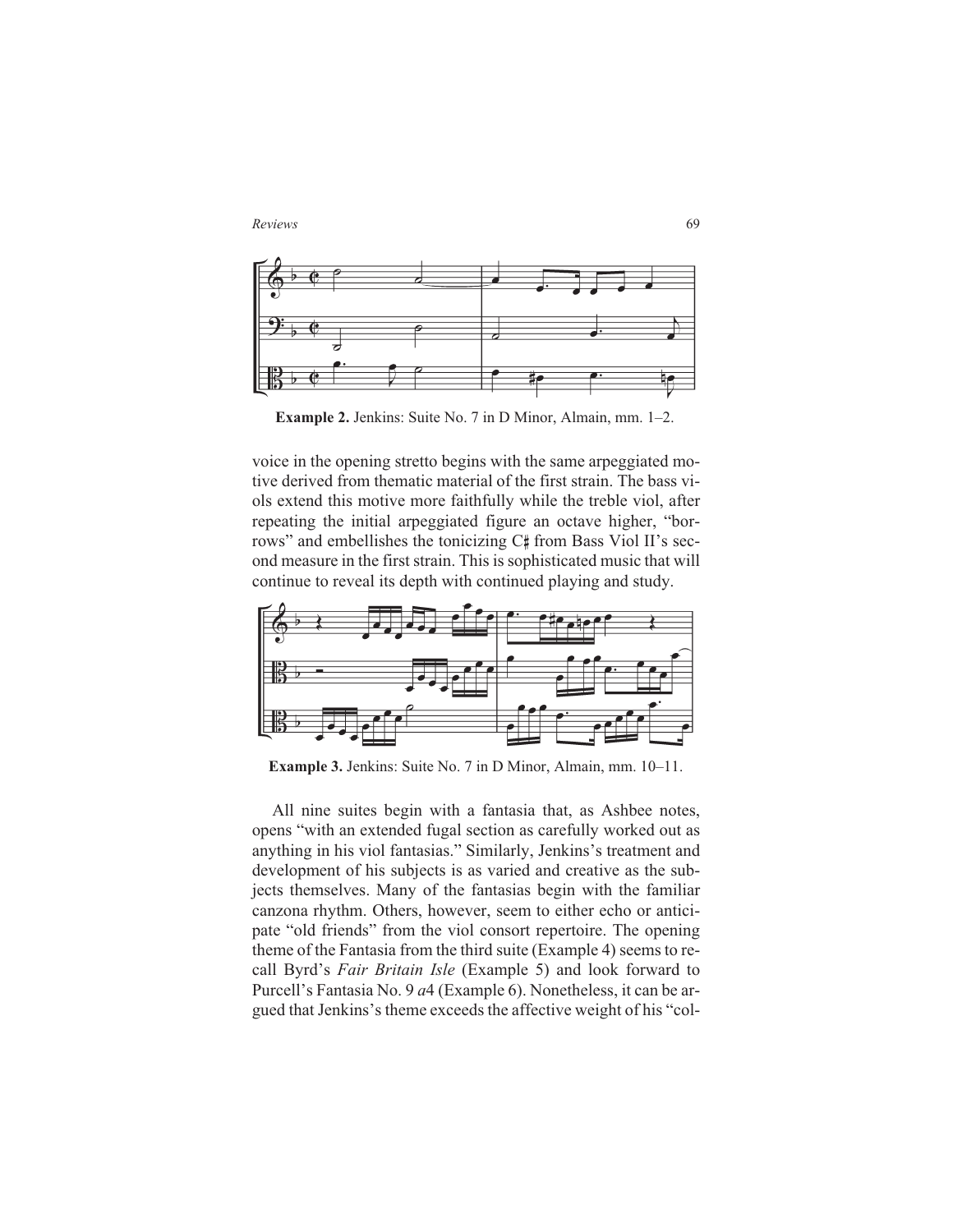leagues," emphasizing both the minor second associated with grief and the diminished fourth associated with death.



**Example 4.** Jenkins: Suite No. 3 in A Minor, Fantasia, mm. 1–4.



**Example 5.** Byrd: *Fair Britain Isle*, mm. 1–4.



**Example 6.** Purcell: Fantasia No. 9, mm. 1–3.

The transcending moment of the edition is the seventh suite in D minor. As Ashbee suggests, it "is undoubtedly one of Jenkins's finest works. Its magnificent opening is a marvelous example of sustained growth and expansion from a single idea, having that breadth and dignity so characteristic of Jenkins's music, and blends a subtle use of chromaticism (present even in the opening motif which employs both the major and minor sixth above the tonic), imaginative treatment of suspensions, and the continual interplay of long chains of melodies" (Example 7). Once again, consort players may experience *déjà vu* recalling the striking unison transformed to a minor second dissonance that Gibbons employs to open his Fantasia No. 3 *a*6.

Jenkins's breathtaking introduction is extended for forty-four bars without a definitive cadence. What follows is a sequence of increasingly complex divisions. The motive from the introduction, however, is not abandoned. It permeates the divisions, functioning as a cantus firmus that is passed between viols in a manner reminiscent of the *Browning* variations. In fact, the final divisions of Jenkins's fantasia seem to echo the triumphant conclusion of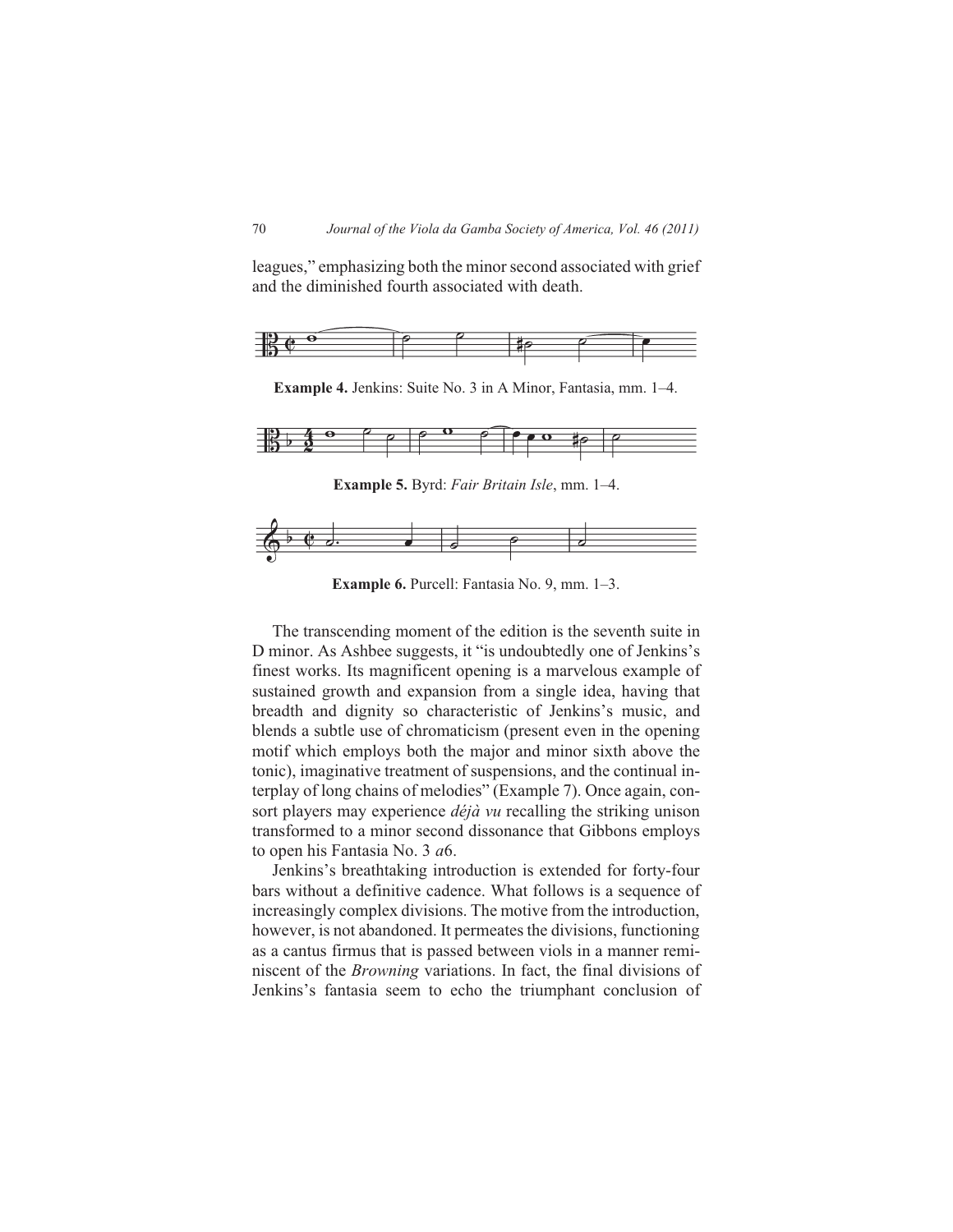*Reviews* 71



**Example 7.** Jenkins: Suite No. 7 in D Minor, Fantasia, mm. 1–8.

Byrd's *Browning*, shifting to a tripla flurry of diminutions supported by the now organ-voiced cantus.

The music offered in *John Jenkins's Fantasia-Suites: II* is both technically and intellectually demanding. It displays a compositional depth that invites viola da gamba players to study, play, perform, and revisit with ever-increasing returns. The exemplary quality of this edition coupled with the availability of the parts for performers make this a collection to be savored.

Ted Conner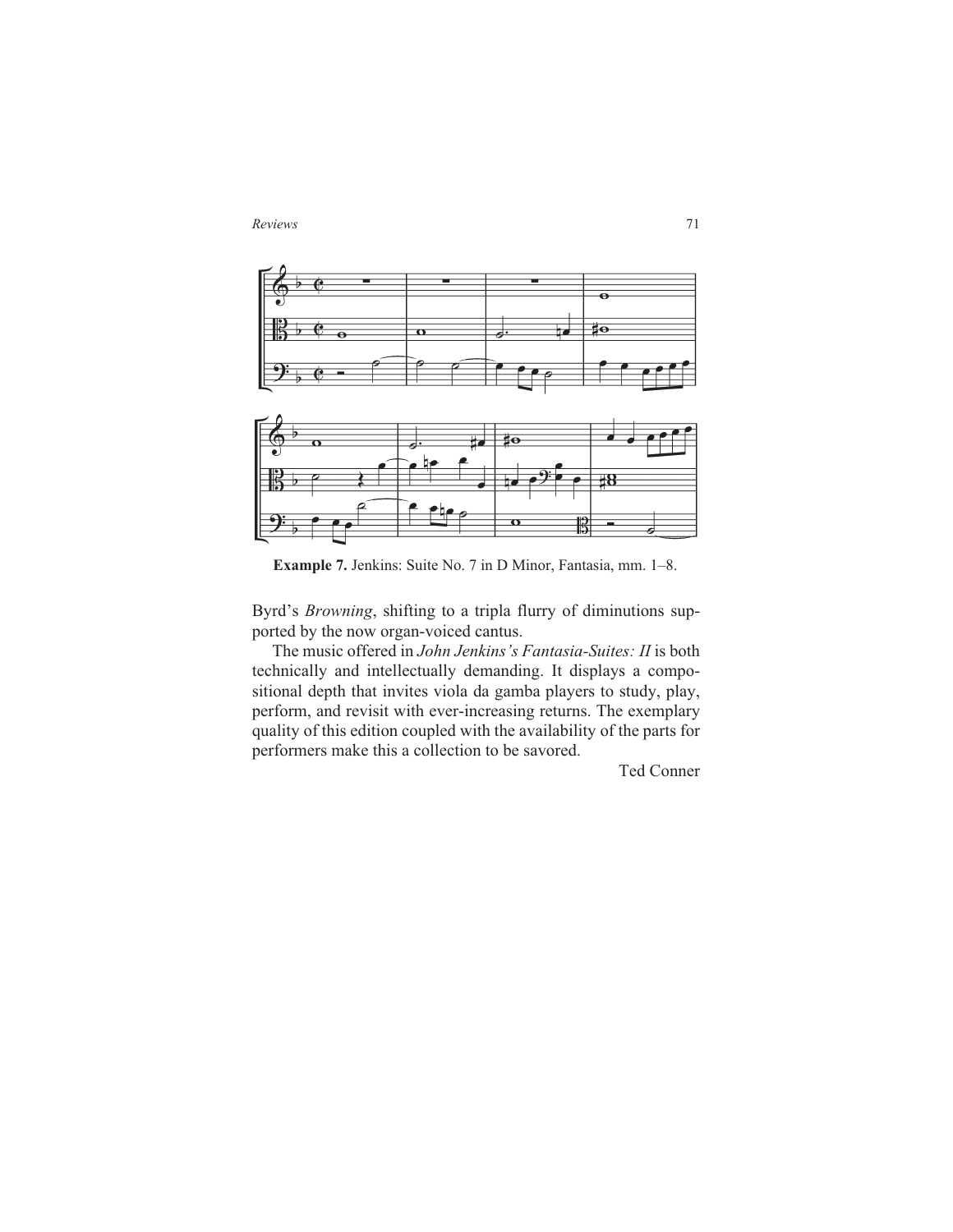## **CONTRIBUTOR PROFILES**

**Ted Conner** is a Professor in the Music Department at Muhlenberg College, where he teaches courses in music history and directs the Collegium Musicum and Jazz Improvisation Ensemble. He received a B.M. in Jazz Studies from New England Conservatory, a B.A. in Social Sciences from the Johns Hopkins University, an M.M. in Music Theory from the University of Michigan, and a Ph.D. in Music History and Music Theory from the University of Connecticut. He is Artistic Director of Nights Black Bird, an early music ensemble in which he plays viola da gamba and lute; Nights Black Bird has concertized throughout the northeastern United States. As a jazz performer, he leads the award-winning Ted Conner Quartet, in which he plays guitar and guitar synthesizer. His articles have been published in *Theory and Practice*, *In Theory Only*, and *The Journal of the Viola da Gamba Society of America*. He has also transcribed and edited a number of early music editions including John Moss's *Lessons for the Basse-Viol (1671)*, volumes I and II (Dove House Editions) and treble viol editions of John Playford's *The Division Violin* in two volumes (VdGSA). His edition of Robert Jones's *The Second Booke of Songs and Ayres* is being released by PRB Publications later this year.

**Christopher Field** is a former Dean of the Faculty of Music at the University of Edinburgh, and is currently an honorary fellow in the School of Arts, Culture and Environment there. He read classics and music at New College, Oxford, and went on to do doctoral research on seventeenth-century English consort suites. He also studied the violin with Frederick Grinke, and an invitation in 1963 from David D. Boyden, the visiting Fulbright professor, to demonstrate instruments and bows in the Ashmolean Museum collection helped to stimulate his interest in period performance. For twenty-three years he lectured in Music at the University of St. Andrews. As associate director of the Scottish Early Music Consort between 1979 and 1991 he performed in London, Bruges, Berlin, Warsaw, Jerusalem, and New York, as well as at the Edinburgh International Festival and Glasgow Early Music Festival. Recent musicological work includes contributions to *New Grove*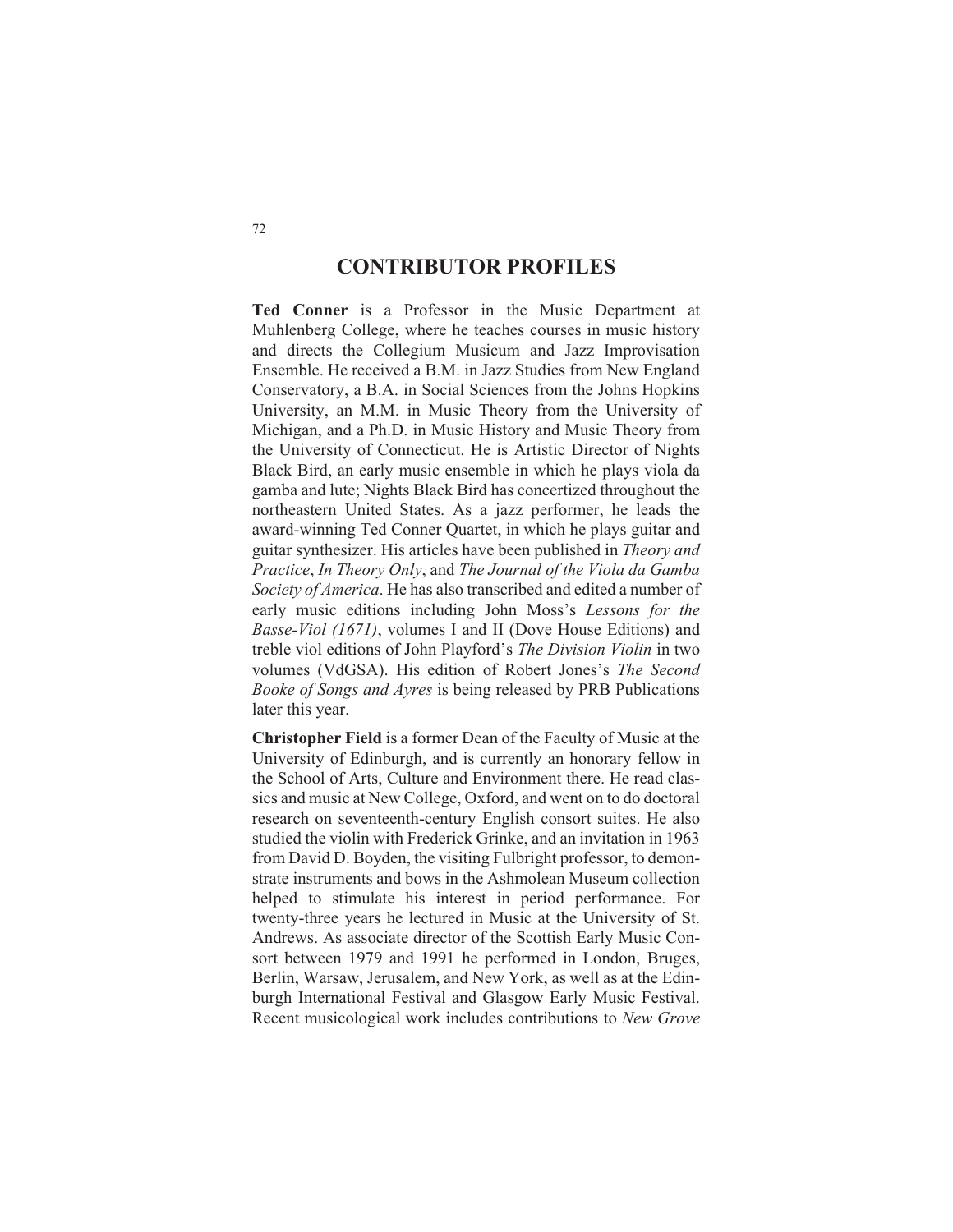and the *Oxford Dictionary of National Biography*, a volume of Musica Britannica containing the five- and six-part consort music of Alfonso Ferrabosco the younger (co-edited with David Pinto), and a critical edition (with Benjamin Wardhaugh) of the writings of John Birchensha for the Ashgate series Music Theory in Britain, 1500–1700.

**Christine Kyprianides** studied viola da gamba with Wieland Kuijken at the Royal Conservatory of Brussels, and holds a Doctor of Music degree from Indiana University Jacobs School of Music. She has concertized throughout the world as a Baroque cellist and gambist with early music ensembles including Musica Antiqua Köln, Les Arts Florissants, Ganassi-Consort, Les Adieux, and many others. Her teaching activities have included faculty positions at the Lemmens Institute (University of Louvain), the Musikhochschule of Cologne, and the Dresden Academy of Early Music. She presently has an appointment as Visiting Scholar in musicology at IU, and is a member of Huelgas Ensemble (Belgium), Ensemble Voltaire, the Indianapolis Baroque Orchestra, and Echoing Air.

**Thomas G. MacCracken** is an independent scholar and freelance performer of early music based in the Washington, D.C., area, where he formerly held a fellowship at the Smithsonian Institution in support of his ongoing research on the viola da gamba, building on the pioneering work of Peter Tourin's *Viollist* (1979). While earning a doctorate in musicology from the University of Chicago he also studied historical woodwind and keyboard instruments at the Oberlin Baroque Performance Institute, and currently plays with a number of local ensembles on recorder, Baroque flute, harpsichord, fortepiano, and continuo organ. As an occasional gambist he enjoys playing English consort music on tenor viol, mostly at home rather than in public.

**Elizabeth Macdonald** is Director of Strings at Washington University in St. Louis, conductor of the Washington University Chamber Orchestra, director of chamber ensembles and instructor of cello and viola da gamba. As a cellist she has held positions in the Houston Symphony and the Lyric Opera of Chicago, and was on the faculty of the Royal Scottish Academy of Music and Drama